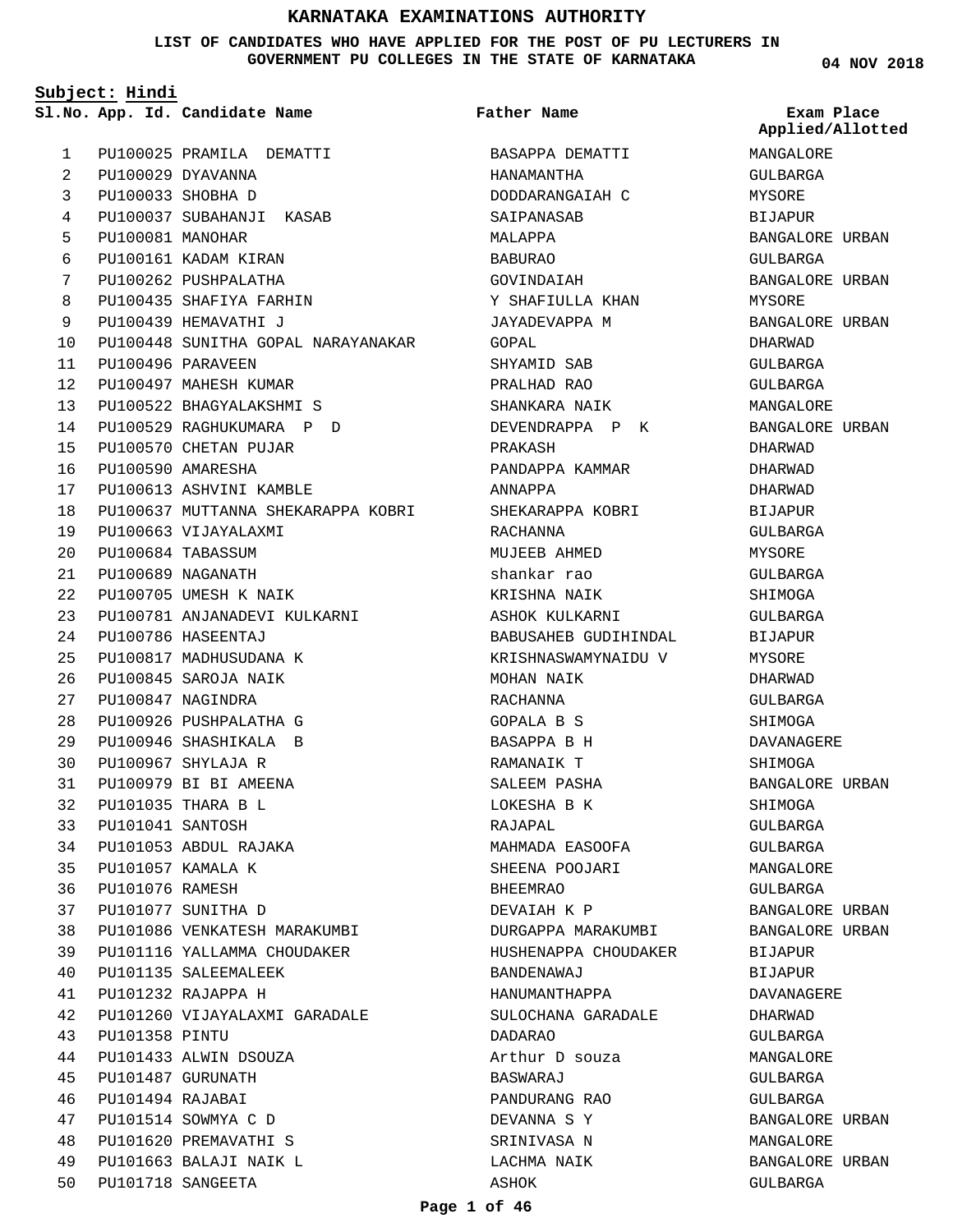**LIST OF CANDIDATES WHO HAVE APPLIED FOR THE POST OF PU LECTURERS IN GOVERNMENT PU COLLEGES IN THE STATE OF KARNATAKA**

**Subject: Hindi**

**App. Id. Candidate Name Sl.No. Exam Place**

|      |                      | 51 PU101733 SUMATI KUPANOOR          |
|------|----------------------|--------------------------------------|
|      |                      | 52 PU101760 SANTOSHKUMAR KENGALAR    |
|      |                      | 53 PU101770 PUSHYARANI B B           |
|      |                      | 54 PU101876 SANTOSH DEHINDE          |
| 55   |                      | PU101897 VIJAYAKUMAR                 |
| 56   |                      | PU101916 LALITA NAIK                 |
| 57   |                      | PU102006 JAYASHREE                   |
|      |                      | 58 PU102043 ANJALIN MARIYA FERNANDES |
|      |                      | 59 PU102088 RENUKA METRANI           |
| 60 - |                      | PU102163 MURTHY N E                  |
|      | 61 PU102164 RAJKUMAR |                                      |
|      |                      | 62 PU102174 VIJAYALAKSHMI            |
|      | 63 PU102194 AMBIKA G |                                      |
| 64   | PU102237 PRASHANT    |                                      |
|      |                      | 65 PU102302 JYOTI RATHOD             |
|      |                      | 66 PU102309 SHREEKRISHNA MUCHCHANDI  |
|      |                      | 67 PU102368 SAROJINI NELLUR          |
| 68   |                      | PU102407 T O OBALESHA                |
|      | 69 PU102504 K ROOPA  |                                      |
|      | 70 PU102546 DEVARAJ  |                                      |
| 71   |                      | PU102616 NARAYANASWAMY M             |
| 72   |                      | PU102661 NAGARAJA H N                |
| 73   |                      | PU102678 SAVITHRI K                  |
| 74   |                      | PU102708 MAHABOOB BASHA B            |
| 75   |                      | PU102709 SHANTHAMMA                  |
| 76   |                      | PU102763 SEEGHA FIRDOSE              |
| 77   |                      | PU102769 ASHALATHA                   |
| 78   | PU102893 KAVITA      |                                      |
| 79   |                      | PU103002 SANTOSH TIMMAPPA GANGOLLI   |
| 80   |                      | PU103018 MANOHAR VIRUPAXAGOUDA PATIL |
|      | 81 PU103026 MADHU M  |                                      |
|      |                      | 82 PU103041 MUSTHAF BAGWAN           |
|      |                      | 83 PU103053 SOUMYA Y B               |
| 84   |                      | PU103089 PALLAVI S                   |
| 85   |                      | PU103149 RENUKA AMBIGER              |
| 86   |                      | PU103189 BHEEMARAYA SAVANT           |
| 87   |                      | PU103264 RENUKA TALEWAD              |
| 88   |                      | PU103278 HUSENBASHA RADDODAGI        |
| 89   |                      | PU103310 GAYATRI BHOSALE             |
| 90 - |                      | PU103356 KHAJAMAINODDIN MUTAWALLI    |
| 91   |                      | PU103372 SHILPA CHARANTIMATH         |
| 92   |                      | PU103454 KEERTI VIBHUTE              |
| 93   |                      | PU103600 GEETHANJALI M S             |
| 94   |                      | PU103706 IRAMMA BATAKURKI            |
| 95   |                      | PU103743 SHANKUNTHALA BAI M          |
| 96   |                      | PU103750 NOOR FATHIMA S              |
| 97   |                      | PU103782 VINDHYA S S                 |
| 98   |                      | PU103794 KAVITHA B M                 |
| 99   | PU103833 DEEPA       |                                      |
| 100  | PU103872 RAMLATHA    |                                      |

## **Father Name**

AMBARISH SHANTAPPA KENGALAR BELLIYAPPA B G GANAPATI SHANKARAPPA KAMMAR RANGAPPA NEELAPPA MADAR FERNANDES C A krishnasa ERGOWDA CHOKALA BASAVARAJA ANGADI GANGAIAH K GHALEPPA BABURAO dhareppa MADHAV TALAVARA OBANNA Vasu Naik **LOKIL** MUNEPPA NARAYANAPPA KRISHNAMURTHY T H MAHAMAD HANEEF SAB B THIMMEGOWDA ABDUL RAFEEQ K Karigowda CHANNABASAYYA TIMMAPPA GANGOLLI VIRUPAXAGOUDA MUKUNDA RAO MEERASAB MADHUSUDHAN Y B SRIDHARA MURTHY G YAMANAPPA VITHAL SHANKRAPPA BADESA MAHADEVRAO MAHAMMADISAQ UMESH BASAPRASBHU T VIBHUTE SHANKAR M G VIRUPAXAPPA MEGYA NAIK SHABBIR AHMED SUKUMAR S B MURUGENDRAPPA B SHIVANAGOUDA PATIL AHAMMAD MAMMY

**04 NOV 2018**

**Applied/Allotted**

GULBARGA

SHIMOGA SHIMOGA DHARWAD BIJAPUR DHARWAD DHARWAD MANGALORE DHARWAD SHIMOGA GULBARGA DHARWAD BANGALORE URBAN GULBARGA BIJAPUR DHARWAD BANGALORE URBAN DAVANAGERE MANGALORE GULBARGA BANGALORE URBAN BANGALORE URBAN DAVANAGERE DAVANAGERE MYSORE SHIMOGA MYSORE GULBARGA DHARWAD DHARWAD SHIMOGA BIJAPUR BIJAPUR BANGALORE URBAN BIJAPUR BIJAPUR DHARWAD DHARWAD DHARWAD BIJAPUR DHARWAD DHARWAD DHARWAD DHARWAD SHIMOGA DAVANAGERE BANGALORE URBAN SHIMOGA DHARWAD

MANGALORE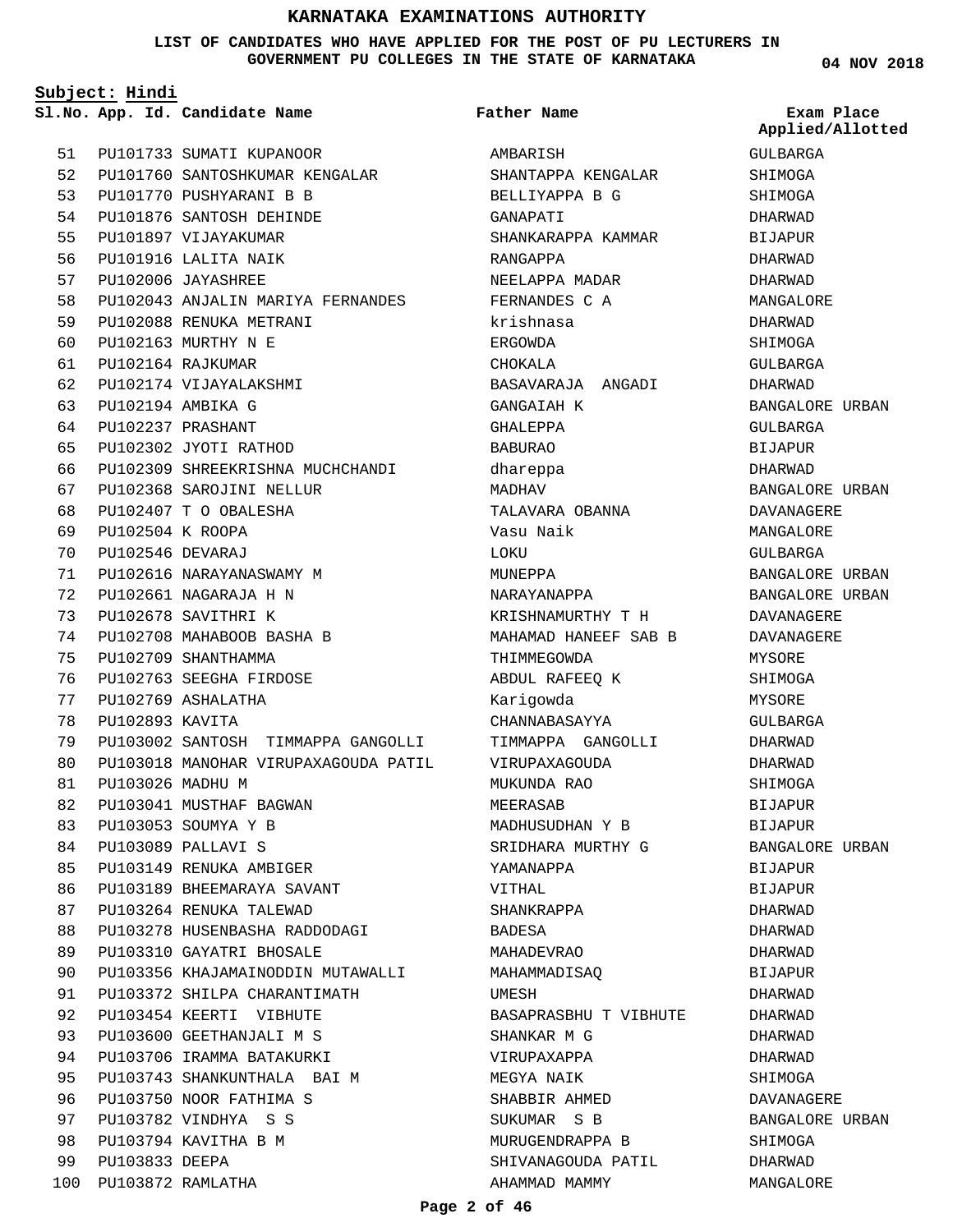**LIST OF CANDIDATES WHO HAVE APPLIED FOR THE POST OF PU LECTURERS IN GOVERNMENT PU COLLEGES IN THE STATE OF KARNATAKA**

**Subject: Hindi**

**App. Id. Candidate Name Sl.No. Exam Place**

PU103901 KUMARASWAMY H B 101 102 PU103921 SUMAMANI G B 103 PU103940 HUSENA BHASHA MAKANDAR PU103959 SAVITABAI 104 PU103977 MEENAKSHI 105 PU104033 PUTTARAJU A 106 107 PU104037 SHITAL JADHAV PU104144 BISMILLAH A SUBEDAR 108 PU104180 PARVATI 109 110 PU104199 KAVITHA B P PU104256 RAMESH 111 PU104332 UMADEVI R 112 PU104376 PARAVEEJ SAYYAD 113 PU104444 ASHOK MARATHI 114 PU104472 JAY PRAKASHA YADAV 115 PU104483 ANURADHA 116 117 PU104503 SUNILKUMAR YADAV 118 PU104515 KRISHNA KUMARI 119 PU104574 SHAKUNTHALA D PU104602 MANTESH 120 PU104613 LATHA T JAYADEVAPPA 121 122 PU104616 VIJAYALAXMI HANUMANTAPPA RATHOD HANUMANTAPPA RATHOD PU104651 RAMYA 123 PU104660 SAVITA CHOUGALE 124 PU104738 LAXMI SHINDE 125 PU104750 SANTOSH KUMAR HALWAI 126 PU104770 IRFANULLA M R 127 PU104873 MUKKAPPA RATHOD 128 PU104893 HULGUR MODINSAB 129 PU104898 JAYALAXMI BHUTALI 130 PU104942 NETRA H 131 PU104989 VRANDA SHET 132 PU105037 D NAGARAJU 133 134 PU105043 SIDRAM PU105063 SANJAY D L 135 PU105071 LAVANYA H S 136 PU105101 SHEEJA S 137 138 PU105123 NANDA BAVACHE 139 PU105140 SHASHIDHARA K 140 PU105147 AMBIKA KALAGE 141 PU105196 TANZIMBANU KHAN PU105249 PADMA B S 142 PU105313 AMEER NADAF 143 144 PU105475 SUREKHA PU105538 ASMA BEGUM GADAD 145 146 PU105544 VEENA 147 PU105571 NAZEEMA BANU 148 PU105595 SURENDRA DHALE 149 PU105600 JAYALAKSHMI K PU105613 LALITHA G 150

# **Father Name**

BOJANNA H G T G BASAVANA GOWDA RAFIQ AHAMMAD PEERAPPA SIDDANAGOUDA PATIL ARASAPPA BHARAMU ALLAH BAKASH SUBDAR MITTU RATHOD a s prem kumar NARAYAN RAJANNA R IBRAHIM KEDARI MARATHI SUDARSHAN YADAV RAMACHANDRA SALIAN S SUDARSHAN YADAV Y H SASANAMARI ANNU D GALEPPA HARIJAN JAYADEVAPPA RAMA POOJARY SHANKAR SHIVAJI BHIMSING MAHAMMED RIZWANULLA YANKAPPA RATHOD SHAREEFSAB RAMACHANDRA BHUTALI BASAVARAJA H SATYANARAYAN LATE S DASAPPA SHIVAPPA SALUNKE LINGAPPA D S SRINIVASA GOWDA H B SIVADAS K M SATYAPPA KEMPASIDDIAH SHIVARAYA MAHAMMAD SANJEEVAIAH B S SAIFANSAHEB JAYAPRAKASH ABDUL RAZAK GADAD LATE VENKATACHALA SHETTY MYSORE ABDUL GAFOOR SAB K PUNDALEEK OBALESH K GANGADHARA H

**04 NOV 2018**

**Applied/Allotted**

BANGALORE URBAN SHIMOGA BIJAPUR GULBARGA GULBARGA BANGALORE URBAN DHARWAD BIJAPUR GULBARGA BANGALORE URBAN GULBARGA BANGALORE URBAN GULBARGA DHARWAD BIJAPUR MANGALORE BIJAPUR BANGALORE URBAN MANGALORE DHARWAD DAVANAGERE DHARWAD MANGALORE DHARWAD BIJAPUR BIJAPUR DAVANAGERE BANGALORE URBAN DHARWAD DHARWAD DHARWAD DHARWAD BANGALORE URBAN GULBARGA MYSORE SHIMOGA BANGALORE URBAN DHARWAD MYSORE GULBARGA SHIMOGA BANGALORE URBAN BIJAPUR GULBARGA BIJAPUR DAVANAGERE DHARWAD DAVANAGERE BIJAPUR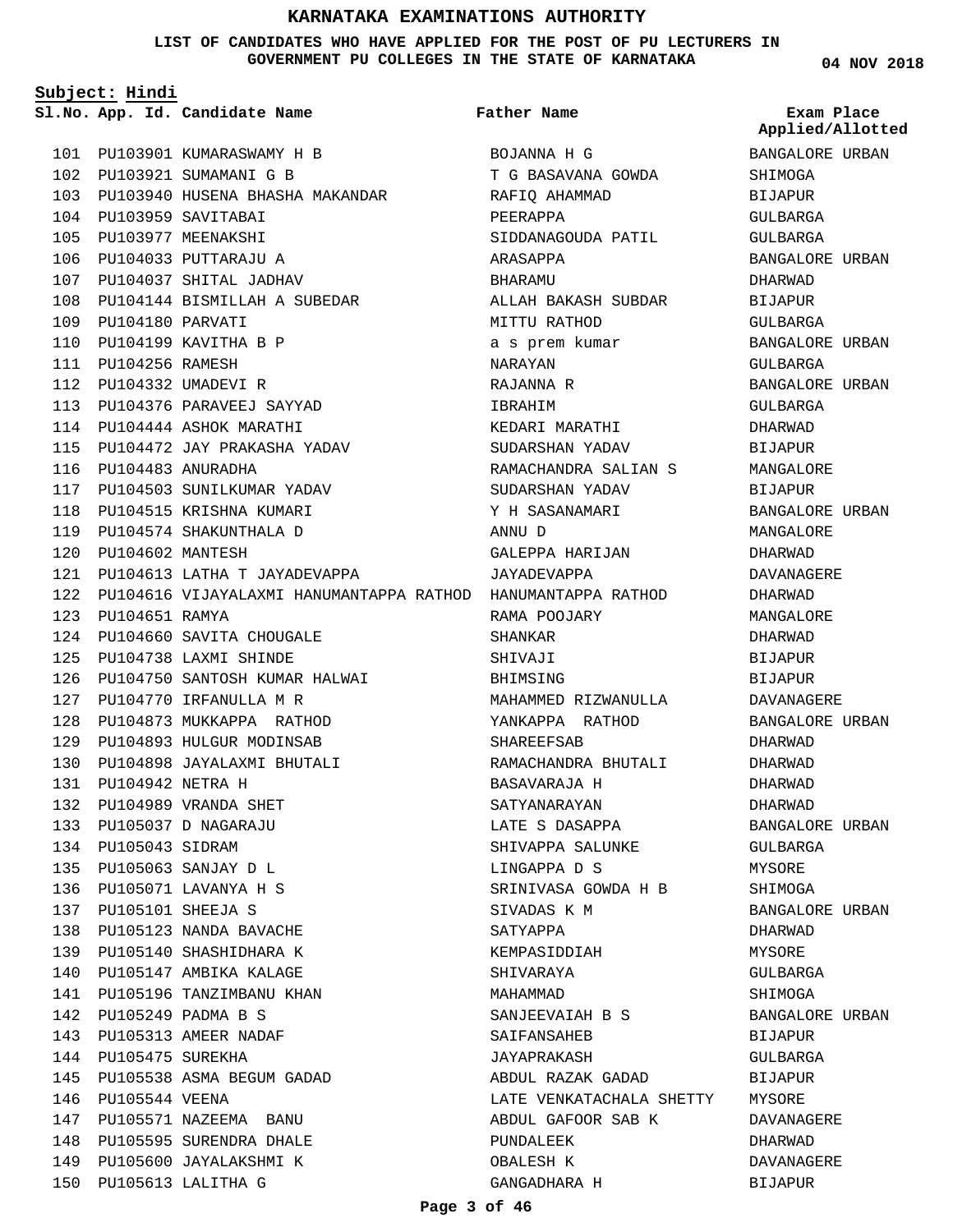**LIST OF CANDIDATES WHO HAVE APPLIED FOR THE POST OF PU LECTURERS IN GOVERNMENT PU COLLEGES IN THE STATE OF KARNATAKA**

**Subject: Hindi**

PU105619 GAJENDRA NAYAKA 151 PU105767 SUBHASH PUJERI 152 PU105769 SHAKEELABANU BILAGI 153 154 PU105835 MAHADEVI KOPPAL 155 PU105884 PREETHI PRABHA MONTHERO 156 PU105918 KAVITA MESTA PU105930 SAGARA SHARMA P 157 PU106045 BHAGYA M 158 PU106108 KIRAN B KAMAJI 159 160 PU106158 MD TAMAZID PU106218 ANITHA J 161 PU106221 KUSUMA B 162 163 PU106235 JAYAPPA PUJAR PU106377 HEMAPPA H 164 PU106426 RAJKUMAR 165 166 PU106440 SANTOSH JADHAV 167 PU106472 SHIVAKUMAR B N 168 PU106505 VANITHA A C 169 PU106511 VEDAVATHI P 170 PU106554 REVANASIDDAPPA B DONUR PU106587 SHOBHAVATHI R 171 172 PU106611 CHANDRAKANTHA YADAVA R PU106645 SUDHA B C 173 174 PU106693 SUBHADRA MULLORI PU106698 ASHWINI M R 175 176 PU106741 CHANDRAKANT MULLORI PU106746 VISHNU SAVANT 177 178 PU106774 ASHA Y P 179 PU106912 GIRIVAL SHIVANNA NAYAKARA LALITHASHIVANNA NAIK L M PU106915 SIRAJAHAMMAD M BENAKANAKONDA 180 181 PU106995 UMADEVI PU107027 SAVITA BELLUDI 182 PU107028 MAHESH S H 183 184 PU107035 ABUBAKAR DONOOR PU107124 RANGANNA 185 186 PU107164 VISHWANATH K PU107224 SAVADATTI SHIVAYOGI 187 188 PU107235 HULIGEMMA 189 PU107293 PRATIMA 190 PU107389 SHEELA SURYAKANT AINAPURE PU107408 BIBI ASMAT 191 PU107410 KRISHNA MURTHY S H 192 193 PU107415 BHAGYASHRI T PU107499 DADAPEER B 194 PU107507 FAKEERAPPA KWARI 195 196 PU107508 KUMADWATHI D M 197 PU107521 NOORAJANABI 198 PU107566 MANJUNATHA C 199 PU107607 RAGHAVENDRA **App. Id. Candidate Name Sl.No. Exam Place** GOVINDAPPA BANDU RAJESAB BILAGI GUNDAPPA LADIN MONTHERO SURESH OMPRAKASH S MADAIAH B Basavaraj kamaji MAINODDINKHAN PATEL JAVARAIAH BHUBHAIAH NAIK THAVERAPPA HANUMANTHAPPA BALIRAM WAGHMARE SHANKAR BHARMAPPA H D CHANNAPPA S PRABAKARA N S BHEEMESHAPPA DONUR REVANNA RAMAPPA S V CHANDRAPPA B M NARAYAN RAJENDRA SINGH M P NARAYAN MARITTI Puttanna MAHABUBSAB HEERALAL SHREEDHAR HANUMANTHAPPA S ABDULHALEEM NIMBAYYA VEERANNA K NEELAKANTAPPA RAMAYYA GURUNATH SURYAKANT MAHMAD MASOOD HANUMANTHAPPA R SHIVARAMA SHETTY BANDAGIRISAB YANKAPPA MANJAPPA D JAID ALI Late Chandrappa B NAGARAJ **Father Name**

**04 NOV 2018**

# DAVANAGERE DHARWAD BIJAPUR GULBARGA MANGALORE BANGALORE URBAN BIJAPUR MYSORE BANGALORE URBAN GULBARGA MYSORE MANGALORE DHARWAD DAVANAGERE GULBARGA DHARWAD DAVANAGERE **SHIMOGA** BANGALORE URBAN MYSORE BANGALORE URBAN SHIMOGA BANGALORE URBAN DHARWAD BANGALORE URBAN DHARWAD **BIJAPUR** BANGALORE URBAN DAVANAGERE DAVANAGERE BANGALORE URBAN DAVANAGERE SHIMOGA BIJAPUR GULBARGA BANGALORE URBAN DHARWAD GULBARGA GULBARGA DHARWAD GULBARGA DAVANAGERE MANGALORE BANGALORE URBAN DHARWAD SHIMOGA DHARWAD MYSORE GULBARGA BIJAPUR **Applied/Allotted**

VIJAY

PU107624 PREEYANKA MOHITE 200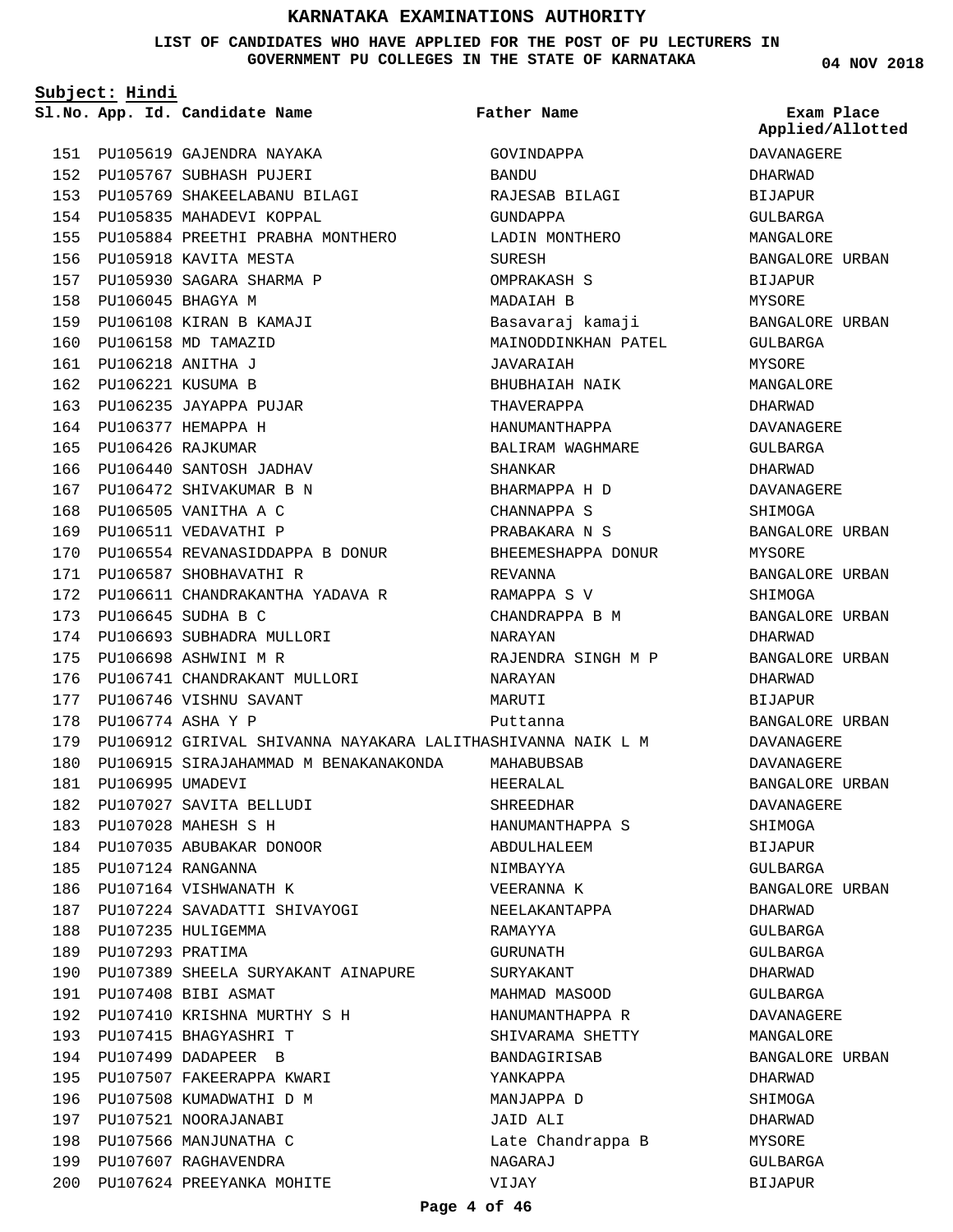**LIST OF CANDIDATES WHO HAVE APPLIED FOR THE POST OF PU LECTURERS IN GOVERNMENT PU COLLEGES IN THE STATE OF KARNATAKA**

**Subject: Hindi**

**App. Id. Candidate Name Sl.No. Exam Place**

**Father Name**

PU107675 PRAVEENAKUMAR 201 PU107691 BANDENAVAJ 202 PU107728 SIDDIKA AVASANGAWALE 203 PU107763 GUNAVANT 204 PU107822 RASHMINI NARENDRA 205 206 PU107860 PRABHAVATI PU107872 SUJAI KUMAR N 207 PU107874 POORNIMA A M 208 PU107879 SHRINIVAS RATHOD 209 PU107896 GOVINDRAO 210 PU107902 MARUTI NAYAK 211 212 PU107903 FATIMA KAMPLI PU107985 SHAHIN BANU M K 213 PU107999 AAISHA BEGUM M K 214 PU108000 REKHA B V 215 216 PU108090 MADHAVI KUMARI PU108118 RAMESH 217 PU108171 NAGARATNA 218 PU108176 SHRIKANT 219 PU108215 SURESH LAMANI 220 PU108250 DR RAMANAIKA K 221 PU108329 SUREKHA BIRADAR 222 PU108394 SOWMYA M N 223 PU108433 RAMKRISHNA 224 PU108440 GEETA 225 PU108464 ENAYATHULLA 226 227 PU108486 DEELIPKUMAR PU108488 VANDANA BHAUSO DESAI 228 PU108541 KAVITHA M 229 PU108555 TANUJ RAVUTKAR 230 PU108571 JAYADEVI MALIGE 231 PU108629 INAS PATRON DAIS 232 PU108705 ADE GANPATI RAVAN 233 PU108725 BALAJI 234 235 PU108739 VANI M PU108767 NAGARATNA 236 PU108771 CHAYA H 237 PU108800 DASTAGIRASA URANAMANI 238 PU108905 KADIMALI BAJARANG SHANKAR 239 PU108923 SWARNA KUMARI 240 PU108928 VASANT 241 PU109019 VINOD CHANDAR PAKHARE 242 PU109058 PRAKASHA C 243 244 PU109085 ROOPAVATHI C PU109098 YASHODHA DHANAWANT 245 246 PU109115 AMITKUMAR PU109331 SHREENIVAS NAIK 247 PU109383 VANITHA D 248 249 PU109395 DILEEP PU109477 SHWETHA NANJAIAH 250

LAXMANRAO MAHIBOOBSAHEB SANGAPUR NAZEERAHMED NAMDEV RAO SURYAVANSHI MAHADEVAPPA GURUNATH NAGAPPA C KOTRESH A M gurappa VITHALRAO RUPALAPPA shaukat hussain kampli KABIR SAHEB KABEERA SAHEB NADAF VEERAIAH M Gorakhnath Roy BAPURAO NEELAKANTH SWAMY RAJENDRA GANGAPPA KAMALANAIKA SHIVASHANKARAPPA NINGANNA Apparao KUPPANNA MAHAMAD ABBAS NAMDEVRAO BHAUSO DESAI MUNISWAMY KESHAV GAVADI MALLAPPA PATRON DAIS RAVAN MARUTIRAO A KRISHNA GOPAL RAMAKRISHNA HEBBAR H HUSENSA SHANKAR NAGARAJA V VITHAL CHANDAR CHIKKAPPA LATE CHIKKARANGAIAH B SHASHIKANT THANUSING IRA NAIK DEVARAJU K C MARUTIRAO NANJAIAH

**04 NOV 2018**

GULBARGA BIJAPUR DHARWAD GULBARGA DAVANAGERE BIJAPUR DAVANAGERE DAVANAGERE BANGALORE URBAN GULBARGA DHARWAD DHARWAD SHIMOGA SHIMOGA MYSORE BANGALORE URBAN GULBARGA GULBARGA GULBARGA DHARWAD MYSORE BIJAPUR MYSORE MANGALORE GULBARGA BANGALORE URBAN GULBARGA DHARWAD BANGALORE URBAN DHARWAD DHARWAD MANGALORE GULBARGA GULBARGA MANGALORE MANGALORE MANGALORE GULBARGA BIJAPUR SHIMOGA DAVANAGERE DHARWAD SHIMOGA **MYSORE** DHARWAD GULBARGA MANGALORE MYSORE GULBARGA MYSORE **Applied/Allotted**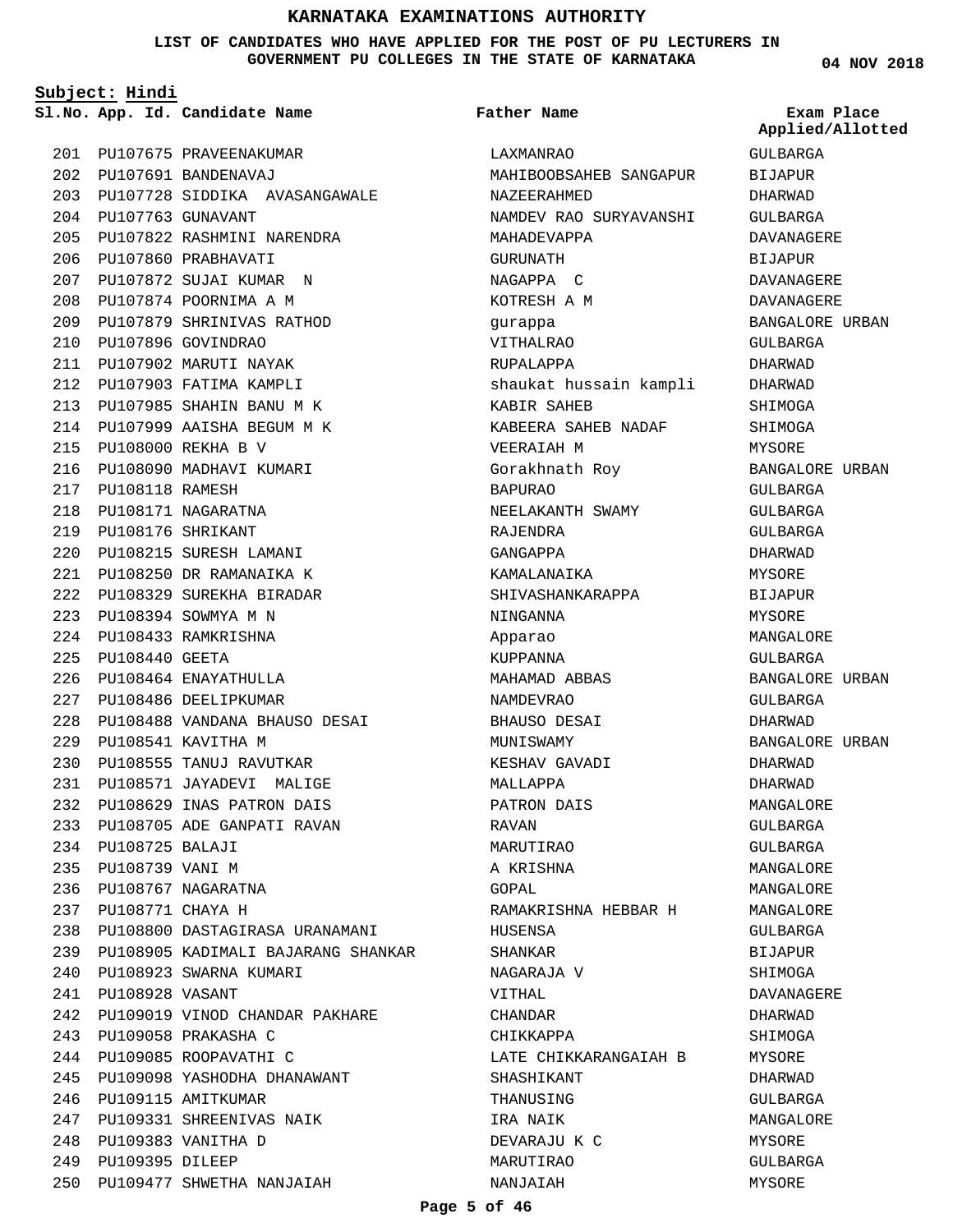#### **LIST OF CANDIDATES WHO HAVE APPLIED FOR THE POST OF PU LECTURERS IN GOVERNMENT PU COLLEGES IN THE STATE OF KARNATAKA**

**Subject: Hindi**

**App. Id. Candidate Name Sl.No. Exam Place**

PU109686 SUJATA RAMADAS BHOMKAR 251 PU109727 LEELA M 252 PU109765 NAGARAJU P 253 254 PU109782 PARASHARAM MAHADEV GEND PU109828 VIJAYAKUMAR R M 255 PU109862 PARVEEN BANU 256 PU110006 SAERABANU J 257 PU110059 KUMBALE SHRIDEVI MALLINATH 258 259 PU110138 HAKIM FAYMIDA HUSENKHAN PU110188 ANJANMURTHY N 260 PU110277 MAHALINGA RAJE URS B 261 PU110311 MAMATHA K T 262 PU110328 SANGEETA 263 PU110380 SANKANA GOUDA GANJI 264 PU110438 JAGADEESH NAIK 265 266 PU110442 KARIYAPPA PU110461 SMITA NAIK 267 268 PU110491 SUDHAKAR BEERAPPA NAIK 269 PU110509 SUSHMA PU110577 CHALAWADI PRABHAVATI ANJANEY 270 PU110601 SUVARNA 271 PU110615 BABY G N 272 PU110630 KAVITHA K 273 274 PU110916 BHARMA KOLEKAR 275 PU110919 CHANDRAKALA PU110980 BASAVA SHREEDEVI 276 PU111063 MEDHA R 277 278 PU111078 NETHRAVATHI G 279 PU111139 NAGARATNA PU111142 VINAYAK PATIL 280 PU111235 VIDYA G A 281 PU111300 PUNDLIK 282 PU111320 A MALATHI 283 284 PU111332 MARUTI PU111353 SYED NABI 285 286 PU111389 SANGMITRA PU111575 LOHITHANANDA PRASAD Y 287 PU111641 BANDENAVAJ SANTI 288 PU111752 RAGHAVENDRA A 289 PU111803 SARASWATI BASAPPAGOL 290 PU111806 MEENAKSHI B 291 PU111882 MANJUBAI 292 PU111896 DAKSHAYINI K S 293 PU111908 AMTULNAHIM 294 PU111910 KAVITA GADAKARI 295 296 PU111922 SHOBHAVATI 297 PU111940 SUNILKUMAR 298 PU111955 KOLLIYAVARRENUKA 299 PU111990 AMBIKA KALAGE 300 PU111997 VINOD

RAMADAS BHOMKAR MAHALINGAIAH M H NANJUNDAIAH R MAHADEV MUDDAPPA ABDUL KHADAR ABDUL GANI K MALLINATH HUSENKHAN NARAYANA BORAPPA RAJE URS THIPPA NAIK B Basawaraj BASANAGOUDA GURUNATH NAIK CHINNAPPA CHAKRASALI DAYANAND BEERAPPA SHESHU NAIK MOHAN RATHOD ANJANEY NAGAPPA KS NARAYANEGOWDA K KRISHNA NARAYAN TIPPANNA GANGADHAR VAMAN GAVADI GANGA NAIK Pandit CHANNABASANAGOUD A V GURUPADAPPA VAIJANATH S Aswartha Narayana Rao VINAYAKRAO SYED MAKHBOOL **BAMMANNA** Y KRISHNA MURTHY DAVALSAHEB SHIRSACHARY A TUNGAVVA BHADYA NAIK G M SUNDARSINGH SIDDARAMARADHAYA K R HABIBUNNISA RAVASAHEB GADAKARI VITHAL RAO MARUTIRAO YALLAPPA SHIVARAYA JAYARAM **Father Name**

# **04 NOV 2018**

**Applied/Allotted**

BANGALORE URBAN SHIMOGA BANGALORE URBAN BIJAPUR SHIMOGA DAVANAGERE DAVANAGERE GULBARGA DHARWAD BANGALORE URBAN BANGALORE URBAN BANGALORE URBAN GULBARGA DHARWAD MANGALORE BIJAPUR DHARWAD DHARWAD GULBARGA GULBARGA GULBARGA SHIMOGA MANGALORE DHARWAD GULBARGA DHARWAD DHARWAD BANGALORE URBAN GULBARGA DAVANAGERE BANGALORE URBAN GULBARGA DAVANAGERE GULBARGA GULBARGA GULBARGA BANGALORE URBAN BIJAPUR DAVANAGERE BIJAPUR SHIMOGA DHARWAD BANGALORE URBAN GULBARGA DHARWAD GULBARGA GULBARGA DHARWAD GULBARGA

GULBARGA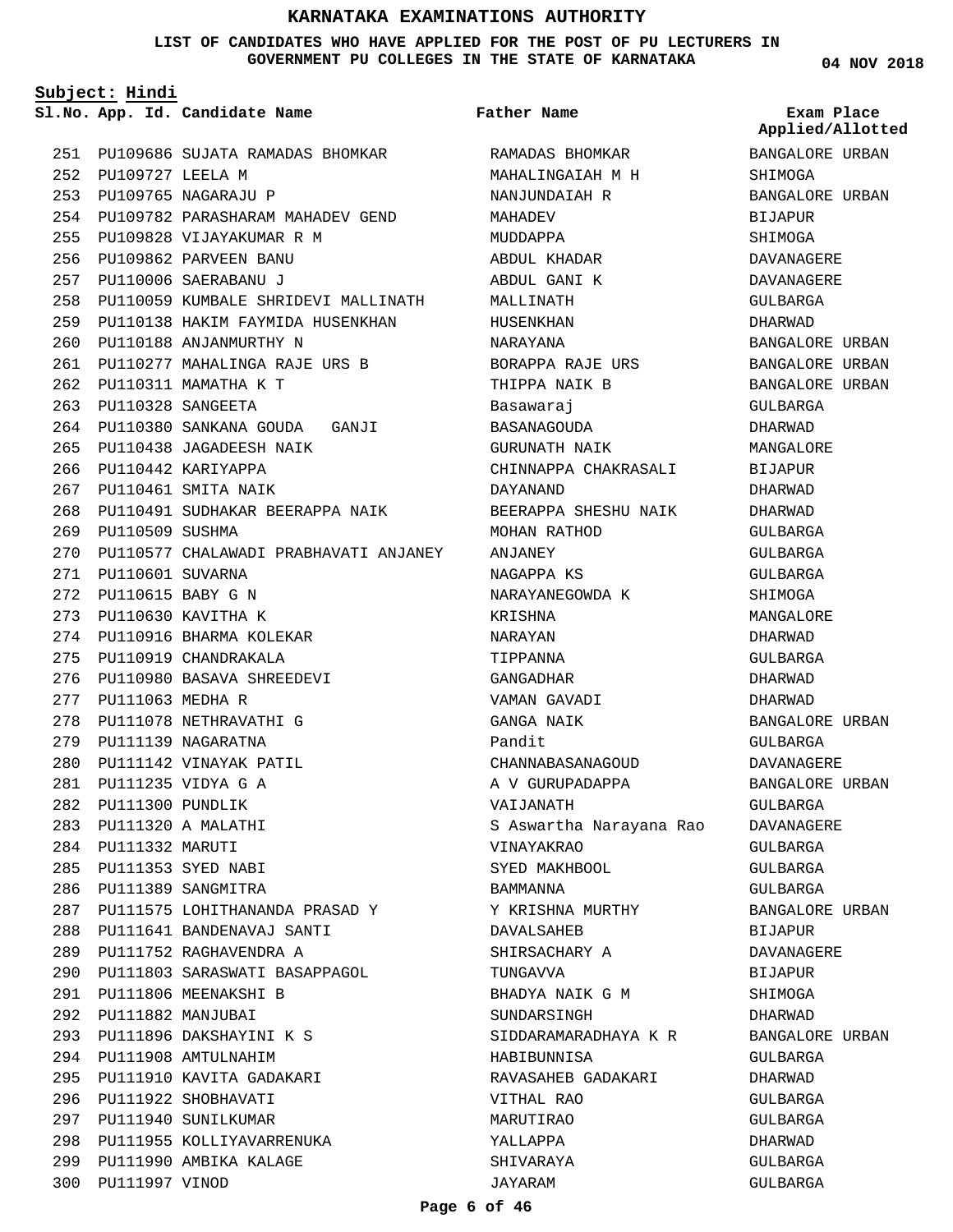#### **LIST OF CANDIDATES WHO HAVE APPLIED FOR THE POST OF PU LECTURERS IN GOVERNMENT PU COLLEGES IN THE STATE OF KARNATAKA**

**04 NOV 2018**

**Subject: Hindi**

PU113518 PU113529

348 349

PU113561 SHABEENA T 350

SHAHINA BANU B

PU112086 MAHALAKSHMI Y M 301 PU112102 RAVEENDRA TALWAR 302 PU112131 PUTTAPPA LAMANI 303 PU112145 SHILPA BANDIHAL 304 PU112182 CHANDRAPRABHA S M 305 PU112186 SUMITRA A 306 PU112232 GAIKWAD BASWARAJ 307 PU112289 YAMANAMMA 308 PU112310 RAGHAVENDRA 309 PU112359 MOULALI NADAF 310 PU112380 KABDE SHANKAR PANDHARINATH 311 PU112450 SHILPA HOMBALI 312 PU112492 PUJARI SHEELA PARSHURAM 313 314 PU112530 ARCHANA ASHOK REVANKAR PU112564 MAHANTESH NAYAK 315 PU112587 ARUN HONNABINDAGI 316 PU112589 SOUBHAGYALAKSHMI 317 PU112616 SHIVALEELA HIREMATH 318 PU112618 ASHWINI R 319 PU112624 SAVITA 320 PU112642 SWETHA S 321 PU112683 RAGHAVENDRA AMBIG 322 PU112706 RAMOJI RAO R 323 PU112714 KUMARI B N 324 PU112769 DATTANAND K 325 PU112809 BHARAT SHINDE 326 PU112814 MAHESHA 327 PU112833 JYOTHI 328 PU112843 JAWALAGI SHARANAPPA SIDDAPPA 329 PU112897 SANTOSH HATTI 330 PU112918 AMARAYYA 331 PU112935 SHAFIULLA 332 PU112947 LAXMI 333 334 PU113036 DEEPA PU113053 PRAMEELA K 335 PU113174 KARIYAPPA R DANAD 336 PU113179 SIDDAGANGAMMA L 337 PU113194 JAVED DANGE 338 PU113201 MANJULA K S 339 PU113280 SAROJANI SAMAJE 340 PU113304 SHOBHA H KUMBAR 341 342 PU113368 SUMANGALA HANAMANAGOUDA GOUDAR HANAMANAGOUDA GOUDAR PU113375 BASHESAB LABBI 343 PU113419 KUMARA M P 344 345 PU113473 SUDEEPA HANDE PU113490 ANIL TATE 346 PU113512 MANJANA GOUDA HYATI 347 **App. Id. Candidate Name Sl.No. Exam Place** AMBIKA MARIGOWDA MALLAPPA PEERAPPA YALLAPPA MALLIKARJUNA A HEMADRAPPA NARSINGRAO HANUMANTAPPA THIMMAIAH HASANSAB PANDHARINATH NINGAPPA PARASHURAM ASHOK K REVANKAR BHEEMAPPA MAHADEVAPPA Raghavendra Rao Kulkarni SANGAMESH HIREMATH RAME GOWDA U S VISWANATH EKBOTE BASAVARAJA S NARAYAN AMBIG RANOJI RAO NANJUNDA MOHANDAS VERNEKAR RAMACHANDRA BORAIAH JAYAPPA SIDDAPPA RAGHUNATH MAHADEVAYYA SALIMATH MOHAMED HANEEF HANUMANTAPPA SHIVANAGOUDA PATIL AITHAPPA GOWDA RUDRAPPA lingappa MAHAMMAD SUNDAR RAJ SURENDRA HANAMANTH SUBANABEG LABBI PUTTASWAMY SURYAJI HANDE RAMACHANDRA NANDINA GOUDA HYATI MARUTI RAO **Father Name** MYSORE BIJAPUR DAVANAGERE BIJAPUR SHIMOGA BIJAPUR DHARWAD BIJAPUR **MYSORE** DHARWAD GULBARGA BANGALORE URBAN DHARWAD DHARWAD BIJAPUR DHARWAD GULBARGA DHARWAD MYSORE GULBARGA DAVANAGERE MANGALORE BANGALORE URBAN BANGALORE URBAN MANGALORE DHARWAD **MYSORE** GULBARGA BIJAPUR DHARWAD MYSORE SHIMOGA GULBARGA DHARWAD MANGALORE DHARWAD BANGALORE URBAN DHARWAD BANGALORE URBAN DHARWAD **BIJAPUR** DHARWAD DHARWAD **MYSORE** DHARWAD DHARWAD DHARWAD GULBARGA **Applied/Allotted**

HYDER ALI B KASIMSAHEB T MANGALORE DHARWAD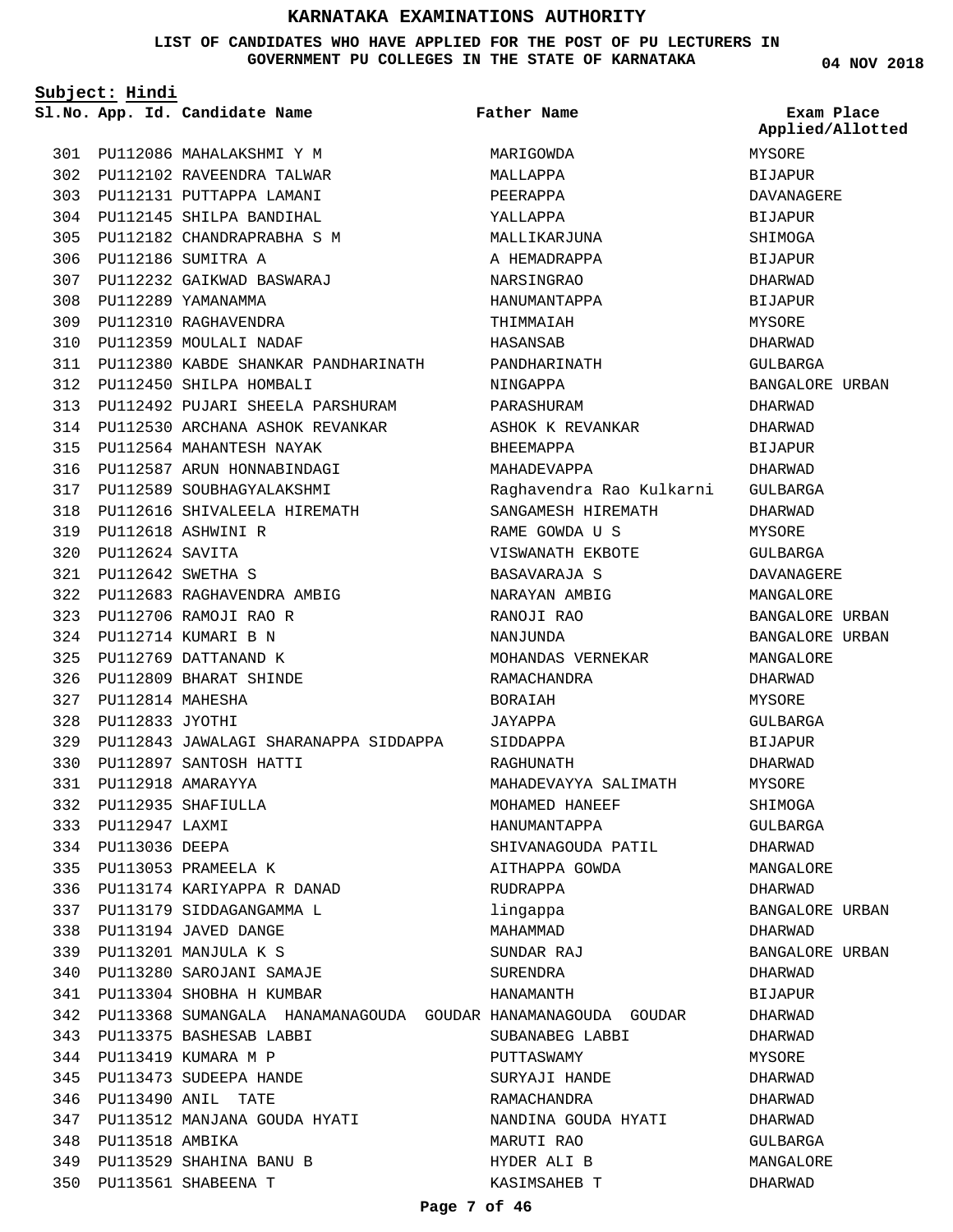#### **LIST OF CANDIDATES WHO HAVE APPLIED FOR THE POST OF PU LECTURERS IN GOVERNMENT PU COLLEGES IN THE STATE OF KARNATAKA**

**Subject: Hindi**

PU113645 MURALI D 351 352 PU113725 FAHIMA BEGUM PU113736 KARJAGI MANGALA 353

PU113821 RAMESH N 354 PU113951 PANKAJA J P 355 356 PU114064 POORNIMA SHETTY

PU114107 YELLAPPA 357

PU114245 MANJULA 359

PU114325 ARJUNA 363

PU114441 KALPANA 367

360 PU114266 NEELAM RADDI

PU114353 MANJULA ITAGI 364 PU114400 PREM SAGAR 365

366 PU114438 RUPA KALYANAMATH

369 PU114594 SANGAPPA WANI 370 PU114739 RAJESHWARI PU114745 DHANANJAYA S G 371 372 PU114755 PRAVEEN KUNGARE

PU115116 SUDHA K S 376 PU115174 NISHA B S 377

379 PU115200 MARILINGAPPA

PU115211 SUVARNA 380

PU115414 KAMALAXI 383

386 PU115514 LAXUMAN

PU115738 GEETHA B V 388 PU115856 JYOTHI D 389 PU115897 JAHNAVI M 390 391 PU115910 VINOD

PU116025 KAVITHA R 393 PU116155 SAVITHA P P 394 395 PU116159 RATNAPPA LAMANI 396 PU116181 SALMA PARVEEN

PU116215 AMBUJA R 397

PU116376 RANJANA 399 PU116389 REKAHA N 400

PU114585 KESTI SANTOSH GAJANAN 368

PU114775 MALAWADE RAJANIGANDHA 373 PU115011 SADASHIV KHANNANNAVAR 374 PU115027 RAJASHREE MOKASHI 375

PU115351 TEHASINNAZ BANGARGUND 381 PU115387 SUDHARANI N NAWALI 382

PU115477 RAJESHWARI KUMSI 384 PU115497 SAVITRI GAJAKOSH 385

PU115692 SOWMYASHREE H D 387

392 PU115992 SUNITHA SOMAKKALAVAR

PU116332 TALAVARA RAMAKRISHNA 398

378 PU115194 ARCHANA SADASHIV DIWANAMAL

PU114271 KOUSHALYA B KURI 361 PU114314 BASAVARAJ KARAJAGI 362

358 PU114153 BAGALI SUREKHA MALLAPPA **App. Id. Candidate Name Sl.No. Exam Place** DEVLANAIK MUNEER AHAMED BASAPPA NAGGEPPA SANNAPAPAIAH J P GANAPAYYA SHETTY IRAPPA AMATUR MALLAPPA HANUMAPPA BHAJANTRI BHEEMAPPA **Father Name**

RAMACHANDRA MALLIKARJUN HARINATH RATHOD MANOHAR Hajappa Sagar MUPPAYYA NARAYAN TARIMANE GAJANAN BOURAWWA Dharmarao GOVINDIAH DUDAPPARAO PANDURANG MARUTI ANANT MOKASHI SREERAMU K N SHIVARAM BHAT SADASHIV DIWANAMAL MAHADEVAPPA BASAVARAJ KASIMSAB BANGARGUND NATARAJ NAVALI GUNWANTHRAO MALLIKARJUN YALLAPPA VAIJINATH DGHARMAPALAIAH H P VASUDEVA GOWDA N LATE DEVARAJU K C BALARAJ M BABURAO MEGHSHAM MAHADEVAPPA RAJA PONNAPPA P A SHANAPPA MAULASAB THALIKOTI V RAMU TALAVARA HUCHAPPA ARJUN

**Applied/Allotted**

**04 NOV 2018**

DAVANAGERE MYSORE DHARWAD BANGALORE URBAN DAVANAGERE MANGALORE GULBARGA BIJAPUR DHARWAD BIJAPUR DHARWAD GULBARGA BIJAPUR BANGALORE URBAN GULBARGA BIJAPUR BANGALORE URBAN MANGALORE BIJAPUR GULBARGA BANGALORE URBAN DHARWAD DHARWAD MYSORE DHARWAD BANGALORE URBAN **MYSORE** BIJAPUR GULBARGA GULBARGA BIJAPUR BIJAPUR GULBARGA GULBARGA BIJAPUR  $CITIRARGA$ BANGALORE URBAN MANGALORE MYSORE DAVANAGERE BANGALORE URBAN DAVANAGERE MANGALORE **MYSORE** DAVANAGERE GULBARGA BANGALORE URBAN DAVANAGERE GULBARGA MYSORE

NAGARAJU P N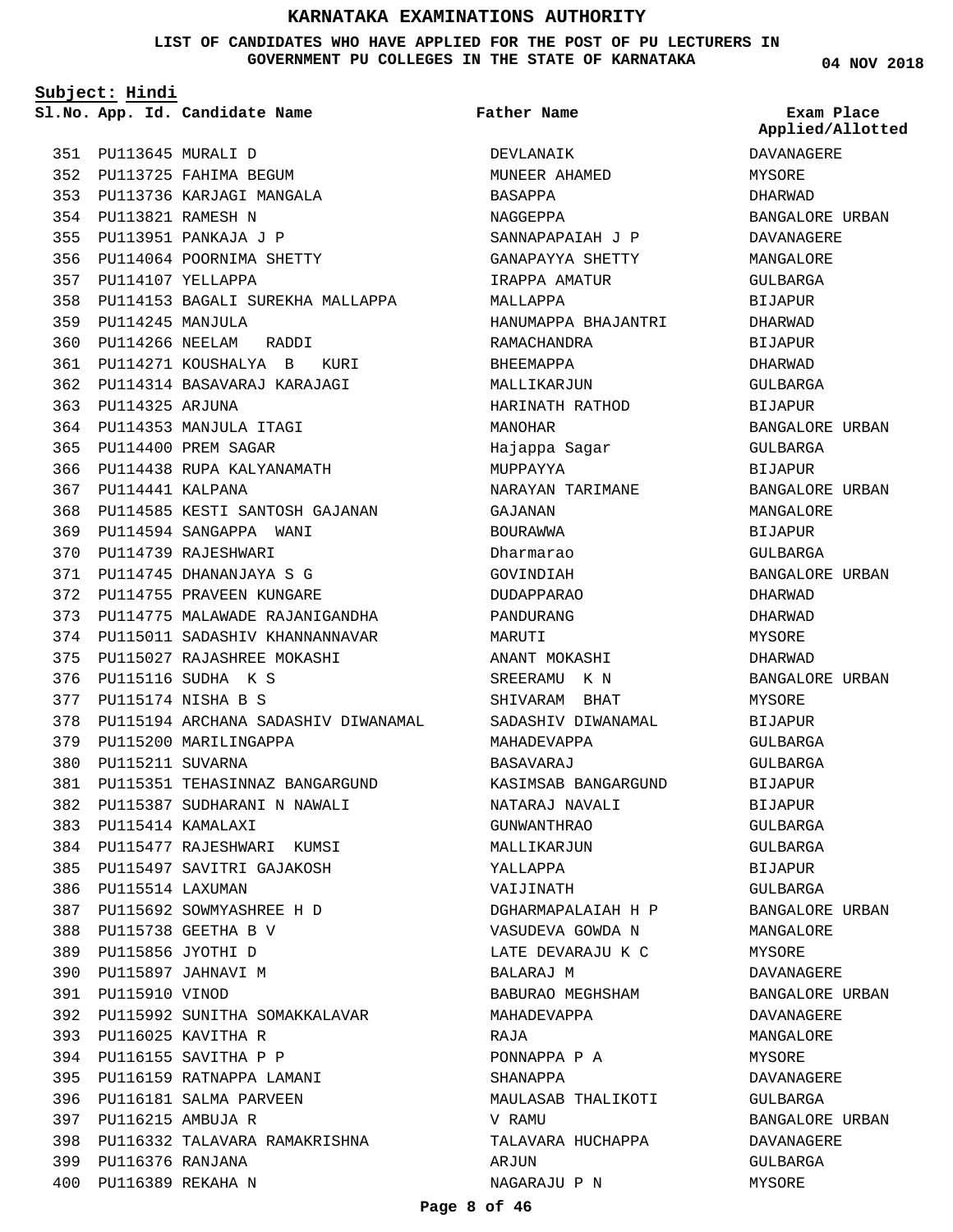#### **LIST OF CANDIDATES WHO HAVE APPLIED FOR THE POST OF PU LECTURERS IN GOVERNMENT PU COLLEGES IN THE ST**

BABUSAB RAJESAB CHANDRAKANT MALAKANNA MURADI LAXMAN HATI NINGAPPA

ABDUL JABBAR SAB CR

RUKUMODDIN JAMADAR

Hanumantappa T Narayan Naik MARUTI GUDAGAPUR B R DHAKSHINA MURTHY

NIRANJAN

MALAKAPPA KAMALANAIKA S

VISHVANATH PUNDALIK BHOJU

MANJAPPA M K MOHAMMAD TAJUDDIN

NARAYANASWAMY V BASAVARAJU M GANGAHANUMAIAH LATE DR A B TIWARI

TEEKARAM RAJAPPA

BHEEMARAYA ARAVIND AMEENSAB ALAGOUDA ANAND S NAIK MOHAMED YAKOOB SHIVASHANKARA M

ANWAR

|     |                |                                            | GOVERNMENT PU COLLEGES IN THE STATE OF KARNATAKA | 04 NOV 201                     |
|-----|----------------|--------------------------------------------|--------------------------------------------------|--------------------------------|
|     | Subject: Hindi |                                            |                                                  |                                |
|     |                | S1.No. App. Id. Candidate Name Tather Name |                                                  | Exam Place<br>Applied/Allotted |
| 401 |                | PU116499 SHREEDEVI                         | SUBBAIAH PULI                                    | DHARWAD                        |
| 402 |                | PU116503 SHIVAGOND HONNAPP LOKUR           | HONNAPPA                                         | BIJAPUR                        |
| 403 |                | PU116520 BASAVARAJ                         | HANMANT                                          | GULBARGA                       |
| 404 |                | PU116539 IKBALSAB DHARWAD                  | MODINSAB                                         | DHARWAD                        |
| 405 |                | PU116542 JAYASHREE ROOGI                   | SHIVASHANKAR                                     | BANGALORE URBAN                |
| 406 |                | PU116583 RAJASHEKHARA R                    | LATE RAMAIAH                                     | MYSORE                         |
| 407 |                | PU116609 RAHAMATHBI H M                    | MAHAMAD BASHEER H R                              | DAVANAGERE                     |
| 408 |                | PU116611 SALMA UGALAWAT                    | LALASAHEB                                        | BIJAPUR                        |
| 409 |                | PU116669 SHIVAKUMAR CS HADAPADA            | CHANDRASHEKHARA HADAPADA                         | MYSORE                         |
| 410 |                | PU116675 SHIVAKUMAR L D                    | LAKSHMANA G DASAR                                | DHARWAD                        |
| 411 |                | PU116684 JINNAMATI NANDIGON                | ADESH                                            | DHARWAD                        |
| 412 |                | PU116693 VARSHA JAGADALE                   | MANOHAR                                          | BIJAPUR                        |
| 413 |                | PU116712 NEMAKKA MEKANAMARADI              | CHANNAPPA                                        | DHARWAD                        |
| 414 |                | PU116731 MAHAMMED AMEER ALI                | JAFAR SAB                                        | GULBARGA                       |
| 415 |                | PU116756 RIZWANA BEGUM                     | MOHAMMAD R                                       | DAVANAGERE                     |
| 416 |                | PU116797 TULASI PRASAD M V                 | Venkataramanappa M V                             | MYSORE                         |

DAVANAGERE BIJAPUR MYSORE  $\overline{D}$  $\overline{D}$ BIJAPUR  $\overline{D}$ RGA **AGERE** MYSORE BIJAPUR DHARWAD **BIJAPUR** BIJAPUR BIJAPUR DHARWAD DAVANAGERE BANGALORE URBAN MANGALORE DHARWAD BANGALORE URBAN DHARWAD MANGALORE DHARWAD DAVANAGERE DHARWAD DHARWAD DHARWAD GULBARGA **SHIMOGA** BIJAPUR GULBARGA GULBARGA BANGALORE URBAN DAVANAGERE BANGALORE URBAN BANGALORE URBAN **BIJAPUR** BIJAPUR **BIJAPUR** DHARWAD MANGALORE SHIMOGA

BANGALORE URBAN

PU116542 JAYASHREE ROOGI 405 PU116583 RAJASHEKHARA R 406 PU116609 RAHAMATHBI H M 407 PU116611 SALMA UGALAWAT 408 409 PU116669 SHIVAKUMAR CS HADAPADA PU116675 SHIVAKUMAR L D 410 PU116684 JINNAMATI NANDIGON 411 PU116693 VARSHA JAGADALE 412 PU116712 NEMAKKA MEKANAMARADI 413 PU116731 MAHAMMED AMEER ALI 414 415 PU116756 RIZWANA BEGUM PU116797 TULASI PRASAD M V 416 PU116798 SULTASAB KILLEDAR 417 418 PU116802 MAHAMMADHUSENSAB JAVALI PU116806 SHAKUNTALA INGALE 419 PU116830 SHARANAPPA MURADI 420 PU116843 JAGADEESH 421 PU116892 MANJUNATH SAJJANAR 422 PU116899 MOHAMAD TAZIR BASHA R J 423 PU116928 KAMALARANI H 424 PU116946 GURUDATTA NAIK 425 PU116969 YANKANNA GUDAGAPUR 426 PU116984 DEVA RAJA D 427 PU117001 NEMINATH BOSAGE 428 PU117039 JAVEED JAMADAR 429 430 PU117128 MANJUNATH SHIVASHIMPAR PU117149 PRATHIMA K 431 PU117166 JARINA 432 PU117277 LAXMI KHANAPUR 433 PU117377 RAJU DHANAGAR 434 PU117387 ANILKUMAR 435 436 PU117417 PREMALATHA M K PU117424 MOHAMMAD AZHARUDDIN 437 PU117521 VISHWANATH 438 PU117523 VINODA R 439 PU117545 BHAVYA N 440 PU117554 SHOBHARANI B 441 PU117563 GANGA RAJU G 442 PU117707 RISHI RAAJ TIWARY 443 PU117717 CHANDRAMA HALLI 444 445 PU117869 GOTURE SULABHA ARAVIND PU117878 NAJARABI A NADAF 446 PU117952 PARAGOUDA BYALI 447 448 PU118031 ASHA PU118050 SHAMSHAD BANU 449

PU118062 HEMAVATHI S 450

```
Page 9 of 46
```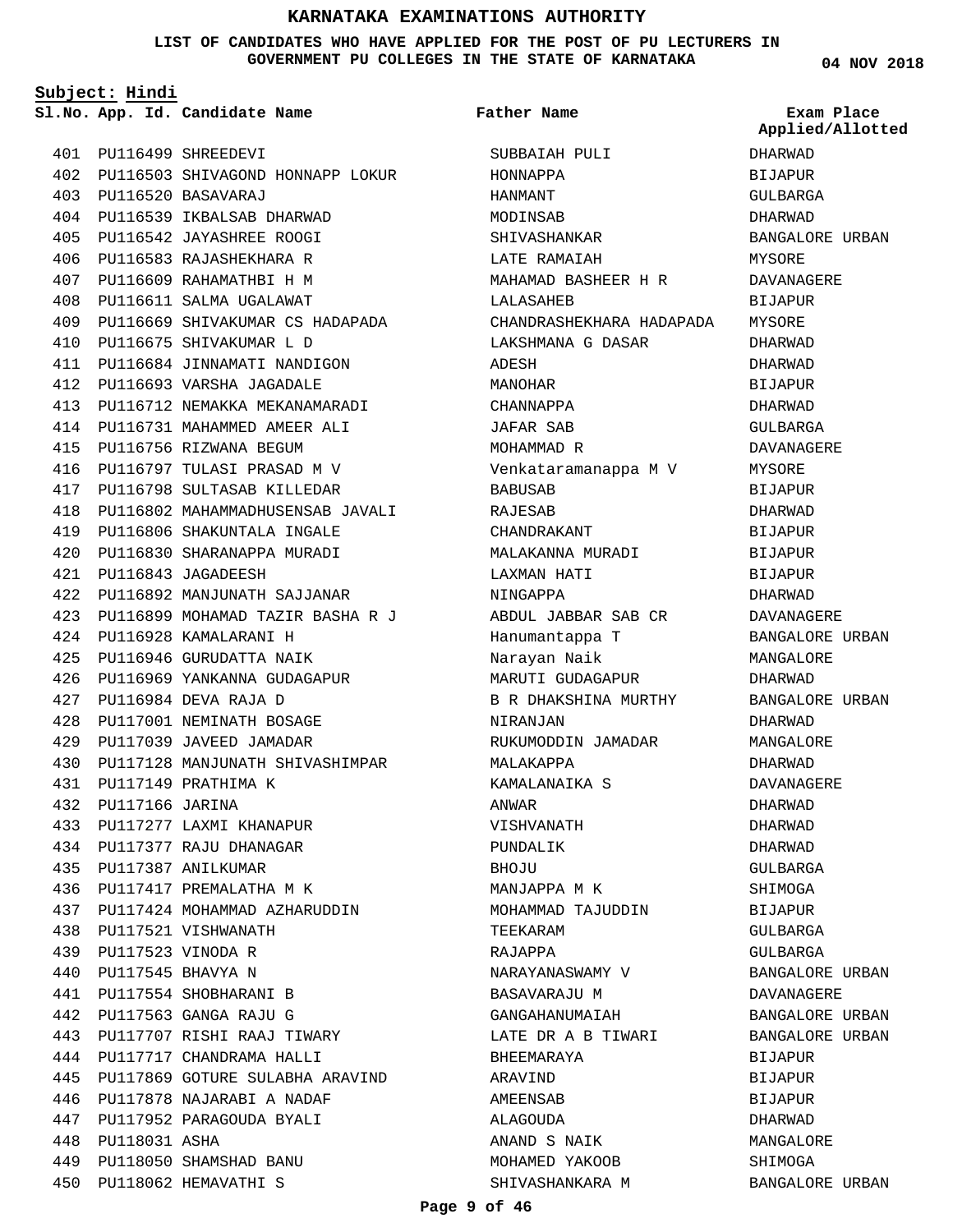**LIST OF CANDIDATES WHO HAVE APPLIED FOR THE POST OF PU LECTURERS IN GOVERNMENT PU COLLEGES IN THE STATE OF KARNATAKA**

**Subject: Hindi**

**App. Id. Candidate Name Sl.No. Exam Place**

500 PU120084 PUSHPALATHA K P

**Father Name**

ed

BANGALORE URBAN

|     |                                                                |                           | Applied/Allotte |
|-----|----------------------------------------------------------------|---------------------------|-----------------|
|     | 451 PU118067 PRALAYA KUMAR                                     | RAMACHANDRA RAO CHOUDHARI | GULBARGA        |
| 452 | PU118078 KAVITA                                                | VITHALRAO GAIKWAD         | <b>GULBARGA</b> |
| 453 | PU118082 PRIYA R TENDULKAR                                     | ROHIDAS TENDULKAR         | DHARWAD         |
| 454 | PU118108 NASARIN BANU                                          | MOHIDDIN SAB              | SHIMOGA         |
| 455 | PU118125 RAVINDRA KUMAR                                        | SHANKER RAO               | GULBARGA        |
| 456 | PU118145 MILLIND GIRI                                          | TUKARAM                   | GULBARGA        |
| 457 | PU118251 DIVYASHRI                                             | JANARDHANA SUVARNA M      | MANGALORE       |
| 458 | PU118267 PRATHEEPA H T                                         | THIMMEGOWDA               | MYSORE          |
| 459 | PU118276 SHIVALEELA SHANMUKHAPPA MEDEGA   SHANMUKHAPPA MEGEGAR |                           | BIJAPUR         |
| 460 | PU118281 SHWETHA KUMARI M                                      | Monappa M                 | MANGALORE       |
|     | 461 PU118328 SHOBA SAYYAD                                      | BABU                      | <b>BIJAPUR</b>  |
| 462 | PU118368 MOHINI P D                                            | DADU NAIK H D             | MANGALORE       |
| 463 | PU118387 RAMESH SUJE                                           | MAHADEV                   | DHARWAD         |
| 464 | PU118388 DEEPA ANTIN                                           | ULAVAPPA                  | DHARWAD         |
| 465 | PU118483 MD MATEEN                                             | MD AYUB                   | GULBARGA        |
| 466 | PU118504 ANITA CHOUGULE                                        | PARASHURAM                | DHARWAD         |
|     | 467 PU118523 YASEEN LIGADI                                     | DASKIRSAB                 | DHARWAD         |
| 468 | PU118603 ANUPAMA                                               | MARUTIRAO                 | GULBARGA        |
| 469 | PU118713 PINKU KAMATE                                          | VIJAY                     | DHARWAD         |
| 470 | PU118767 JYOTSNA DESAI                                         | PRABHAKAR                 | DHARWAD         |
| 471 | PU118879 VIJAYA R                                              | RANGAPPA G K              | SHIMOGA         |
| 472 | PU118931 MALATESHA HULLURA                                     | HANUMANTAPPA              | DAVANAGERE      |
| 473 | PU118971 RAVI SANTI                                            | GURUPADAPPA               | BIJAPUR         |
| 474 | PU119012 PRAVEENA BANDEKAR                                     | GOPALKRISHNA BANDEKAR     | DHARWAD         |
| 475 | PU119025 SUMANGALA S N                                         | BASAVARAJ S N             | BIJAPUR         |
| 476 | PU119157 KAVITHA K                                             | GURURAJ RAO K             | MYSORE          |
| 477 | PU119167 ROOHI FIRDOS                                          | SIFATH ULLA KHAN B        | MYSORE          |
| 478 | PU119226 ANITA                                                 | PANCHAYYA SWAMY           | GULBARGA        |
| 479 | PU119234 DEEPA GOUDA                                           | BEERA                     | DHARWAD         |
| 480 | PU119268 DEVEERAMMA S T                                        | THIPPERUDRAIAH G          | BANGALORE URBAN |
| 481 | PU119312 SUREKHA S K                                           | SOMASHEKHAR               | DAVANAGERE      |
| 482 | PU119338 SHAHEEN BEGUM                                         | RAJAKSAB NADAF            | GULBARGA        |
| 483 | PU119341 ARCHANADEVI                                           | SHREERAM                  | <b>GULBARGA</b> |
| 484 | PU119428 SRIKANT                                               | SHIVASHANKAR ESRI         | GULBARGA        |
| 485 | PU119542 SURYAKANT                                             | MAHDHAVA RAO              | GULBARGA        |
| 486 | PU119602 SUREKHA SHETTAR                                       | RUDRAPPA                  | DHARWAD         |
| 487 | PU119640 SAIYADASAB BAGAWAN                                    | KHADIRASAB BAGAWAN        | BIJAPUR         |
| 488 | PU119658 SUPRABHA M S                                          | SOORYA                    | MANGALORE       |
| 489 | PU119667 JAGADEESHA                                            | RAMANNA                   | DAVANAGERE      |
| 490 | PU119681 SHWETA VADAGERI                                       | SURESH                    | DHARWAD         |
| 491 | PU119705 JAGADAMBA K                                           | KRISHNAPPA D              | MYSORE          |
| 492 | PU119870 VIDYA HANCHATE                                        | MALLARI                   | BIJAPUR         |
| 493 | PU119899 MANJULA S                                             | SUBRAMANYA R K            | MYSORE          |
| 494 | PU119941 SHREENATH NAIK                                        | GAJANAN                   | DAVANAGERE      |
| 495 | PU119948 RANJITA                                               | SHIVAPUTRA                | GULBARGA        |
| 496 | PU119989 LOKESHA M                                             | MARAIAH                   | MYSORE          |
| 497 | PU119992 KADARI NARASIMHALU                                    | BHIMAIAH                  | DHARWAD         |
| 498 | PU120032 VENUGOPAL C K                                         | KENCHAIAH                 | MYSORE          |
| 499 | PU120079 ABDULKHADAR GOKAK                                     | KUTUBUDDIN                | DHARWAD         |
|     |                                                                |                           |                 |

PATHALINGAPPA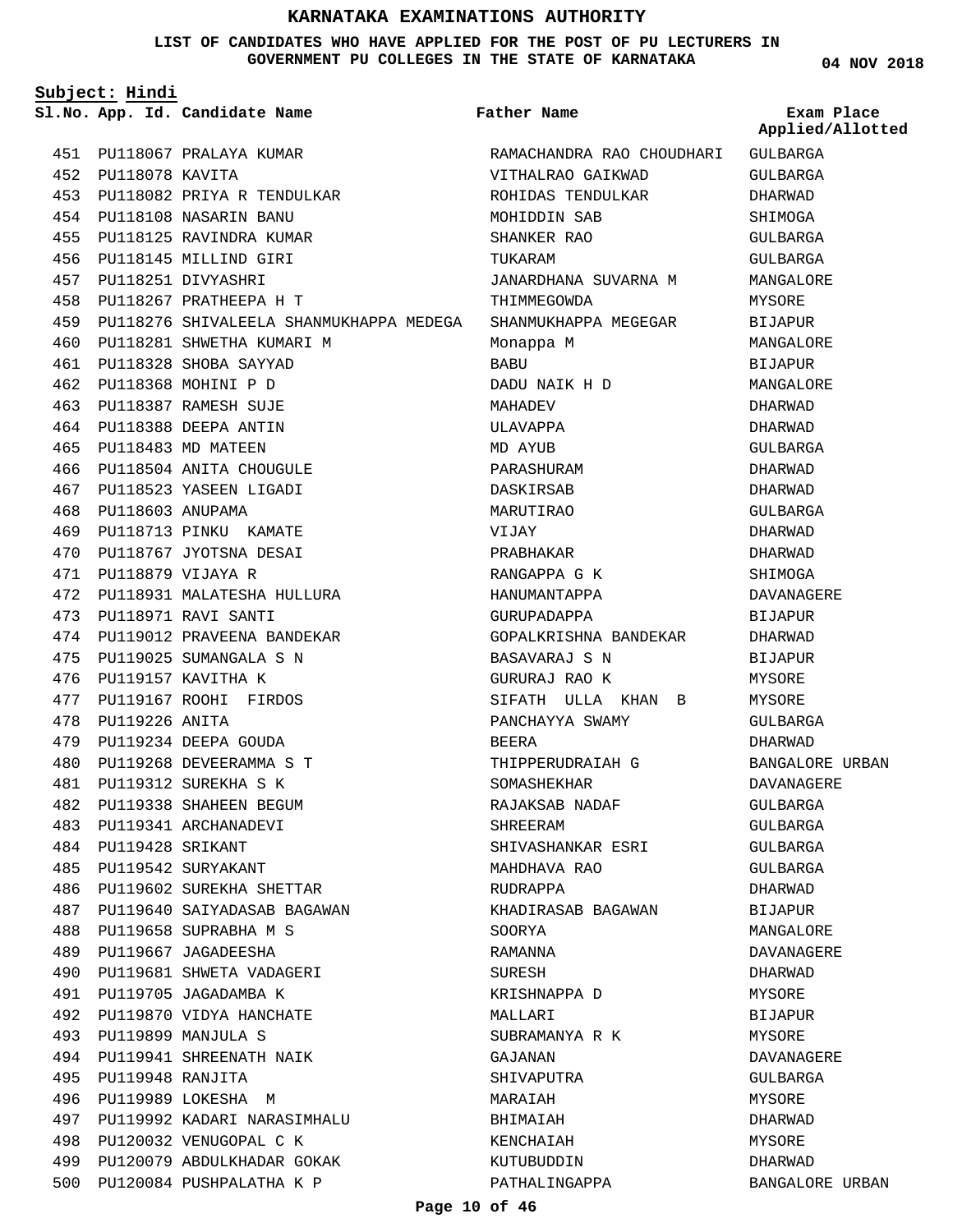**LIST OF CANDIDATES WHO HAVE APPLIED FOR THE POST OF PU LECTURERS IN GOVERNMENT PU COLLEGES IN THE STATE OF KARNATAKA**

**Subject: Hindi**

501 PU120086 PRASHANT PATIL 502 PU120123 THAKAREPPA LAMANI 503 PU120149 CHANDPASHA S 504 PU120172 ANITA HIREMATH 505 PU120178 RAMAPPA HIREMANI 506 PU120207 CHANDRASHEKAR RATHOD PU120225 ANNAPURNA K 508 PU120261 GEETA NIKKAM 509 PU120268 RAVI JANGANAVARI 510 PU120368 SHASHIKALA N 511 PU120446 PARVATAGOUDA PU120648 KALPANA BHIMNAIK 512 513 PU120652 KANCHANA NAIK 514 PU120663 MABUSAB JAMALASABANNAVAR PU120733 SANGEETA 515 PU120787 SUNEELKUMAR SHEELAVANTAR 517 PU120806 PRATHIMA P S 518 PU120812 VEENA C PAVADASHETTAR 519 PU120885 MALAKAPPA ALIAS MAHESH 520 PU120973 GEETA NARASAPPA HASALAKAR PU120980 JAYASHREE H 521 PU120987 VIJAYALAKSHMI HAKATE 522 PU121064 VENKATESH 523 524 PU121142 SHIVASHARANAMMA G PU121171 SHAGUPTA NADAF 525 PU121191 HASEENA BANU C R 526 PU121227 GEETHA B 527 528 PU121260 MAHAMMADYAKUB RAMADURG PU121470 PRAKASH AGADI 529 PU121513 PRASANNA SHREEKRISHNA BHAT 530 PU121579 SUJATHA 531 532 PU121703 VITTALGOUDA KHANGOUDRA 533 PU121750 KALPANA LAXMANA YALAVIGI 534 PU121761 GURU PU121848 PRAMOD SHINGE 535 536 PU121914 MAHMADARAFI PU121941 NAGARAJ 537 PU121997 HANUMESH 538 539 PU122070 CHANDRANAIK R 540 PU122099 SHAHATAJ C K PU122150 NAZIMA 542 PU122183 HARISH BABU NAGABHUSHAN PU122188 LAKSHMI G R 543 PU122214 BALAJI 544 545 PU122238 VISHALAXI PATIL 546 PU122244 PAVITHRA L PU122313 LATHA H 547 548 PU122324 MANIK 549 PU122368 KHAMURODDIN KAREGOWDRA 507 516 541

**App. Id. Candidate Name Sl.No. Exam Place** GOVINDAGOUDA THAVAREPPA LAMANI DAVALSABU UMESH HULAGAPPA HIREMANI NARAYAN RATHOD KOTRESHAPPA K VITTHALARAO HIII.AGAPPA NAGENDRAPPA T PARAMESHWARAPPA HONNALI LAXMAN ISHWAR ABDULKARIMSAB CHANDRAPPA BASALINGAPPA SUBRAMHANYA P M CHANDRASHEKHAR MALLESHAPPA MADIVALAR NARASAPPA SHANKARANARAYANA BHAT H BHEEMAPPA MOHAN GURUMOORTHI N AHAMDNABI RAFEEQ KHAN C BABU B ABDULRAJAK FAKKERAPPA SHREEKRISHNA NARAYAN BHAT Snajeeva MALLANGOUDA LAXMANA YALAVIGI KASHNA NAIK **GUNDU** SAYYADAKHAJAHUSAIN SANGANNA HOSAGOUDRA KARIYAPPA VADRA THEEPYANAIK R H S KHALEEL MEER ANWAR RAZAQ NAGABHUSHAN K RAMARAJE ARAS G L Govind Rao APPAJI PATIL LAKSHMAIAH HANUMANTHAIAH DHANAJU **Father Name** BIJAPUR DHARWAD GULBARGA DHARWAD DHARWAD **BIJAPUR** DAVANAGERE BIJAPUR BANGALORE URBAN DAVANAGERE DHARWAD DHARWAD SHIMOGA DHARWAD GULBARGA BIJAPUR MYSORE DHARWAD BANGALORE URBAN BIJAPUR MANGALORE BIJAPUR GULBARGA DAVANAGERE DHARWAD DAVANAGERE MANCALORE BIJAPUR DAVANAGERE MYSORE MANGALORE DHARWAD DHARWAD SHIMOGA DHARWAD BIJAPUR BIJAPUR DHARWAD DHARWAD BANGALORE URBAN MYSORE DAVANAGERE BANGALORE URBAN GULBARGA DHARWAD BANGALORE URBAN BANGALORE URBAN GULBARGA **Applied/Allotted**

GULBARGA

**04 NOV 2018**

HUSENSAB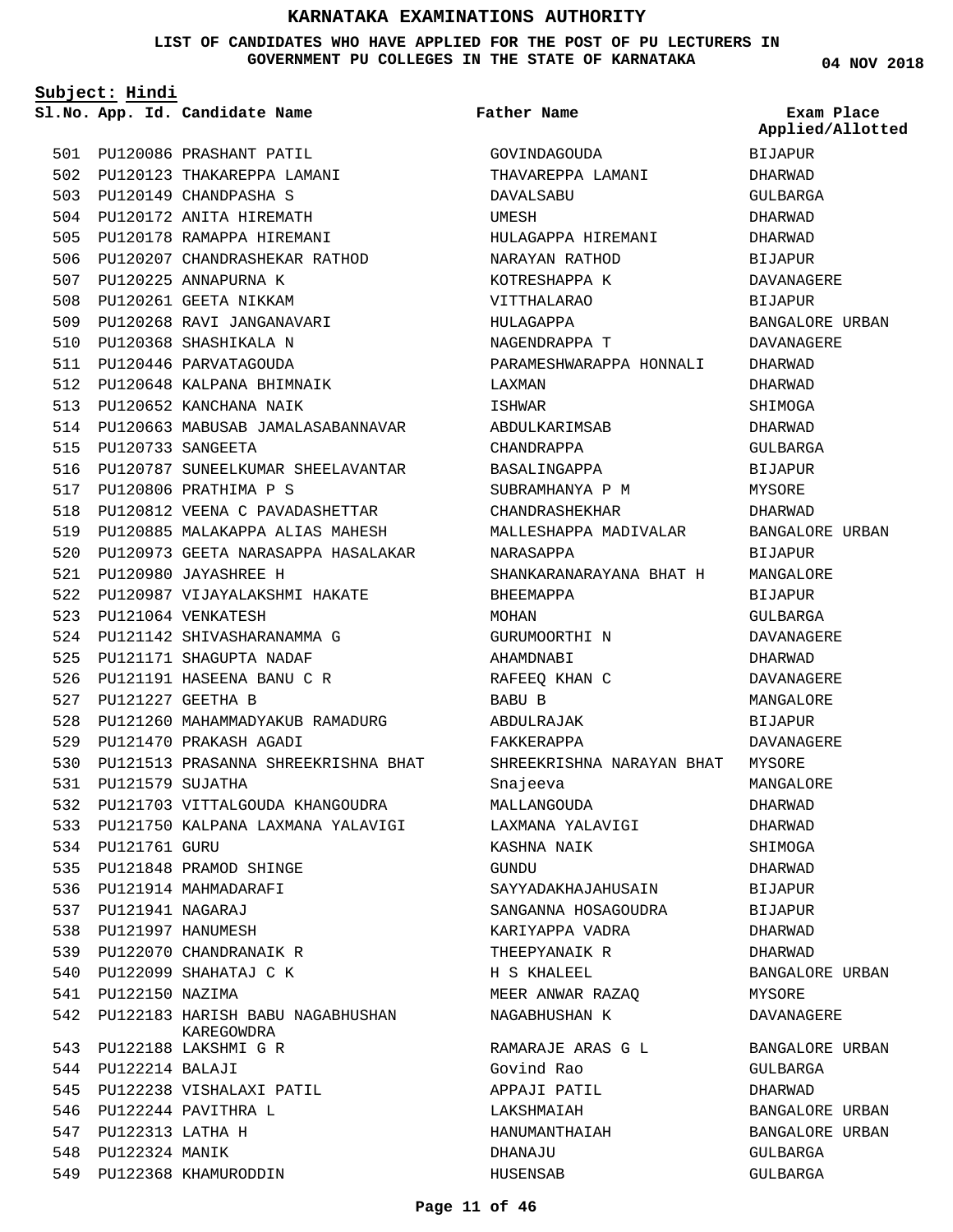#### **LIST OF CANDIDATES WHO HAVE APPLIED FOR THE POST OF PU LECTURERS IN GOVERNMENT PU COLLEGES IN THE STATE OF KARNATAKA**

**Subject: Hindi**

PU122400 CHAITHRA SUVARNA S G 550 PU122544 SURYAKANTH 551 PU122707 SALI SANGEETA 552 PU122715 KHANDATE GAYATRI KRISHNAPPA 553 554 PU122767 SHAHAJA BEGUM 555 PU122777 MOHAMMED YUSUF 556 PU122806 LAXMIDEVI PU122848 MANJULA S 557 558 PU122934 UMANAIK K PU122980 VISHALAKSHI 559 560 PU123011 MAMATA DODAMANI 561 PU123039 PARVEEN BANU 562 PU123151 MANJUNATHA 563 PU123159 CHANDRAKANT 564 PU123195 SUCHITRA NAGATHAN 565 PU123234 SAVITA GUNDI 566 PU123294 KURESHABEGAM PATIL 567 PU123345 NIYAJ BIRADAR 568 PU123360 IRANNA A PU123391 PARTHA K N 569 PU123393 SHAKUNTALA N S 570 571 PU123471 RAJIYABEGUM 572 PU123531 MEGERI ANANDARADDY 573 PU123583 CHETANA NIMBALGUNDI 574 PU123596 MAHMMADSUAIL LODI 575 PU123622 KUSHUMAVATI I 576 PU123742 DEEPA POOJARI 577 PU123758 SHRADHA 578 PU123983 MAHAMMADIMARAN FANIBAND PU124026 G SWAPNA 579 580 PU124116 ASHPANA MAGARABI PU124137 ARTI SAINI 581 582 PU124202 KANYAKUMARI N 583 PU124286 MALLIKARJUN HEGGANNAVAR 584 PU124390 SHIVAKUMAR NAVATI PU124580 RENUKA YALUVAGI 585 PU124601 SADAK ALI 586 587 PU124657 ANIL SAYABANNA SHIRANAL PU124702 SHIVANNA H 588 589 PU124859 KUMARANAIK B PU125004 REVANASIDDAPPA BIRADAR PU125057 NARAYANA SWAMY A 591 PU125112 REKHA MANE 592 593 PU125351 IBRAHIM MEHABOOBSAB AANI 594 PU125370 KALPANA K L 595 PU125378 SUVARNA E SARIKAR PU125394 SANGAMESH BANDE 596 597 PU125438 KAPPAGAL LAXMI PU125596 MANJULA O 598 599 PU125612 SANJAYKUMAR 590

**App. Id. Candidate Name Sl.No. Exam Place** GIRIYAPPA S B VITHAL SHIVASHARANAPPA krishanappa NABEESHA MAKANDAR BANDENAWAZ KAZI KISHANLAL SHIVABASAPPA KAMALA NAIK MAHALING SWAMI DURAGAPPA HAIDUMIYAN ERAYYA NAGAPPA GAAONKAR BASAVARAJ BASAVARAJ GUNDI MURTUJAPATEL MAHTRUR Ambarao NANJASHETTY SIDDAPPA HUSENSAB DHAVALAGI MEGERI DODDAVENKARADDY MANAPPA MAHMADAHAYAT NARAYANA BHAT I **BHOJUL** ZATTINGRAO ABDULKARIM RAMIREDDY MASTAQ Ravindra Kumar Saini NATASHEKARA NAMADEV SHANKARAPPA HANUMAPPA ABDULRAHIMAN KASTURI HANUMANTHAPPA BHIMA NAIK SHANTAPPA Annayappa APPASAHEB MEHABOOBSAB AANI KIIMAR DAS ESHWAR D SARIKAR SHIVANAND BANDE PAMPANNA ONKAR NAIK MAPANNA **Father Name**

**04 NOV 2018**

SHIMOGA BANGALORE URBAN GULBARGA DHARWAD BIJAPUR BIJAPUR GULBARGA DAVANAGERE DHARWAD GULBARGA **BIJAPUR** GULBARGA MYSORE DHARWAD BIJAPUR DAVANAGERE BANGALORE URBAN BIJAPUR BANGALORE URBAN **SHIMOGA** SHIMOGA GULBARGA GULBARGA BIJAPUR DHARWAD MANGALORE DHARWAD BIJAPUR DHARWAD GULBARGA BIJAPUR BANGALORE URBAN MYSORE DHARWAD DHARWAD DHARWAD GULBARGA DHARWAD BANGALORE URBAN DAVANAGERE BIJAPUR BANGALORE URBAN DHARWAD DHARWAD MANGALORE BANGALORE URBAN BIJAPUR DHARWAD MANGALORE GULBARGA **Applied/Allotted**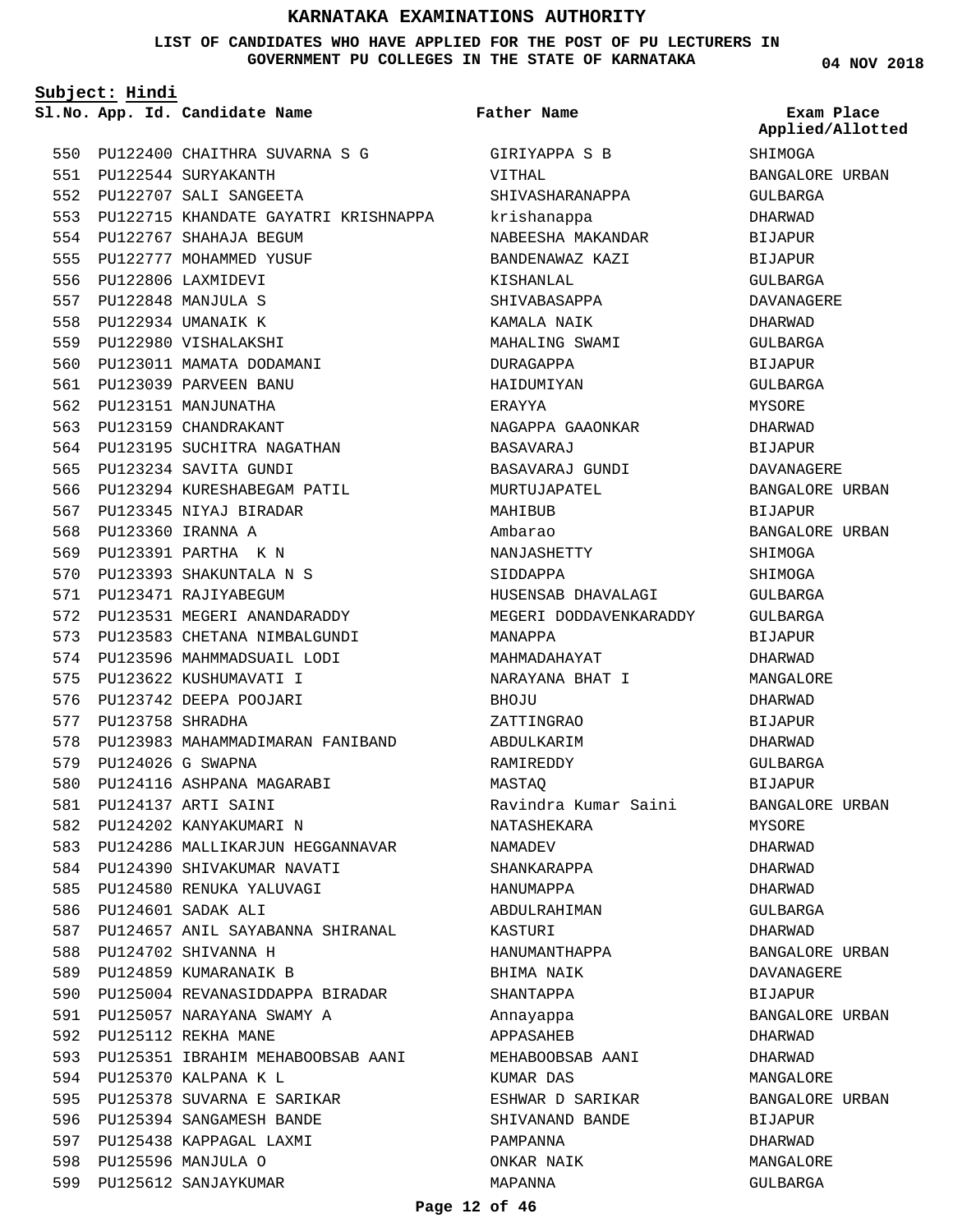#### **LIST OF CANDIDATES WHO HAVE APPLIED FOR THE POST OF PU LECTURERS IN GOVERNMENT PU COLLEGES IN THE STATE OF KARNATAKA**

**Subject: Hindi**

|     |                      | Sl.No. App. Id. Candidate Name           | Father Name                         | Exam Place<br>Applied/Allotted |
|-----|----------------------|------------------------------------------|-------------------------------------|--------------------------------|
|     |                      | 600 PU125621 SAVITA PATIL                | SHEKHAPPA                           | DHARWAD                        |
|     | 601 PU125640 VIDYA   |                                          | SURYAKANT                           | GULBARGA                       |
|     |                      | 602 PU125692 SUNITA CHAVAN               | THAVARU                             | BANGALORE URBAN                |
|     |                      | 603 PU125755 BURANSAB                    | MALIK SAB                           | GULBARGA                       |
|     |                      | 604 PU125775 GHALAPPA                    | BELAPPA                             | GULBARGA                       |
| 605 |                      | PU125803 SUNILKUMAR KOPPAD               | SHIVANAND                           | DHARWAD                        |
|     |                      | 606 PU125844 TRIVENI SAVANT              | VASUDEV SAVANT                      | DHARWAD                        |
|     |                      | 607 PU125877 SWETA SOPPIMATH             | S M SURESH                          | <b>BIJAPUR</b>                 |
|     |                      | 608 PU125906 NOOR E MUBEEN               | MOHAMMED ALI                        | GULBARGA                       |
|     |                      | 609 PU125928 MUBINATABASUM SAVARAJ       | ABDULRAJAK                          | DHARWAD                        |
|     | 610 PU125946 SATISH  |                                          | DEVAPPA JANAGAR                     | DHARWAD                        |
| 611 | PU125979 MAHESHA     |                                          | VAIJANATH                           | GULBARGA                       |
|     |                      | 612 PU125996 SANTOSH MALAGHANKAR         | CHOKAPPA                            | DHARWAD                        |
|     |                      | 613 PU126007 PANDE GEETA                 | SHREEKANTH                          | DHARWAD                        |
|     | 614 PU126029 MANOHAR |                                          | GHANU                               | GULBARGA                       |
|     |                      | 615 PU126034 KAMBLE MANGAL SHRIPATI      | Shripati                            | GULBARGA                       |
|     |                      | 616 PU126111 BURANSAB                    | MALIK SAB                           | GULBARGA                       |
|     |                      | 617 PU126131 NAGARAJ R                   | BETTAPPA R                          | DAVANAGERE                     |
|     |                      | 618 PU126147 MAHALAXMI K C               | CHANNAPPA                           | DHARWAD                        |
|     |                      | 619 PU126245 MAHANTESH CHIDANANDA GAVARI | CHIDANANDA GAVARI                   | BIJAPUR                        |
|     |                      | 620 PU126293 SHWETHA G N                 | NAGARAJA G L                        | DAVANAGERE                     |
| 621 |                      | PU126333 SHEKHAPPA LAMANI                | MOTILAL                             | BIJAPUR                        |
|     |                      | 622 PU126350 RESHMA H                    | MAHAMAD HUSEN SAB                   | BANGALORE URBAN                |
|     |                      | 623 PU126353 SAIYAD HUSSAIN              | SHAFILSAB                           | GULBARGA                       |
|     | 624 PU126444 SUNIL   |                                          | MADHUKAR                            | DHARWAD                        |
| 625 | PU126539 PRATIMA     |                                          | SIDRAMAPPA                          | GULBARGA                       |
| 626 | PU126567 DADARAO     |                                          | DATTU                               | GULBARGA                       |
|     |                      | 627 PU126606 JAGADEVI NANDIKOL           | CHANABASAYYA                        | BIJAPUR                        |
| 628 |                      | PU126645 KHWAJA MOHINUDDIN A             | ANSAR PASHA                         | MYSORE                         |
| 629 |                      | PU126653 NETRAVATHI                      | DEVENDRASWAMY<br>ANEGUNDIMA BIJAPUR |                                |
| 630 |                      | PU126751 CHANDRA J                       | JAVAREGOWDA                         | MYSORE                         |
| 631 | PU126762 PREMDAS     |                                          | JAIVANT                             | GULBARGA                       |
|     |                      | 632 PU126774 BANESH SHRIDHAR SHANBHAG    | SHRIDHAR VASUDEV SHANBHAG           | DHARWAD                        |
|     |                      | 633 PU126859 SHABBIR PAKALI              | RAJASAB                             | BIJAPUR                        |
|     | 634 PU126945 RAMYA R |                                          | RAMALINGE GOWDA                     | BANGALORE URBAN                |
| 635 |                      | PU126998 JOSHNA JOHN KURI                | JOHN                                | DHARWAD                        |
| 636 | PU127081 SHAILA      |                                          | SATISH                              | MANGALORE                      |
| 637 | PU127094 PUSHPA      |                                          | BASAVA                              | MYSORE                         |
| 638 |                      | PU127152 AMIT KUMAR KASANA               | LAXMAN RAM KASANA                   | DAVANAGERE                     |
| 639 |                      | PU127159 MEENAKSHI<br>KONNURKAR          | MARGU KONNURKAR                     | DHARWAD                        |
| 640 |                      | PU127161 AMIT KUMAR KASANA               | LAXMAN RAM KASANA                   | DAVANAGERE                     |
| 641 |                      | PU127175 JYOTHILAXMI                     | RAMAKRISHNA                         | BIJAPUR                        |
| 642 |                      | PU127192 POORNIMA S D                    | DINESH S V                          | MYSORE                         |
| 643 |                      | PU127195 ACHALADEVI HOSAKERI             | VASANT                              | DHARWAD                        |
| 644 |                      | PU127205 RAJU MELINAMANI                 | PARASAPPA                           | BIJAPUR                        |
| 645 |                      | PU127206 MAKTUMSAB M HONGAL              | MABUSAB                             | DHARWAD                        |
| 646 |                      | PU127225 AMIT KUMAR KASANA               | LAXMAN RAM KASANA                   | DAVANAGERE                     |
| 647 |                      | PU127361 MAKTUMSAB TAHASILDAR            | HUSENSAB                            | BIJAPUR                        |
| 648 |                      | PU127378 ANITA RATHOD                    | REVAPPA                             | BIJAPUR                        |
| 649 |                      | PU127420 SUMITRAMMA A R                  | RAJAPPA A                           | DAVANAGERE                     |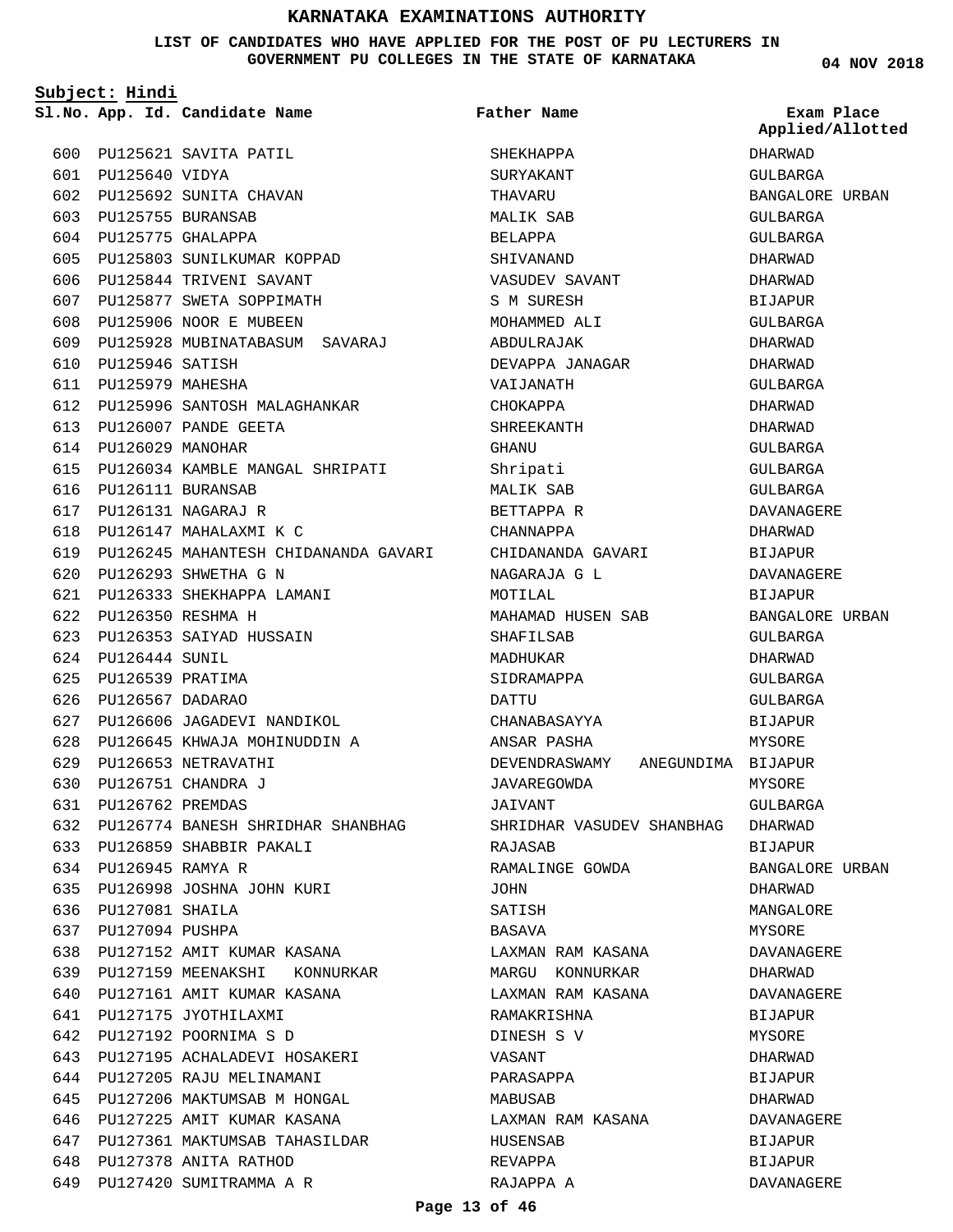#### **LIST OF CANDIDATES WHO HAVE APPLIED FOR THE POST OF PU LECTURERS IN GOVERNMENT PU COLLEGES IN THE STATE OF KARNATAKA**

**Subject: Hindi**

PU127434 ILAY NADAF 650 651 PU127509 YADAV RATHOD PU127565 RAVI DC 652 PU127567 RENUKA PUTTAPPA VENKANNANAVAR 653 PU127594 T G KANCHAN 654 PU127617 ASHWINI K 655 PU127651 SHANKARNAG H B 656 PU127658 JYOTI BANAGAR 657 658 PU127712 RAMESH M PU127841 RAHIMUNNISA 659 660 PU127910 MELAVATHI PU127962 VIJAYALAXMI 661 PU127994 MAKTAMHUSEN JAMADAR 662 PU128047 BUKKA RAJASHRI SUBHASH 663 PU128075 AKSHATA 664 665 PU128091 BURANSAB 666 PU128159 ASHA D C PU128224 RASHMITHA GONSALVES 667 PU128242 VIJAYALAKSHMI PATIL 668 PU128284 PACHCHESAB SANGAPUR 669 670 PU128319 SHAHINABEG YARAGATTI PU128440 SOMALU LAMANI 671 672 PU128453 ROHINI PU128465 SUSHMA S 673 674 PU128476 SUMALATHA K R PU128491 BHAGYAJYOTI 675 676 PU128550 RAJESHWARI PUJER 677 PU128591 IMAMSAB HIPPARAGI 678 PU128624 ASHEEFA BEGUM PU128659 YASHODHA KARANING 679 PU128692 MAHALINGAPPA VADED 680 PU128800 RASHMI D S 681 PU128812 VIJAYALAXMI 682 PU128822 SUNEEL BASAVARAJA MALAGI 683 684 PU128840 CHETHANA B N PU128967 IMAMHUSEN MAKANDAR 685 686 PU128999 KASNALE VARSHA SURYAKANT 687 PU129048 MRUTHUNJAYA PU129078 SHRIDEVI BILAGI 688 PU129091 MALATHI B R 689 PU129109 HONNAMMA P R PU129186 SHOBHA 691 PU129190 SHAMALA M 692 PU129229 SHAKUNTALA S PATIL 693 694 PU129233 MOHANA T 695 PU129247 JAMANI SHILA RAJSHEKHAR 696 PU129252 SWAMY M M PU129330 PUSHPALATHA D 697 698 PU129417 GOUSMUDDEEN 699 PU129502 NAVEEN DANDIGI 690

**App. Id. Candidate Name Sl.No. Exam Place** NABISAB RAMJI RATHOD CHANDRA NAIK PUTTAPPA T L GANESH KRISHNE GOWDA BEERAIAH MANJUNATH MYLARAPPA CHAR G ABDUL JALEEL K Venkatappa TIPPANNA RAMDURG BUDANASAB SUBASH ashok MALIKSAB CHANDRASHEKAR GLANCY GONSALVES CHANNABASAVANAGOUD MAHIBOOB SAB SANGAPUR BUDAN BAIG YARAGATTI SHIVAPPA SHAMRAO SHASHIDHARAN N RADHAKRISHNA SOMAYAJI ANIL BETH MALLESHAPPA MOULASAB ABDUL RAZAK SAB KEMPARAJ KARANING SHANKAR SHIVAKUMARASWAMY NARASAPPA BASAVARAJA Nagaraj B ABDULRAJAK **SURYAKANT** BASALINGAYYA RACHAPPA RAMASETTY B V RAMAPPA MALAGOUDA PATIL MUNIYAPPA SADANAND PATIL TAVOO NAIKA RAJSHEKHAR JAMANI MOHAN MADIVAL DIVAKARA RUKAMUDDEEN CHANDRASHEKHAR **Father Name**

**04 NOV 2018**

**Applied/Allotted**

BIJAPUR GULBARGA SHIMOGA DHARWAD MYSORE MYSORE MYSORE DHARWAD BANGALORE URBAN DAVANAGERE BANGALORE URBAN DHARWAD BIJAPUR GULBARGA GULBARGA GULBARGA SHIMOGA MANGALOR**E** DAVANAGERE BIJAPUR DHARWAD BIJAPUR GULBARGA MYSORE. DAVANAGERE BIJAPUR  $CITIRARGA$ BIJAPUR DHARWAD MANGALORE BIJAPUR MYSORE GULBARGA MANGALORE SHIMOGA MYSORE GULBARGA DHARWAD BIJAPUR MYSORE DAVANAGERE DHARWAD BANGALORE URBAN MYSORE MYSORE BANGALORE URBAN BANGALORE URBAN MYSORE GULBARGA DHARWAD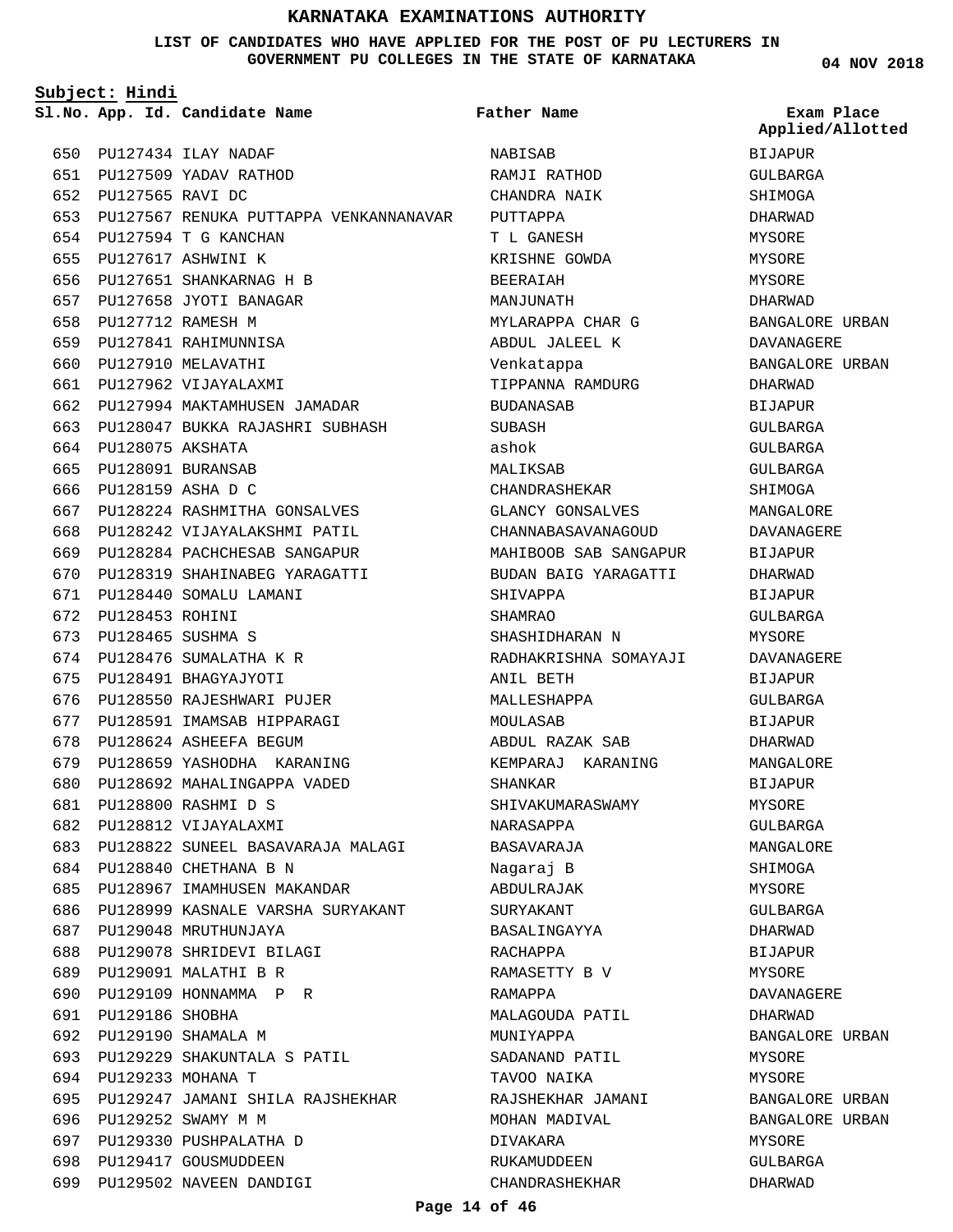**LIST OF CANDIDATES WHO HAVE APPLIED FOR THE POST OF PU LECTURERS IN GOVERNMENT PU COLLEGES IN THE STATE OF KARNATAKA**

**Father Name**

**Subject: Hindi**

**App. Id. Candidate Name Sl.No. Exam Place**

PU129508 NIRMALA T R 700 PU129575 LANKESH D N 701 PU129655 PARIYAMMABAI LAMANI 702 PU129689 JAYAVANI P 703 704 PU129720 BHAGESH DEVAN 705 PU129745 FARIDA UKKALI 706 PU129750 SHAILA ANTARAVALLI PU129817 ANIL GAVADE 707 PU129857 DHANASHREEDEVI H K 708 709 PU129927 JAYARAMNAIK B M PU129947 SAVITHA N 710 PU129949 DEEPA B M 711 712 PU130006 SAVITA MADIVAL PU130044 SHOBHA KENGAPUR 713 PU130067 RUKSANA THARANUM 714 715 PU130146 VASANTHA C V 716 PU130200 MAHANTESH PATIL PU130236 NEELAMMA K S 717 718 PU130254 PREMA BENIVAD PU130266 SHANKAR RATHOD 719 PU130323 FAHMEEDA BEGUM 720 PU130398 SUJATA 721 PU130582 SALIM NESARAGI 722 PU130595 VEENA RANI M R 723 PU130718 YATHEESH T B 724 PU130732 PRASAD K N 725 PU130782 SUDHEENDRA JAHAGIRDAR 726 PU130856 MADHURA G S 727 PU130875 SYEDA IRFANA TABASSUM 728 PU130886 MAMATHA K R 729 PU130890 PRAMILA B 730 PU130918 UMME SALMA K 731 PU130955 DIVYA TELMA FERNANDES 732 PU131000 HARISH M D 733 PU131014 SARITA 734 PU131015 RAJARAMA 735 PU131062 RASOOLSHA 736 PU131069 MAHAMAD SHAREEF ABDUL SATTAR SAB SATTAR SAB 737 PU131107 WINNIE CRASTA J 738 PU131217 MUKUNDARAJU M R 739 PU131261 LAKSHMANA G H 740 741 PU131322 MALLIKARJUN PU131513 JABEENA BEGAM T N 742 743 PU131537 GANGADHARA V 744 PU131602 MOULASAB SHIVANAGUTTI 745 PU131666 MAHIBOOB MARUL 746 PU131670 KAVITHA K 747 PU131691 HUSNA TABASSUM 748 PU131712 PADMA P 749 PU131716 ANITA KATTI

RAMAIAH NAGENDRA NAIK D UMALU PUTTALINGE GOWDA D KALASWAMY RAJABASHAR BASAPPA PARASHURAM D KALASWAMY MOTHINAIK S NARAYANASWAMY M PANCHAKSHARAIAH B M MOHAN MADIVAL GURUSIDDAPPA ZAREENA PARVEEN VENKATAPPA C N SHAKUNTALA SIDDEGOWDA NINGAPPA DESHU RATHOD ABDUL RASHEED VAMAN JANNU AKBARALI RANGAPPA BASAVARAJAPPA T NANJAIAH K NARAYAN SIDDALINGAPPA G M SYED NISAR AHMED RUKMAYYA B Boraiah K LIYAKATH ALI K Denis Fernandes DODDAPPA M C SIDDHAROODH SINGASHETTY VELAPPA SHABBEER ALI JOSEPH CRASTA RANGASHAMAIAH HALAPPA G HANUMANTH MOHAMAD NASEER AHAMAD VENKATAMUNIYAPPA AKBARSAB **MITTESAR** KUMARAPPA R ABDUL MAJEED M PAPAIAH M LAXMAN

**04 NOV 2018**

**Applied/Allotted**

**SHIMOGA** DAVANAGERE BIJAPUR MYSORE MYSORE BIJAPUR DAVANAGERE DHARWAD **MYSORE** DAVANAGERE **MYSORE** DAVANAGERE DHARWAD DHARWAD MYSORE BANGALORE URBAN BIJAPUR BANGALORE URBAN DHARWAD BIJAPUR MYSORE MANGALORE DHARWAD DAVANAGERE BANGALORE URBAN MANGALORE DHARWAD MYSORE BANGALORE URBAN MANGALORE BANGALORE URBAN DAVANAGERE MANGALORE DAVANAGERE GULBARGA MANGALORE GULBARGA MANGALORE MANGALORE MYSORE SHIMOGA GULBARGA DAVANAGERE BANGALORE URBAN BIJAPUR BIJAPUR MYSORE SHIMOGA BANGALORE URBAN

DHARWAD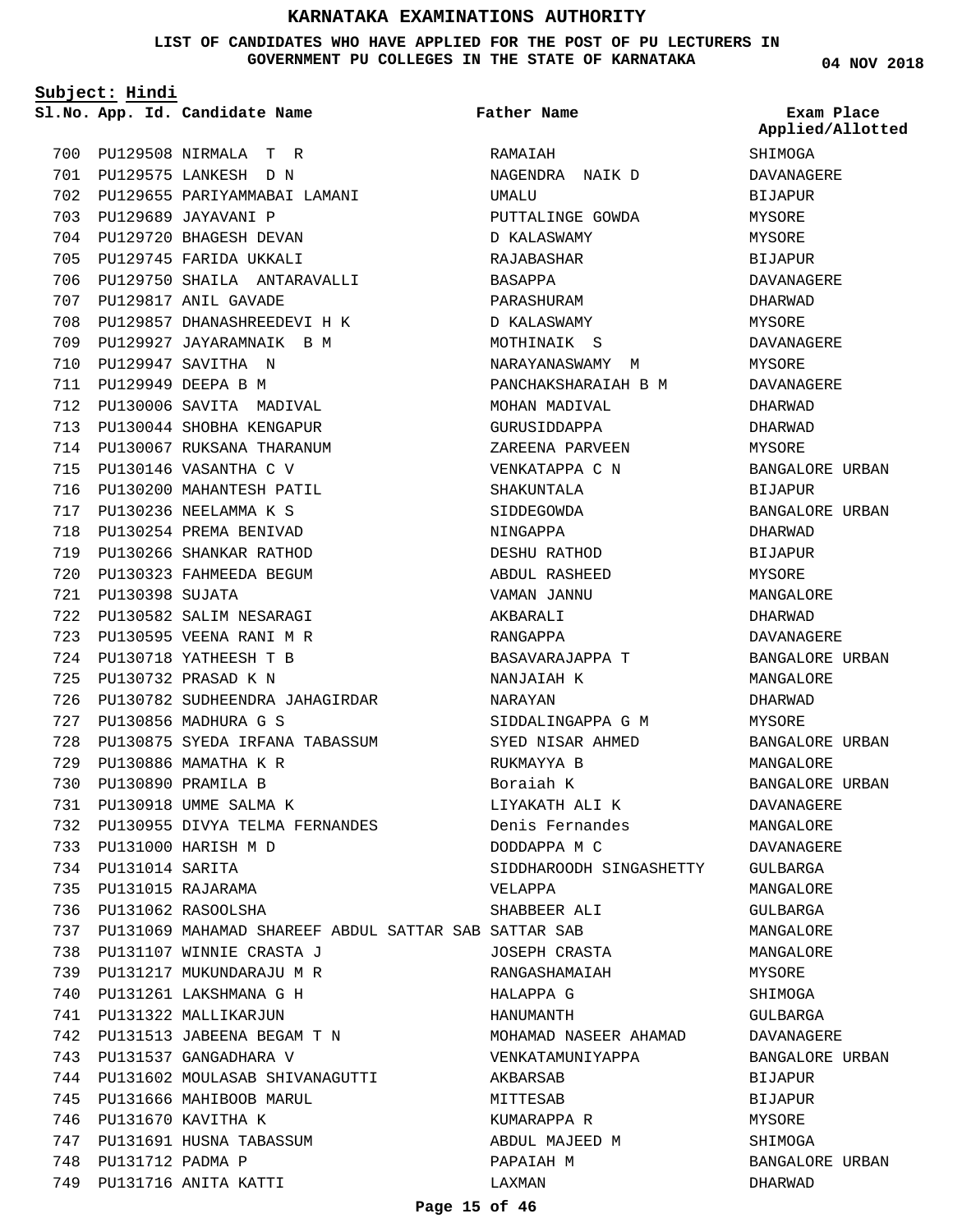**LIST OF CANDIDATES WHO HAVE APPLIED FOR THE POST OF PU LECTURERS IN GOVERNMENT PU COLLEGES IN THE STATE OF KARNATAKA**

|     | Subject: Hindi       |                                                          |                       |                                |
|-----|----------------------|----------------------------------------------------------|-----------------------|--------------------------------|
|     |                      | Sl.No. App. Id. Candidate Name                           | Father Name           | Exam Place<br>Applied/Allotted |
|     |                      | 750 PU131722 NAGESHACHARI S P                            | B PARAMESHWARAPPA     | SHIMOGA                        |
|     |                      | 751 PU131730 NASAREENBANU BHAVIKATTI                     | RAJESAB               | DHARWAD                        |
|     |                      | 752 PU131829 SHAILASHREE K C                             | CHANDRA SHEKHARAPPA K | SHIMOGA                        |
|     |                      | 753 PU131902 MANJUNATH YADAWAD                           | FAKEERAPPA            | <b>BIJAPUR</b>                 |
|     |                      | 754 PU132057 ANSAR SHARIEF                               | BAZ KHAN SHARIEF      | SHIMOGA                        |
|     |                      | 755 PU132073 ABDULRAZAK NAIKWADI                         | MAHAMMADGOUS NAIKWADI | GULBARGA                       |
|     | 756 PU132078 DEELIP  |                                                          | HUSENI                | GULBARGA                       |
|     |                      | 757 PU132166 HASEENA ATTAR                               | BABUSAB               | DHARWAD                        |
|     |                      | 758 PU132173 NAGAVENI D H                                | DODDAVEERAPPA         | DHARWAD                        |
|     |                      | 759 PU132176 MANJUNATHA A N                              | NAGENDRAPPA N         | DAVANAGERE                     |
|     |                      | 760 PU132213 ASANGI RAJSHRI BASAGONDA BASAGONDA          |                       | MYSORE                         |
| 761 |                      | PU132228 SHIVALEELA CHIKKAVEERAPPA HOSKERIChikkaveerappa |                       | <b>BIJAPUR</b>                 |
|     |                      | 762 PU132305 KALAL MARUTI                                | ESHWARAPPA            | DHARWAD                        |
|     |                      | 763 PU132377 SAVITHA N J                                 | Janardhana naika      | MANGALORE                      |
|     |                      | 764 PU132399 SUVARNA B                                   | SHANKAR RAO           | GULBARGA                       |
|     |                      | 765 PU132503 SUNILKUMAR                                  | NARAYANRAO            | GULBARGA                       |
|     |                      | 766 PU132610 RAHAMATABI MULAGUND                         | ALLEESAHEB            | DHARWAD                        |
|     |                      | 767 PU132614 DEEPA ULLEGADDI                             | NAGAPPA               | DHARWAD                        |
|     |                      | 768 PU132625 GANGADHARA                                  | RAMANNA               | BANGALORE URBAN                |
| 769 | PU132645 VEENA A     |                                                          | Dinakar Gowda A       | BANGALORE URBAN                |
| 770 |                      | PU132667 SOUBHAGYALAXMI ARER                             | RAMAPPA               | DHARWAD                        |
|     |                      | 771 PU132668 KASIRAM PUJARI                              | KHIRAPPA              | DHARWAD                        |
|     |                      | 772 PU132673 RIYAJ DANGE                                 | DASTAGEER             | DHARWAD                        |
| 773 |                      | PU132777 AISHA TASNEEM                                   | SYED JAFFAR HUSSAIN   | DHARWAD                        |
|     | 774 PU132801 GEETHA  |                                                          | KRISHNACHAR           | SHIMOGA                        |
|     |                      | 775 PU132853 CHIDANANDA RAO S H                          | SIDDOJI RAO I B       | DAVANAGERE                     |
|     |                      | 776 PU132868 APPASAB TUBACHI                             | MALLAPPA              | DHARWAD                        |
|     | 777 PU132881 DEEPA   |                                                          | H KRISHNA BHANDARY    | BANGALORE URBAN                |
| 778 |                      | PU132893 ASHA NIMBALKAR                                  | VENKATESH NIMBALKAR   | MYSORE                         |
|     |                      | 779 PU132912 ARUNDHATI GOUNDI                            | PARESA                | DHARWAD                        |
|     |                      | 780 PU132920 NAGARATHNA S                                | SURYANARAYANACHARI    | BANGALORE URBAN                |
|     |                      | 781 PU132928 BHAVANA A HANAGI                            | ASHOK                 | DAVANAGERE                     |
|     | 782 PU132964 ANITA   |                                                          | PANDURANG JADHAV      | DHARWAD                        |
|     |                      | 783 PU132979 RAMANJINAPPA                                | SANJEEVAPPA           | BANGALORE URBAN                |
|     | 784 PU133013 MARUTI  |                                                          | KASHINATH             | GULBARGA                       |
|     |                      | 785 PU133039 TRIBHAVAN                                   | GHANSHAM              | GULBARGA                       |
|     |                      | 786 PU133075 VIJAYAMBIKA S R                             | RUDRAPPA S M          | MANGALORE                      |
|     |                      | 787 PU133144 JAYALAXMI SURYAKANTH                        | SURYAKANTH            | GULBARGA                       |
|     |                      | 788 PU133351 KALE PUSHPANJALI ASHOK                      | ASHOK                 | BIJAPUR                        |
| 789 |                      | PU133353 GANGAVVA KALE                                   | SHANKREPPA            | DHARWAD                        |
| 790 |                      | PU133375 VIJAYLAXMI                                      | SHARANAYYA            | GULBARGA                       |
|     |                      | 791 PU133428 KATAGERI VIJAYAKUMARI BHIMARAY              | BHIMARAY              | BIJAPUR                        |
|     |                      | 792 PU133430 PRASHANTHA B                                | BYALAIAH              | BANGALORE URBAN                |
|     | 793 PU133488 NAGARAJ |                                                          | SUBASH                | MYSORE                         |
|     |                      | 794 PU133495 RENUKA BENAKATTI                            | GANGAPPA              | DHARWAD                        |
|     |                      | 795 PU133532 RATAN KUMAR                                 | SHRIPATRAO KAMBLE     | BANGALORE URBAN                |
|     |                      | 796 PU133637 KENCHAGOUDA SANMATI BABAGOUDA               | BABAGOUDA             | DHARWAD                        |
| 797 | PU133657 SAVITRI     |                                                          | MADHAVA RAO           | GULBARGA                       |
| 798 |                      | PU133685 INDIRA L NAIK                                   | LATE D G L NAIK       | MYSORE                         |
|     |                      | 799 PU133754 MEHARAJBEGUM SAIYYAD                        | HASANASAB SAIYYAD     | BIJAPUR                        |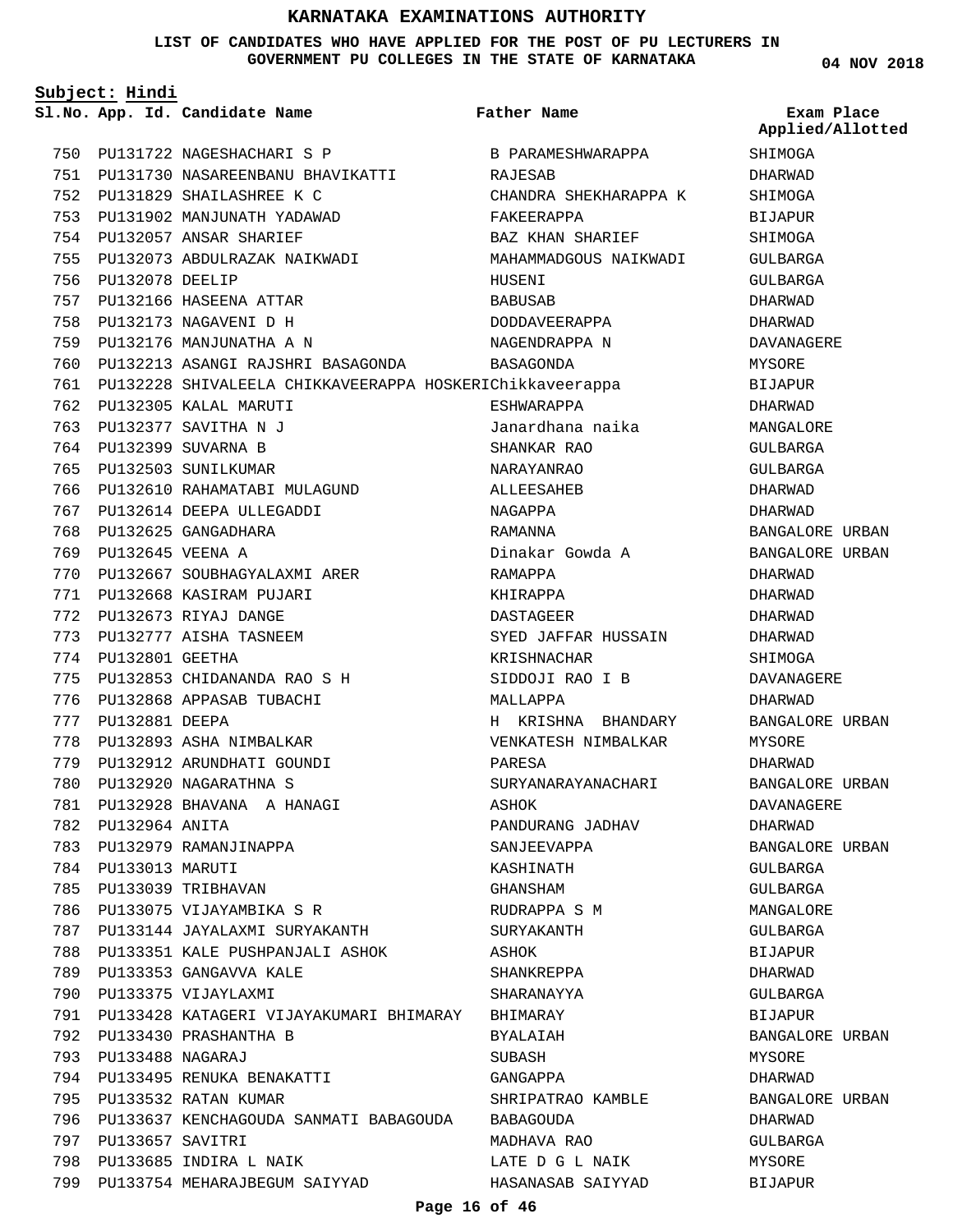#### **LIST OF CANDIDATES WHO HAVE APPLIED FOR THE POST OF PU LECTURERS IN GOVERNMENT PU COLLEGES IN THE STATE OF KARNATAKA**

**Father Name**

**App. Id. Candidate Name Sl.No. Exam Place**

**Subject: Hindi**

**04 NOV 2018**

| 800 |                       | PU133966 NIRMALA GORWAR                  |
|-----|-----------------------|------------------------------------------|
| 801 |                       | PU134008 KIRAN GAJAKOSH                  |
|     |                       | 802 PU134050 MANSURALIKHAN KHAJEKHANAVER |
|     |                       | 803 PU134058 WAHEDABANU                  |
|     | 804 PU134157 VASANT   |                                          |
|     |                       | 805 PU134237 RAJASHEKHAR TELAGAON        |
|     | 806 PU134298          | SANGAMESH NANANNAVAR                     |
|     |                       | 807 PU134315 BASAVARAJ VATHAR            |
| 808 |                       | PU134355 PREMA LAMANI                    |
|     |                       | 809 PU134434 RANGAPPA GOLLAR             |
|     | 810 PU134504 MAREPPA  |                                          |
|     |                       | 811 PU134576 BEBIJAN ASKAR MULLA         |
|     |                       | 812 PU134612 PARVATHAMMA P               |
|     |                       | 813 PU134627 SATYAKUMAR                  |
|     | 814 PU134804 MAHADEVI |                                          |
|     | 815 PU134820 RENUKA   |                                          |
|     |                       | 816 PU134838 LALAPPA LAMANI              |
|     | 817 PU134925 SUSHILA  |                                          |
|     |                       | 818 PU134953 MAMATHA H B                 |
|     |                       | 819 PU134956 MANJUNATH ITI               |
|     |                       | 820 PU134976 BHAVANA NAYAK               |
|     | 821 PU135006 OMKAR    |                                          |
|     | 822 PU135055          | SAINATH BODAKE GANAPATEPPA               |
|     | 823 PU135071          | SHESHACHALA MANJUNATH HEGDE              |
|     |                       | 824 PU135097 HAJEEMSAB MULLA             |
|     |                       | 825 PU135223 VANADEVI HUCHCHANNAVAR      |
|     |                       | 826 PU135257 ANITHA M V                  |
|     | 827 PU135326 USHA M S |                                          |
|     |                       | 828 PU135356 DEVAMANI B                  |
|     |                       | 829 PU135357 SARASWATHI B                |
|     |                       | 830 PU135461 RAJU PATGAR                 |
|     |                       | 831 PU135545 TAJUDDIN MULLA              |
| 832 |                       | PU135779 MASABI NADAF                    |
|     | 833 PU135780 VANI G   |                                          |
|     | 834 PU135862 GAUTAM   |                                          |
|     |                       | 835 PU135965 MANJUNATH BALNAIK           |
|     |                       | 836 PU135969 JYOTHILAKSHMI T             |
|     |                       | 837 PU136049 RAMANUJAM B H               |
|     |                       | 838 PU136061 PRABHAVATI                  |
|     | 839 PU136144 SANTOSH  |                                          |
|     |                       | 840 PU136370 NARAYAN CHAVAN              |
|     | 841 PU136422 RENUKA   |                                          |
|     |                       | 842 PU136425 RAMACHANDRA                 |
|     |                       | 843 PU136486 RAJASHEKHARA K M            |
|     |                       | 844 PU136500 UMESHA H M                  |
|     |                       | 845 PU136519 GEETA TALLUR                |
|     | 846 PU136530 LAXMAN   |                                          |
|     |                       | 847 PU136555 SAVITA WALIKAR              |
|     |                       | 848 PU136566 YOGITHA K                   |
|     |                       | 849 PU136623 BAJARANG SOUNDALAGEKAR      |

|                        | Applie         |
|------------------------|----------------|
| SHANKARAPPA            | DHARWAD        |
| VITHALDAS              | <b>BANGALO</b> |
| ABDULMAJID KHAN        | DHARWAD        |
| RAJESAHEB M GULEDGUDDA | <b>MANGALO</b> |
| SOPANRAO               | GULBARG.       |
| BASALINGAPPA           | BIJAPUR        |
| BASAVARAJ              | DHARWAD        |
| SIDDAPPA VATHAR        | <b>BIJAPUR</b> |
| OBAPPA                 | DHARWAD        |
| LAXMANA                | <b>BIJAPUR</b> |
| MAREPPA SIDNALLI       | DHARWAD        |
| ASKAR                  | <b>BIJAPUR</b> |
| PALAIAH                | <b>BANGALO</b> |
| <b>VENKATRAO</b>       | <b>GULBARG</b> |
| CHANABASAPPA           | <b>GULBARG</b> |
| GIDDAPPA ABBIGERI      | BIJAPUR        |
| PARASAPPA              | DHARWAD        |
| RAGHAV                 | DHARWAD        |
| BASAVAPPA B            | DAVANAG        |
| GYANAPPA               | <b>BIJAPUR</b> |
| GOUREESH               | DHARWAD        |
| SHANKAR                | GULBARG.       |
| GANAPATEPPA            | DAVANAG        |
| MANJUNATH HEGDE        | <b>MANGALO</b> |
| HASANSAB               | DHARWAD        |
| DUNDAPPA               | DHARWAD        |
| VENKATESHA A           | SHIMOGA        |
| SHIVAKUMARA SWAMY      | MYSORE         |
| BASAVAIH               | <b>BANGALO</b> |
| BAYANNA B              | DAVANAG        |
| RAJA                   | DHARWAD        |
| BABASAB                | DHARWAD        |
| ALISAB                 | <b>DHARWAD</b> |
| GANGHADHAR             | <b>BANGALO</b> |
| INDRAJEET              | GULBARG        |
| MILAN                  | DHARWAD        |
| MEDAPPA GOWDA T        | <b>MANGALO</b> |
| HANUMANTHARAYAPPA S    | <b>BANGALO</b> |
| SHIVAYOGI              | <b>BIJAPUR</b> |
| MARUTI RAO             | GULBARG.       |
| VIJAY                  | <b>BIJAPUR</b> |
| SAIBANNA               | DHARWAD        |
| VENKATRAO              | GULBARG.       |
| MARULASIDDAPPA K C     | DAVANAG        |
| HMARAIAH               | SHIMOGA        |
| PATREPPA               | DHARWAD        |
| GURUNATH               | GULBARG.       |
| HULIGEPPA WALIKAR      | <b>BIJAPUR</b> |
| SARTHOJI RAO           | <b>MANGALO</b> |
| MAHALING               | DHARWAD        |

# DHARWAD BANGALORE URBAN DHARWAD MANGALORE GULBARGA BIJAPUR DHARWAD BIJAPUR DHARWAD BIJAPUR DHARWAD BIJAPUR BANGALORE URBAN GULBARGA GULBARGA BIJAPUR DHARWAD DHARWAD DAVANAGERE BIJAPUR DHARWAD GULBARGA DAVANAGERE MANGALORE DHARWAD DHARWAD SHIMOGA MYSORE BANGALORE URBAN DAVANAGERE DHARWAD DHARWAD DHARWAD BANGALORE URBAN GULBARGA DHARWAD MANGALORE BANGALORE URBAN BIJAPUR GULBARGA BIJAPUR DHARWAD GULBARGA DAVANAGERE SHIMOGA DHARWAD GULBARGA BIJAPUR MANGALORE **Applied/Allotted**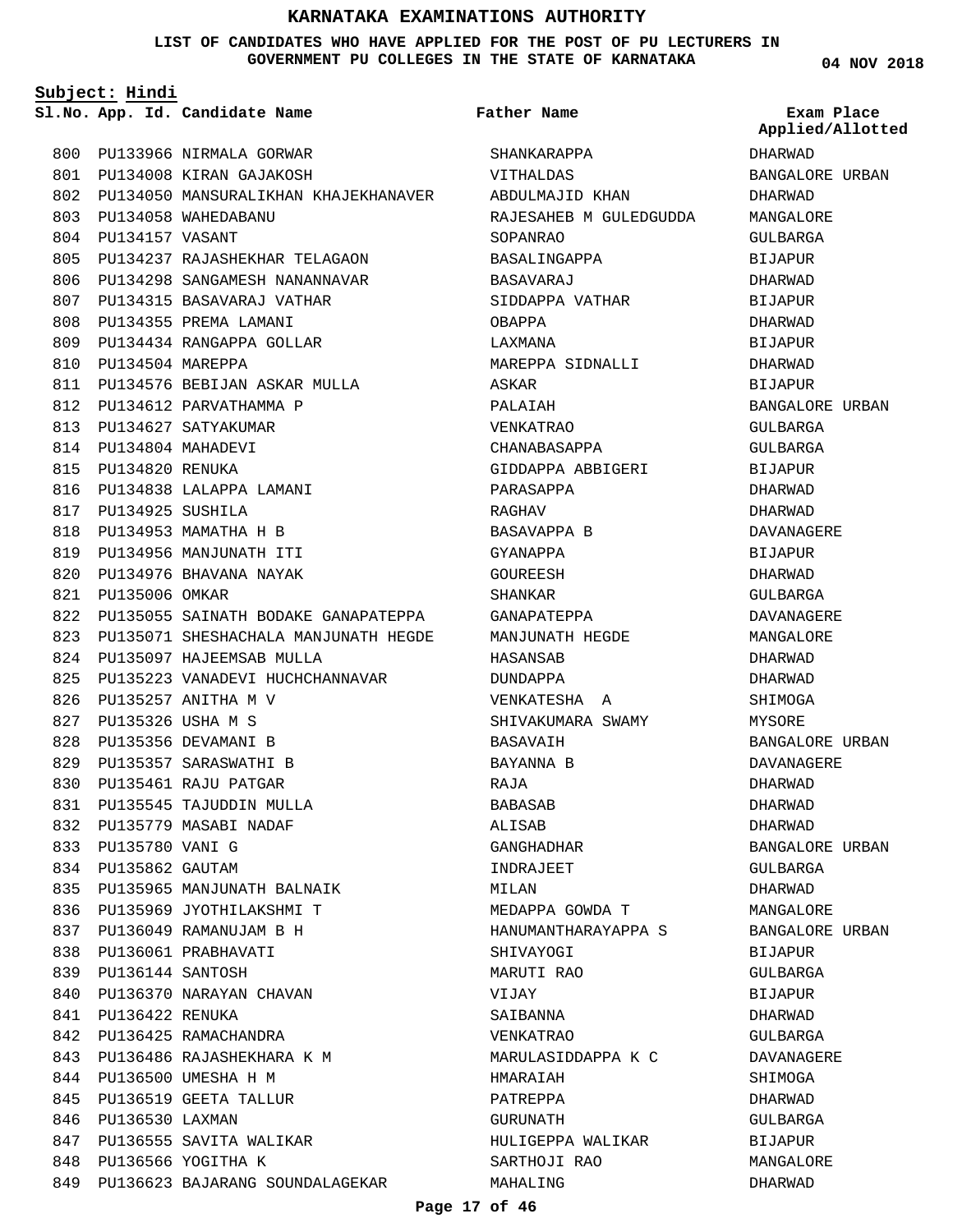**LIST OF CANDIDATES WHO HAVE APPLIED FOR THE POST OF PU LECTURERS IN GOVERNMENT PU COLLEGES IN THE STATE OF KARNATAKA**

|     | Subject: Hindi        |                                                            |                                       |                                |
|-----|-----------------------|------------------------------------------------------------|---------------------------------------|--------------------------------|
|     |                       | Sl.No. App. Id. Candidate Name                             | <b>Father Name</b>                    | Exam Place<br>Applied/Allotted |
| 850 |                       | PU136747 SREEKANTH V                                       | VENKATARAMANA V                       | BANGALORE URBAN                |
|     |                       | 851 PU136756 MALLIKA B                                     | Bhaskara Konde                        | BANGALORE URBAN                |
|     | 852 PU136807 RENUKA   |                                                            | SURYAKANT TUTARE                      | BANGALORE URBAN                |
| 853 | PU136809 ASHOK        |                                                            | MOTIRAM                               | GULBARGA                       |
| 854 |                       | PU136812 SHRINIVASA                                        | KORAGU ACHARI                         | MANGALORE                      |
|     |                       | 855 PU136816 SHABBIR DEVALLI                               | HASANASAB                             | DHARWAD                        |
| 856 |                       | PU136817 RENUKA NARAYANI                                   | REVANASIDDAPPA                        | <b>BIJAPUR</b>                 |
| 857 |                       | PU136868 YASMEEN KAROL                                     | SAYED ALI                             | DHARWAD                        |
| 858 |                       | PU136878 HALESHA L                                         | laxmanaik                             | DAVANAGERE                     |
|     |                       | 859 PU136888 SATHISHA S K                                  | KESHAVAMURTHY S C                     | MYSORE                         |
|     |                       | 860 PU136900 AFRIN HANAMASAGAR                             | DADEPEER                              | <b>BIJAPUR</b>                 |
| 861 | PU136902 ROOPA        |                                                            | RAMACHANDRA                           | DHARWAD                        |
| 862 |                       | PU136922 SHREEMANTH                                        | BASAPPA                               | <b>GULBARGA</b>                |
| 863 |                       | PU136943 GIRIJAMMA V                                       | Murulasiddappa U                      | BANGALORE URBAN                |
|     |                       | 864 PU136946 DAVID FERNANDES                               | <b>JUJE FERNANDES</b>                 | MANGALORE                      |
| 865 |                       | PU136995 MEENAXI SATAPPA BHANAGE                           | SATAPPA                               | DHARWAD                        |
| 866 |                       | PU137016 SHARANAPPA GOUDA POLICE PATILBHEEMANAGOUDA        |                                       | <b>BIJAPUR</b>                 |
| 867 | PU137092 HEERALAL     |                                                            | GOPAL                                 | GULBARGA                       |
| 868 |                       | PU137178 SHABAANA AJMI                                     | HANIF SAB                             | <b>DAVANAGERE</b>              |
| 869 |                       | PU137179 RENUKADEVI                                        | NEELAKANTHA                           | GULBARGA                       |
| 870 |                       | PU137239 NETHRAVATHIBAI C                                  | CHANDRANAIK                           | SHIMOGA                        |
| 871 | PU137291 POORNIMA     |                                                            | H KRISHNAMOORTHY MADHYASTHA MANGALORE |                                |
| 872 | PU137295 VEDA H R     |                                                            | RAMAPPA                               | DAVANAGERE                     |
| 873 | PU137333 GANGUBAI     |                                                            | Balram                                | GULBARGA                       |
| 874 |                       | PU137342 INDIRABEBI                                        | HANAMANTH                             | GULBARGA                       |
|     | 875 PU137349 PRATIBHA |                                                            | BALARAM                               | GULBARGA                       |
| 876 |                       | PU137409 MODIN MULLANI                                     | IBRAHIM                               | DHARWAD                        |
| 877 |                       | PU137461 VIJAYALAXMI APPANNA BARAMANI                      | APPANNA                               | <b>BIJAPUR</b>                 |
| 878 |                       | PU137506 SATEESH SANGAPPA MALADAKAR                        | SANGAPPA                              | DAVANAGERE                     |
|     |                       | 879 PU137508 AFSARBEGUM                                    | SHAIK MAHEBOOB                        | GULBARGA                       |
|     |                       | 880 PU137600 NEENA SHANKAR PATIL                           | SHANKAR PATIL                         | DHARWAD                        |
| 881 |                       | PU137638 RUKSANA KHANAPUR                                  | RUKMUDDIN                             | <b>BIJAPUR</b>                 |
| 882 |                       | PU137719 MUBEEN KAUSER                                     | MAHMADKHANSAB                         | DHARWAD                        |
| 883 |                       | PU137723 PRATHIMA H C                                      | CHANDRASHETTY H M                     | MYSORE                         |
| 884 |                       | PU137724 FAKKIRESH TIRAKAMMANAVAR                          | ANDANEPPA                             | DHARWAD                        |
| 885 |                       | PU137731 DURGADAS NARAYAN HARAKANTRA                       | NARAYAN                               | DHARWAD                        |
| 886 |                       | PU137743 MD KHALID HUSEN                                   | MD KHAJAMIYYA                         | GULBARGA                       |
| 887 |                       | PU137750 JAYA NAIK                                         | MAHADEV                               | DHARWAD                        |
| 888 |                       | PU137784 MADIVALAPPA PASODI                                | JAGADEVAPPA PASODI                    | GULBARGA                       |
| 889 |                       | PU137840 JABIUNNISA BEGUM                                  | ABDUL KADARSAB N K                    | DAVANAGERE                     |
| 890 |                       | PU137858 MUTTAPPA KAMBLE                                   | APPASAB                               | DHARWAD                        |
| 891 |                       | PU137871 MAIMUNNISA KUBASAD                                | MAHABUBSAHEB KUBASAD                  | DHARWAD                        |
| 892 |                       | PU137928 GAHANINATH                                        | DIGAMBAR RAO                          | GULBARGA                       |
| 893 |                       | PU137967 MAHMADZAKIR ABDULHAMEED KOTWAL ABDULHAMEED KOTWAL |                                       | SHIMOGA                        |
| 894 |                       | PU138003 SWAMY T D                                         | DARAPURYSHETTY                        | MYSORE                         |
| 895 |                       | PU138116 PRATHIMA N M                                      | MACHAIAH N K                          | BANGALORE URBAN                |
| 896 |                       | PU138129 GEETA PUJAR                                       | MALLAYYA                              | MYSORE                         |
| 897 |                       | PU138200 JAYASHREE A PATTANASHETTI                         | ANNAPPA                               | BIJAPUR                        |
| 898 |                       | PU138206 SHREDEVI U                                        | BASAVAYYA                             | GULBARGA                       |
| 899 | PU138251 RASHMI U     |                                                            | B UMAPATHY                            | DAVANAGERE                     |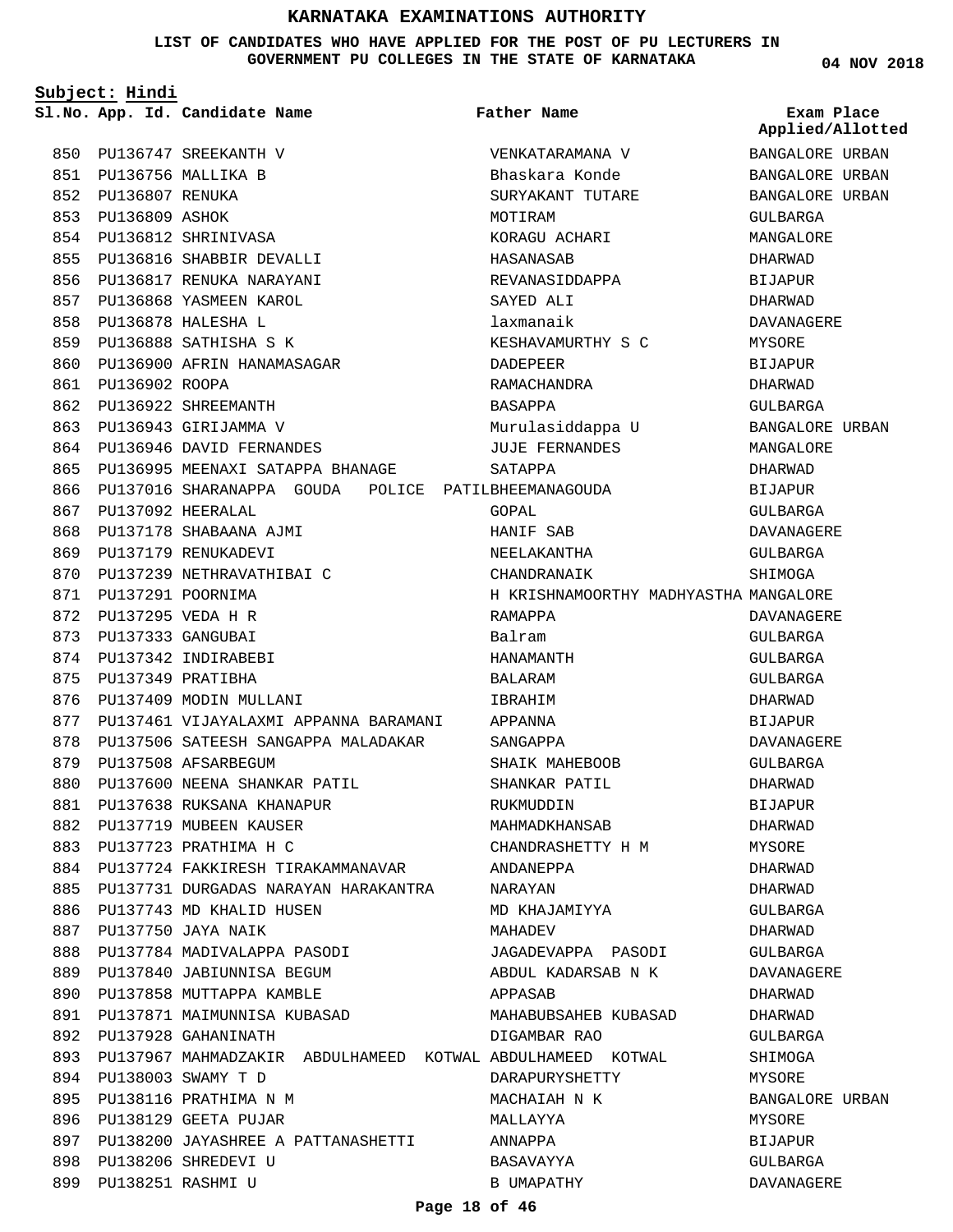#### **LIST OF CANDIDATES WHO HAVE APPLIED FOR THE POST OF PU LECTURERS IN GOVERNMENT PU COLLEGES IN THE STATE OF KARNATAKA**

**Subject: Hindi**

```
Father Name
```
900 PU138410 BANDENAMAJ NADONI 901 PU138415 VIJAYA KUMARA S L PU138444 BASAVARAJ NIMBALAKAR 902 903 PU138515 GOPALAM SESHARDI 904 PU138623 RAJESHWARI NERLIKAR 905 PU138723 CHANDRAKANTH PU138760 NARASAPPA 906 PU138787 ABHIMANYU 907 908 PU138795 PALLAVI MOPAGAR 909 PU138809 PANKAJA NAGAVI 910 PU138871 SANTOSH MARUTI NADABADDI 911 PU138973 ROSHANABI SHAIKH PU138978 SHRUTHI T 912 913 PU139055 RAMACHANDRA MAGADUM PU139086 SAGAR MANE 914 915 PU139146 MAMATHA M 916 PU139210 HEENAKOUSAR PATHAN 917 PU139281 MALAGOUDA PATIL PU139297 VAISHALI 918 919 PU139329 RESHMA 920 PU139409 MAHAMMADJAVED KHAZI 921 PU139412 CHANDRIKA NAYAK 922 PU139460 SAMEERAPATEL BIRADAR PU139500 ASHA C A 923 924 PU139571 SARVAMANGALE K 925 PU139669 CHANNAPPA HUNASIKATTI 926 PU139690 AMRUT KUMAR 927 PU139728 PRASHANT KUMAR G 928 PU139757 MADHUNAIK LAMANI 929 PU139796 SHEERIN KOWSAR HUNAGUND PU139798 THASLEEMA F 930 931 PU139852 CHANDRAKALA 932 PU139948 RUDRARADYA 933 PU140010 VITHAL KESTI 934 PU140013 MAHAMMAD SARDAR ICHALKARANJI PU140049 ASHWINI M C 935 PU140065 MANJULA S 936 PU140099 BANADEVI 937 938 PU140122 SADASHIV UDAGATTI PU140248 GEETA GODI 939 940 PU140349 SUPREETHA 941 PU140414 SUMAKANTHI M 942 PU140510 DEEPA P 943 PU140673 RAVIKUMAR AGNI 944 PU140674 GEETHA 945 PU140692 S SHANKAR NAIK 946 PU140778 LATHA K KAMBLEKAR 947 PU140784 SACHINADEV SHINGE PU140851 BHARATHI S 948 949 PU140894 SUBHASH CHAWAN

**App. Id. Candidate Name Sl.No. Exam Place** MEERASAB LINGAIAH VENKAPPA G DATTATREYULU MALLAPPA VEERBHADRAYYA MOGALAPPA HANAMANTH SHAM HALAPPA MARUTI HASANSAB THIPPANNA B MALLAPPA BHIMARAO MAHADEVAIAH PN MALIKAKHAN **A**SHOK KRISHNAJI SULTHAN MOHIYEDDIN D MUKTHARAHMAD SHIVANAND JAHANGEER AJJAPPASHETTY A M SUBRAHMANYA BHAT K SAKRAPPA GANAPATRAO MOHAN KUMAR G TAKRYANAIK MOHAMMED ALI HUNAGUND FAKRUDDIN SHRINIVAS JAGIRDAR REVANNARADYA SHANKAR SARDAR CHELUVARAJU M C SHANKARANARAYANA SHROUTHI MYSORE SHARANAPPA BALAPPA ULAVAPPA BHAVANI SHANKARA MALLESHAPPA T N PUSHPA P SHIVAPPA AGNI SHANKAR THINGALAYA SURYANAIK KRISHNAJI RAO BHARAMAPPA SUBBANNANAYAK HEMANNA

**04 NOV 2018**

**Applied/Allotted**

DHARWAD **MYSORE** MYSORE DAVANAGERE DHARWAD GULBARGA GULBARGA BANGALORE URBAN DHARWAD DHARWAD DHARWAD **BIJAPUR** DAVANAGERE DHARWAD BIJAPUR BANGALORE URBAN BIJAPUR DHARWAD GULBARGA SHIMOGA DHARWAD DHARWAD BIJAPUR SHIMOGA MANGALORE DAVANAGERE GULBARGA DAVANAGERE SHIMOGA DHARWAD BANGALORE URBAN GULBARGA MYSORE DHARWAD DHARWAD **MYSORE** GULBARGA DHARWAD DHARWAD MANGALORE DAVANAGERE SHIMOGA SHIMOGA MANGALORE GULBARGA GULBARGA BIJAPUR MYSORE DHARWAD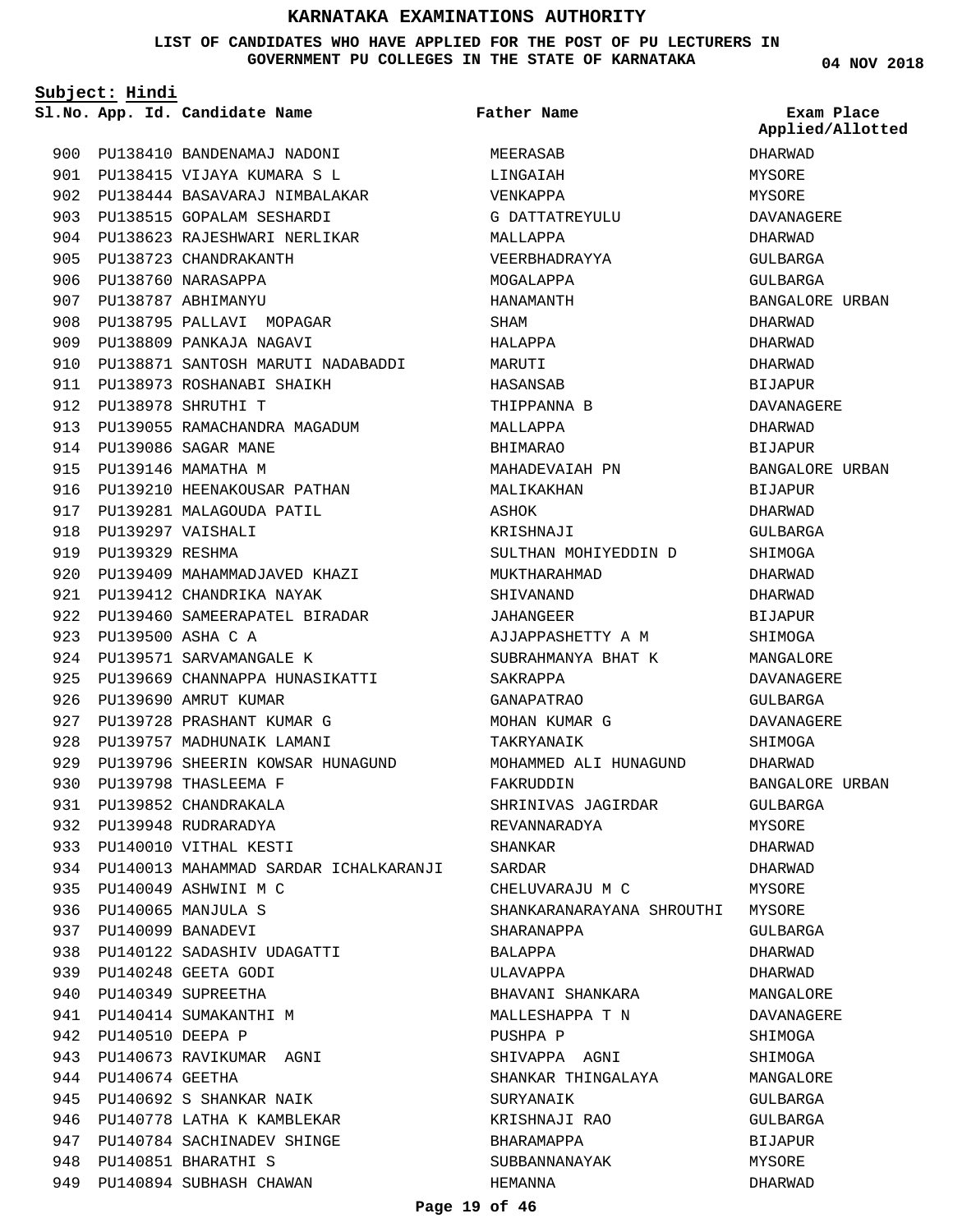**LIST OF CANDIDATES WHO HAVE APPLIED FOR THE POST OF PU LECTURERS IN GOVERNMENT PU COLLEGES IN THE STATE OF KARNATAKA**

CHAMAN SAB C H

KRISHNA NAIK S MAHANTHAGOUD PATIL

NANDYAPPA H K

BABURAO

**Father Name**

SHANTA

**Subject: Hindi**

**App. Id. Candidate Name Sl.No. Exam Place**

950 PU141028 MOHAMED ZUBAIR C 951 PU141082 VIJAYALAXMI 952 PU141096 SUSHEELA K 953 PU141155 MANJULA PATIL 954 PU141182 SHAHANUR SANKARATTI 955 PU141192 SHOBHA H N 956 PU141194 USMA BANU A 957 PU141206 HAMEED INAMDAR 958 PU141210 SANTOSH SAMAJE 959 PU141266 MARULASIDDAIAH K M 960 PU141280 DADASAB MANE PU141298 GEMUNATH 961 962 PU141326 TANUJA VEERAGOUDAR 963 PU141356 VAJINATH RAMRAO 964 PU141358 UMESH 965 PU141365 MOHAN DEVANNA DURGEKAR 966 PU141398 KAVERI J 967 PU141421 DATTA JADHAV PU141430 ROOPA N T 968 969 PU141549 TRIVENI PATTAR 970 PU141603 NOOLU PRATIBHA 971 PU141637 BANDENAMAZ RAMADURG 972 PU141652 ISMAIL MEERAJAMADAR 973 PU141705 RAVISHANKAR G V 974 PU141751 RAJU LAMANI 975 PU141764 SUNITA INAMATI 976 PU141780 ATMARAJ 977 PU141781 AMEERHAMAJA 978 PU141782 MADHAV 979 PU141837 NILAVANJI NAGARAJA 980 PU141843 SHASHIDHARA U M 981 PU141881 SURESHAKUMARA M L 982 PU141908 MOUNESHWAR 983 PU141976 BHAGYALAKSHMI K 984 PU141997 IRANNA PUJARI PU142002 HARISHA S V 985 986 PU142016 JAGADISH 987 PU142022 MANGALA SHINGE 988 PU142092 SUNITA BONGALE 989 PU142103 USHA M R 990 PU142110 PARVATEVVA KUMBAR 991 PU142133 GEETA KUDAKI 992 PU142174 DEVARAJ JAVARAYYA 993 PU142279 HULIGEMMA KONDAPALLI 994 PU142293 VIJAYKUMAR CHITRAGAR 995 PU142388 PRAVEEN KAKADE 996 PU142397 SANTOSH 997 PU142482 MAMATHA B M 998 PU142536 MAHIBOOBSAB MOMIN PU142577 SANDHYA RAO 999

ABDUL RAHAMAN N IFZURRAHAMAN Tammanna VIRUPAKSHAIAH K M CHANDRAKANT SIDRAM VASANTRAO RAMARAO ARJUN DEVANNA DURGEKAR JAYANAIK S **BHAUSAB** THIMMEGOWDA N T MALLIKARJUN PATTAR N SHIVA RAO KASIMSAB IBRAHIM VENKATARAMU G V VENKAPPA BASHETTEPPA LAXUMANRAO ABDULLA KERABA BIRAJDAR NILAVANJI MUGAPPA MANJAPPA T LOLACHARI HANMANTHRAYA BHIMAPPA K SIDDAPPA VEERABHADRAPPA S SHARANAPPA DODAMANI SHRIKANT SHINGE GAJANAN RAJU N APPANNA IRAPPA Javarayya ANJANAPPA BHIMASEN CHITRAGAR VASANTRAO KAKADE HANMANTAPPA MADDANAPPA B D DAVALSAB MOMIN MUTHOJI RAO B

**04 NOV 2018**

**Applied/Allotted**

# DAVANAGERE GULBARGA MYSORE DHARWAD DHARWAD DAVANAGERE DAVANAGERE BIJAPUR DHARWAD DAVANAGERE BIJAPUR GULBARGA DHARWAD DHARWAD BANGALORE URBAN DHARWAD SHIMOGA **BIJAPUR** MYSORE BIJAPUR BANGALORE URBAN BIJAPUR DHARWAD MYSORE DHARWAD DHARWAD GULBARGA DAVANAGERE GULBARGA DAVANAGERE MANGALORE MYSORE GULBARGA DAVANAGERE BIJAPUR DAVANAGERE GULBARGA DHARWAD DHARWAD MYSORE DHARWAD DHARWAD MYSORE DHARWAD BIJAPUR GULBARGA GULBARGA DAVANAGERE

BIJAPUR MANGALORE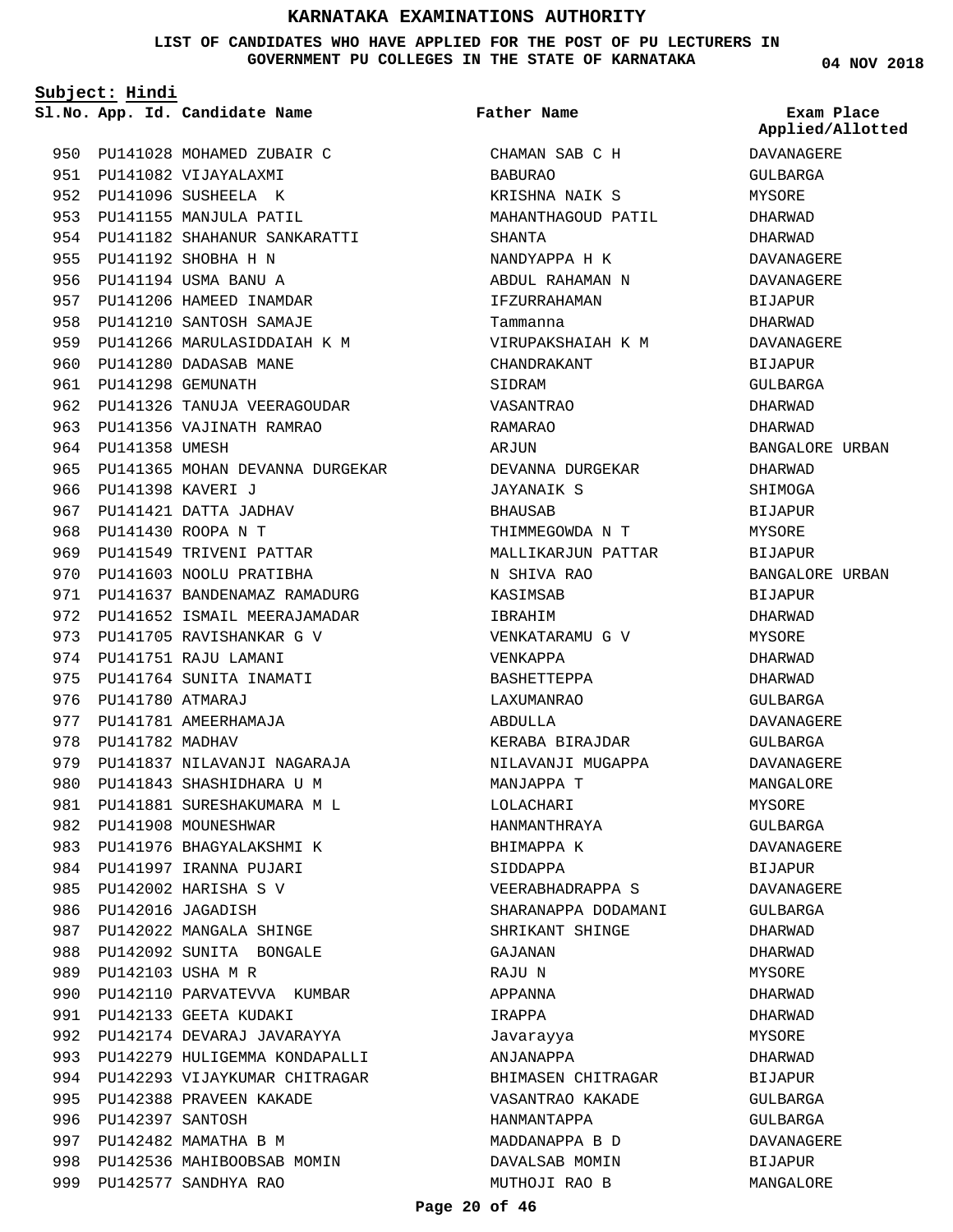**LIST OF CANDIDATES WHO HAVE APPLIED FOR THE POST OF PU LECTURERS IN GOVERNMENT PU COLLEGES IN THE STATE OF KARNATAKA**

**Subject: Hindi**

**App. Id. Candidate Name Sl.No. Exam Place**

1000 PU142582 PRASHANTHA PU142683 SANGEETA 1001

1007 PU142800 VISHWANATH 1008 PU142835 SHAHEEMUNNISA PU142843 RAMESHA H B 1009 1010 PU142864 SIDDAPPA PU143007 RAVINAIK L 1011 1012 PU143122 DEVARAJA P C

1013 PU143166 YOGITA

1014 PU143173 RAVIKUMAR B 1015 PU143193 SUREKHA CHAVAN 1016 PU143246 RAJU KANKANAWADI

PU143269 BEEBI NADAF 1017 1018 PU143295 RAMAPPA G P PU143349 GIRIDHAR S 1019 PU143379 ASHWINI M S 1020

1032 PU143761 SHAMEEMBHANU 1033 PU143791 THAMMEGOWDA 1034 PU143836 VENKATESH NAIK PU143863 TANUJA G K 1035

1037 PU143897 SANJEEV

PU144069 MANJULA B 1040 1041 PU144081 GEETA JADHAV 1042 PU144110 SHAHEJAHAN MULLA 1043 PU144192 VINAYAKA DAMAMA 1044 PU144194 SHOBHA A SHET 1045 PU144216 FAIROJA BEGUM G

1046 PU144485 FARZANA

1047 PU144518 VENKATESHA K 1048 PU144658 ASIF KOKANI 1049 PU144697 SANJEEV

1036 PU143881 SUBHANALLA CHAKRI

1038 PU143959 HULAGAPPA BALLARI PU144052 KRISHNAPPA HALKATE 1039

PU143404 ARADHANA S JAMBANNAVAR 1021 PU143440 SHAMEEMBANU KALBURGI 1022 PU143474 JYOTI SHIVAJI NAVI 1023 1024 PU143479 SHIVARAJ HIRAVE 1025 PU143497 MALLIKARJUNAYYA 1026 PU143502 JAYADABANU TAKKE PU143610 PADMASHREE K 1027 1028 PU143686 TARA HOSAMANI 1029 PU143739 MANJUNATHA V 1030 PU143742 NINGAMMA PU143747 SEEMA S 1031

1002 PU142722 JYOTI GURIKAR 1003 PU142757 MOGALAYYA 1004 PU142781 RAJKUMAR 1005 PU142784 ANIL

1006 PU142787 MAHAMMDISAQ INDIKAR

**Father Name**

HONNAYA GOWDA DURGA CHELUWADI SHEKHARAPPA BUGGAYYA KALALA **CHANDU** DATTATRYA ISMAYILSAHEB MARTHANDAPPA NAZEER AHAMED BORAIAH KUBHERAPPA KHEMYA NAIK L PUJARI CHANDRA NAIK SHANKARRAO CHOWDRY KOTRESHA B AMBOJI CHAVAN SHANKAR LADASAB PARUSAPPA G HANMANTAYYA S M S SHANTHANNA Sangamanath UMMARSAB SHIVAJI BIRESH ADAYYASWAMY SHILEMAN KUMARASWAMY M H PARASARAM VIJAYAKUMAR PARAMESHWARAPPA MAREGOUD BIJAPUR SHILPACHAR B MAHABOOBSAB MALLAPPA RAMCHANDRA KRISHNAPPA G S NAJEERAHAMMAD THANU HANUMANTAPPA RAGHUVIR BASAVARAJU AR.TIIN ALLAUDDIN SURENDRA S DAMAMA ANNAPPA SHET SAYED HUSEEN G ABUBAKAR HABUGOL KARIYAPPA G S ABDUL RAZAK POORU

**04 NOV 2018**

**Applied/Allotted**

MANGALORE

# GULBARGA DHARWAD BIJAPUR GULBARGA GULBARGA BIJAPUR GULBARGA SHIMOGA MANGALORE DAVANAGERE DAVANAGERE DAVANAGERE GULBARGA DAVANAGERE BIJAPUR DHARWAD **BIJAPUR** DAVANAGERE GULBARGA BANGALORE URBAN DHARWAD DHARWAD GULBARGA DHARWAD GULBARGA DAVANAGERE MYSORE BIJAPUR DAVANAGERE SHIMOGA DAVANAGERE MYSORE GULBARGA DAVANAGERE DHARWAD GULBARGA DHARWAD DHARWAD BANGALORE URBAN DHARWAD DHARWAD GULBARGA **SHIMOGA** DAVANAGERE BIJAPUR MYSORE BIJAPUR GULBARGA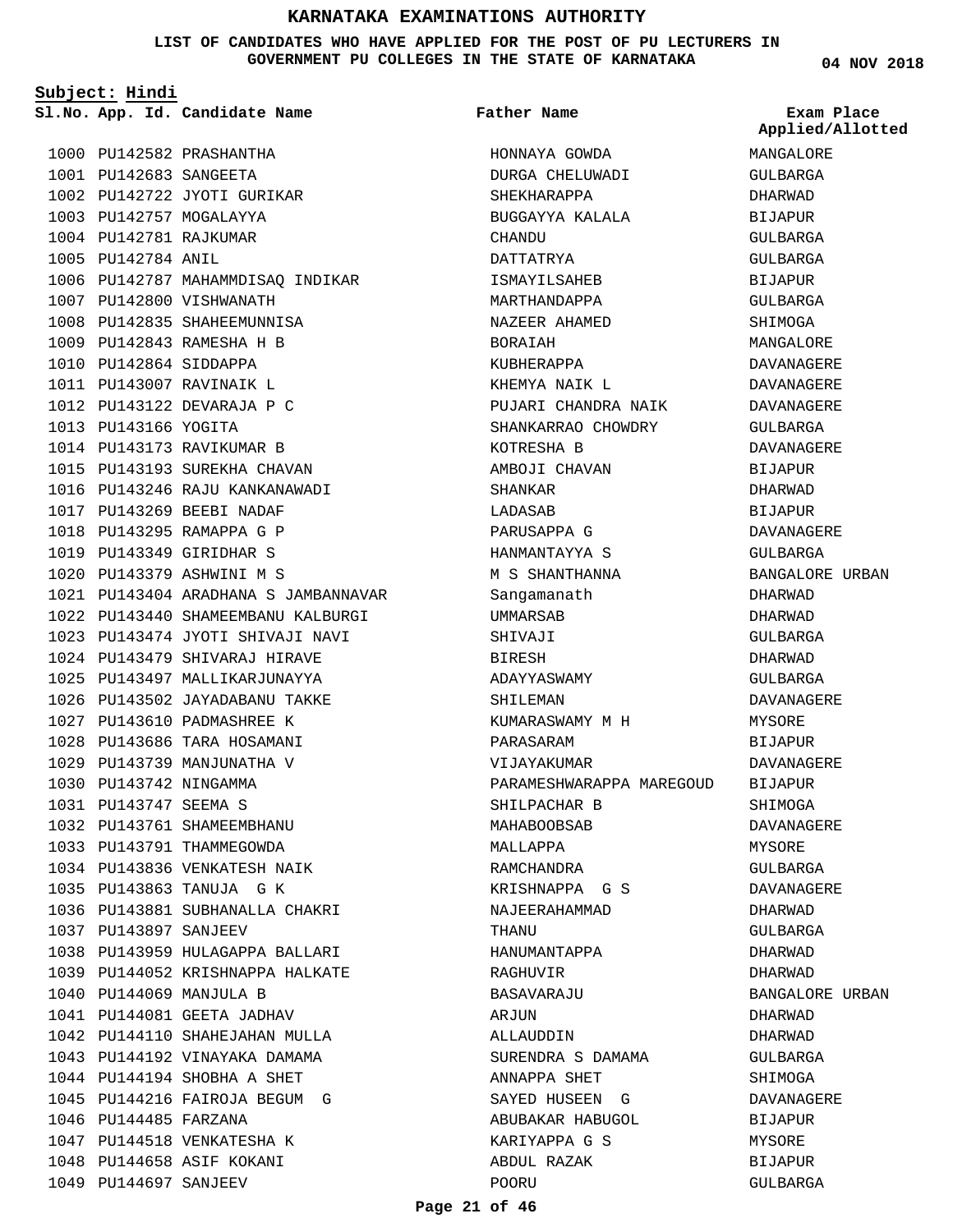#### **LIST OF CANDIDATES WHO HAVE APPLIED FOR THE POST OF PU LECTURERS IN GOVERNMENT PU COLLEGES IN THE STATE OF KARNATAKA**

**Subject: Hindi**

1050 PU144752 MAHESH HEGDE 1051 PU144763 MANJUNATHA PU144770 GAYATRI B 1052 1053 PU144835 MARUTI KAMBLE PU144838 GEETHA M G 1054 1055 PU144976 PRASAD G R 1056 PU145044 BARAKATALI MULLA 1057 PU145055 PREMKUMAR 1058 PU145099 MADHAV 1059 PU145160 PRIYANKA NAIK 1060 PU145233 ANJANA KULKARNI 1061 PU145277 SHUBHARANI K S 1062 PU145302 SUDHAMANI B H 1063 PU145381 SOMANA GOUDA 1064 PU145435 KASTHURI B M 1065 PU145443 CHITRALEKHA B D 1066 PU145461 PRIYA MUNDODAGI 1067 PU145472 SAVITHA V C 1068 PU145493 UMADEVI C A 1069 PU145566 MANJULA P 1070 PU145570 NALINAKSHI P 1071 PU145646 JYOTI 1072 PU145712 VIJAYKUMAR GOVINDAPPA TALAWAR 1073 PU145760 I K CHAYA PU145819 JAFAR ALI 1074 1075 PU145825 LATA SANMANI 1076 PU145839 SHEELAVATHI C 1077 PU145915 ROOPA DEVI S 1078 PU145963 MAHANTESH BILAGI 1079 PU145970 CHANDRAPRAKASH 1080 PU146026 BUDE BHAGYASHRI RAMESH 1081 PU146139 ASHPAK HONNYAL 1082 PU146184 SUDHA S PU146186 REHAN A J 1083 1084 PU146195 DADAPEER MOMIN 1085 PU146202 NAGENDRA NAIK S 1086 PU146214 RAJANI P 1087 PU146225 HANUMAPPA 1088 PU146240 PARIMALA GOWDA 1089 PU146263 IBRAM BENNUR PU146292 MUBARAK BASHA H R 1090 1091 PU146357 JAGADEESH MALI 1092 PU146369 ERYANAIK Y B 1093 PU146414 IBRAHIM NADAF 1094 PU146441 MUKTAYAKKA SANGAMAD 1095 PU146448 ANITA KADAM 1096 PU146471 NAZMA BANU 1097 PU146558 AMBREEN B S 1098 PU146559 CHAYA 1099 PU146566 MONIKA ALANDKAR

**App. Id. Candidate Name Sl.No. Exam Place** TRAYAMBHAK **SHEKHARAGOUDA** RAMANUJAM B ANNAPPA GUNDAPPA M A RANGASWAMY JAMIL LAXMANRAO VISHWANATH LAMBE PREMANAND OUDUMBAR KULKARNI SADASHIVA K S HANUMANTHAPPA L JAMBANNA SULEKAL MURTHY B V DAMODARA B V SHIVAPPA VEERAPPA T C ANANTHA SWAMY B PUTTAPPA ISHWARA GOWDA BABURAO GOVINDAPPA KAMALAKAR BHANDARI MANSOOR ALI PARAMESHWARAPPA Chaluvadasaiah SIDDALINGAIAH BASAPPA KARIYAPPA GULAGULI RAMESH KASHIMASAB SHANMUGAM REDDY ABDUL JABBAR ISAK SAKRYA NAIK PANDURANG S NINGAPPA KUSTAGI MANJUNATH RAHIMANSAB ABDUL RABBANI H BAIRAPPA MALI YANKYA NAIK NABHISAB VIRUPAKSHAPPA SHIVAJI ABDUL KHATAB MOHAMED SANAULLA B K VENKOBARAO CHANDRASHEKHAR ALANDKAR **Father Name**

**04 NOV 2018**

DHARWAD DHARWAD BIJAPUR DHARWAD SHIMOGA MANGALORE DHARWAD GULBARGA GULBARGA DHARWAD DHARWAD BANGALORE URBAN MYSORE GULBARGA MYSORE MANGALORE DHARWAD **SHIMOGA** MYSORE. MYSORE MANGALORE GULBARGA DHARWAD BANGALORE URBAN MANGALORE DHARWAD **MYSORE** MYSORE BIJAPUR DHARWAD BANGALORE URBAN BIJAPUR BANGALORE URBAN BANGALORE URBAN DHARWAD BANGALORE URBAN MYSORE DHARWAD DHARWAD BIJAPUR DAVANAGERE BIJAPUR SHIMOGA **BIJAPUR** DAVANAGERE BIJAPUR BANGALORE URBAN BANGALORE URBAN GULBARGA GULBARGA **Applied/Allotted**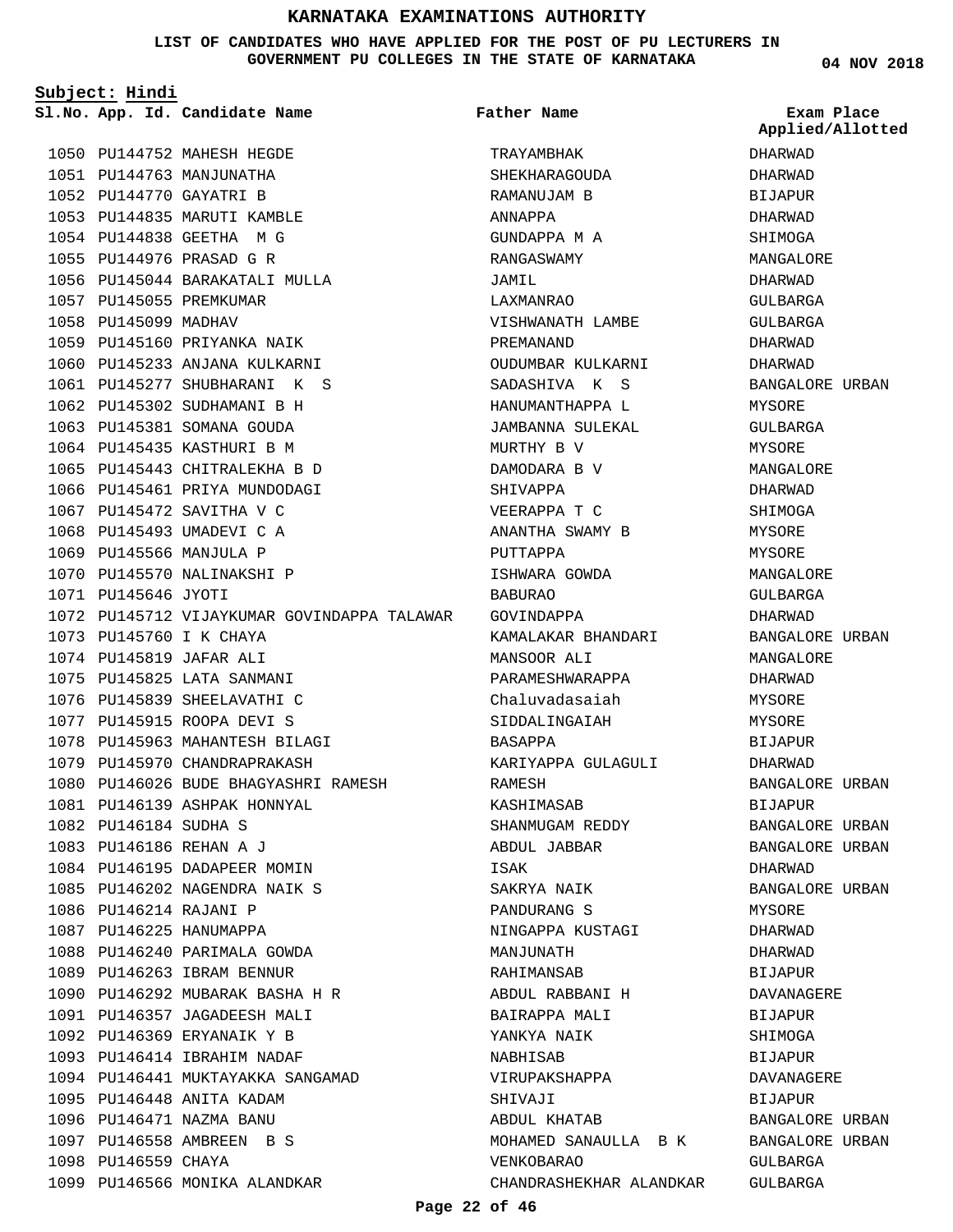#### **LIST OF CANDIDATES WHO HAVE APPLIED FOR THE POST OF PU LECTURERS IN GOVERNMENT PU COLLEGES IN THE STATE OF KARNATAKA**

ABDULAKHADIR

**Father Name**

**Subject: Hindi**

**App. Id. Candidate Name Sl.No. Exam Place**

1100 PU146585 MAHEJABEEN TASHILDAR 1101 PU146657 PRATIMA NAYAK 1102 PU146688 EKTA 1103 PU146703 PRATHIBHA D 1104 PU146704 SANJEEV 1105 PU146730 PUSHPA S HIREMATH 1106 PU146735 KHADIRASAHEB HADIMANI 1107 PU146781 CHANDRAPPA KARABHARI 1108 PU146783 BHAGYALAXMI POTADAR PU146836 ANANDA S 1109 1110 PU146856 MAHESHWARI HIREMATH 1111 PU146865 SUNITHA B K 1112 PU146887 SALEEM NADAF PU146962 PRADEEP RAMESH RAO 1113 1114 PU146968 SHAMBULINGAPPA AJAGONDRA 1115 PU147057 KIRANAKUMAR BELAMARADI 1116 PU147083 SHIVAKUMAR KURAJOGI 1117 PU147139 SUDHA 1118 PU147145 GEETA BELAMARDI 1119 PU147149 MOHANREDDY 1120 PU147176 PREMALATHA TANAGOUDAR PU147254 KALAWATI NARAGUND 1121 1122 PU147274 RAVIKUMAR HANAMANTA DASAR 1123 PU147287 JYOTI PU147300 REKHA RANI 1124 PU147404 VANDANA NAIK 1125 PU147420 SYED ZAKIR HUSSAIN S I 1126 1127 PU147523 KAMALAMMA M 1128 PU147602 KAMALAXI CHINCHALE 1129 PU147615 SHOUKAT SHAIKH 1130 PU147620 SHIRIN MAHMADALI BADEMGOL 1131 PU147643 SUMA A 1132 PU147644 ARATHI 1133 PU147686 RADHA BAI B 1134 PU147690 KAVITHA U P 1135 PU147729 CHANDRAKALA C 1136 PU147756 RAVINDRA PATIL 1137 PU147861 KAMALAKSHI C 1138 PU147878 BADASHAH NAGUR 1139 PU147913 MALLIKARJUN 1140 PU147970 RAYAGONDAPPA BIRAJADAR 1141 PU148009 TANJEEM NAGOOR 1142 PU148019 VISHWANATH PU148024 RENUKA BALEHOSUR 1143 1144 PU148032 UMME HABEEBA 1145 PU148100 BHAGYALAXMI S MUDDAPUR 1146 PU148238 ANJINEYA B 1147 PU148391 PRAKASH 1148 PU148393 LATA KAMBLE 1149 PU148641 SUNITHA M

RAGHURAM NAYAK JAYASING A R DASHARATHA RAO VENKATRAO SHIVASHANKARAYYA IBRAHIMSAHEB BHIMAPPA ANANDKUMAR SIDDALINGAPPA G VISHWESHWARARAJENDRA KUBERACHARI B B LADAJI SAHEB NADAF RAMESH RAO VEERAPPA MARUTI BELAMARADI MALLIKARJUN BABURAO PHULAR MARUTI BELAMARDI GUNDREDDY SIDHANAGOUDA RUDRAPPA HANAMANTA Manohar Rao ROOP RAM VILAS SYED ISMAIL MANCHEGOWDA M SUDHAKAR MAHABOOBSAB MAHMADALI BADEMGOL ANJANAPPA S RATHNAKARA SHET BALAJI SINGH puttaswamy k h CHIKKANNA DARIGOUDA CHANDRA NAIK H HASANASAB NAGUR SHAMBULINGAGOUDA Kashinath HASANSAB NAGOOR MALLAPPA KUMBAR HANUMANTHAPPA BALEHOSUR ABDUL SALAM M SHIVANAND BHEEMAIAH T Narasing GURUBASU MUNIYAPPA

**04 NOV 2018**

DHARWAD DHARWAD GIILBARGA DAVANAGERE GULBARGA DAVANAGERE BIJAPUR DHARWAD DAVANAGERE MYSORE BIJAPUR DAVANAGERE DHARWAD GULBARGA DAVANAGERE DHARWAD BIJAPUR GULBARGA DHARWAD GULBARGA DAVANAGERE DHARWAD DHARWAD GULBARGA BANGALORE URBAN DHARWAD BANGALORE URBAN BANGALORE URBAN DHARWAD BIJAPUR BIJAPUR BANGALORE URBAN MANGALORE SHIMOGA SHIMOGA MYSORE DHARWAD BANGALORE URBAN BIJAPUR GULBARGA BIJAPUR BIJAPUR DHARWAD DHARWAD DAVANAGERE BIJAPUR DAVANAGERE GULBARGA DHARWAD BANGALORE URBAN **Applied/Allotted**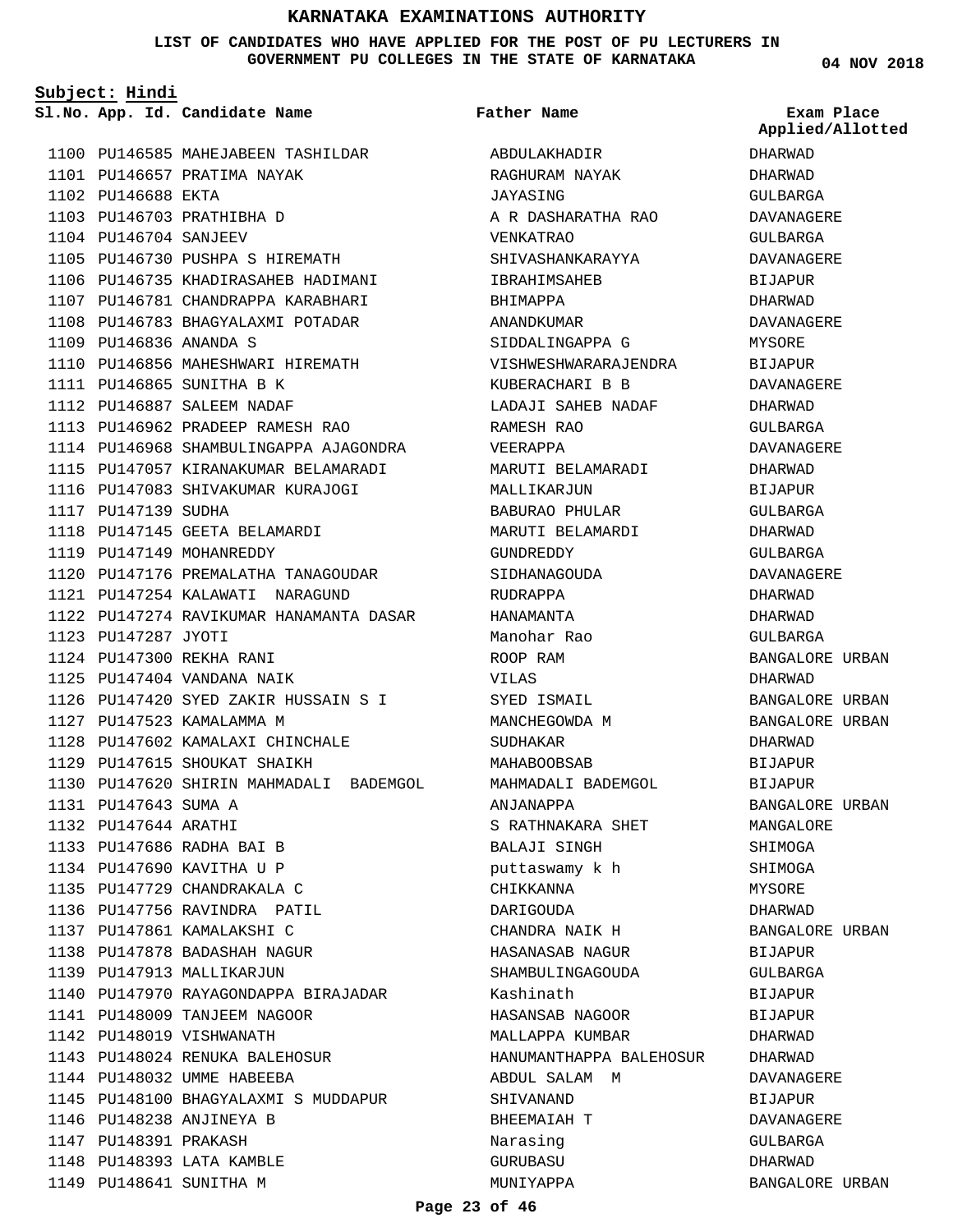#### **LIST OF CANDIDATES WHO HAVE APPLIED FOR THE POST OF PU LECTURERS IN GOVERNMENT PU COLLEGES IN THE STATE OF KARNATAKA**

**Subject: Hindi**

1150 PU148711 SHILPA PATIL 1151 PU148737 SHAHINA BEGUM 1152 PU148789 BHIM 1153 PU148797 ABDUL RAHAMAN 1154 PU148852 VIJAYALAXMI GARAGAD 1155 PU148900 VISHALAXI MUDHOL PU148921 RAMESH NAYAKA K E 1156 1157 PU148943 AFSHA PARVEEN 1158 PU148991 ARATI KHANDALKAR 1159 PU149025 CHANDRA DEEP 1160 PU149064 LAVANYA D V 1161 PU149075 BALLARY NAHIDA 1162 PU149132 MAHAVEER PATIL 1163 PU149152 ANITA CHWAN 1164 PU149154 JYOTHI H M 1165 PU149219 SANYAVVA KUMBAR 1166 PU149225 UMAMAHESWARI 1167 PU149285 SAVITA PATIL 1168 PU149287 KAPIL 1169 PU149288 SHIVLEELA MANAGULI 1170 PU149374 SUREKHA 1171 PU149400 DINAKAR 1172 PU149410 SHRIDEVI 1173 PU149435 MURTUJASAB 1174 PU149463 ANUPAMA K R PU149466 SHARATH BABU H S 1175 1176 PU149479 MALATESH BASAMMANAVAR 1177 PU149507 SOWMYA A S 1178 PU149560 KALAVATI NIMBALKAR 1179 PU149718 NAGAVENI PU149724 RAGHAVENDRA BINGI 1180 1181 PU149726 SANTOSH 1182 PU149728 PEERASAB TAMBAT 1183 PU149739 ROOPAVATHI G 1184 PU149742 ANURADHA S PU149865 KIRAN H S 1185 1186 PU149903 VIJAYALAXMI SHIVARAYA CHANNA PU149920 AMBUJA M N 1187 1188 PU149921 JYOTHI N 1189 PU149936 PUSHPALATHA G C 1190 PU150000 SHASHIREKHA 1191 PU150001 SAHIRA 1192 PU150018 TAIZEENA BEGUM BADAMI 1193 PU150058 RUPESHKUMAR 1194 PU150102 VISWANATHA H PU150106 IRFAN D M S 1195 1196 PU150118 RIHANABANU BELAWADI 1197 PU150146 SUDHA 1198 PU150153 CHANDRASHEKARAIAH S **App. Id. Candidate Name Sl.No. Exam Place**

1199 PU150201 SHRIKANT HUTAGI

ANNAGOUDA CHUNNU PATEL NAGURAM MULE KALAHUSSAIN SHIVAKUMAR SHANTANNA ERAPPA NAZEER AHAMED MARITTI PERMA RAM MEGHWAL VASUDEVAMURTHY D L KHADERBHASHA SUREKHA GANGARAM CHAWAN MALIYAPPA H B PARAPPA BALAPPA RUDRAGOUDA TOPUT RAMAPPA NAGANATHAREDDY HARINATH HONU LALAMAHAMMAD RANGEGOWDA SWAMY GOWDA H B SATYAPPA SHANKARAPPA A L CHIDAMBAR RANGASWAMY SOMAPPA BINGI TUKARAM PAWAR MOULA GOVINDAIAH C JANARDHANA BHAT S LATE SURENDRA RAO H N SHIVARAYA CHANNA NARAYANACHARI M NAGARAJAPPA CHANDRASHEKARA G P D S PATIL Ameer S LATE ABDUL KARIM VITHALRAO YALLAPPA H MAHABOOB SUBANI ABDUL WAHAB AMBANNA PUJAR SIDDARAMAIAH LAKSHMAN **Father Name**

**04 NOV 2018**

**Applied/Allotted**

DHARWAD GULBARGA GULBARGA DAVANAGERE SHIMOGA DHARWAD BANGALORE URBAN MYSORE DHARWAD BANGALORE URBAN SHIMOGA DAVANAGERE DHARWAD GULBARGA SHIMOGA BIJAPUR DAVANAGERE DHARWAD GULBARGA DHARWAD GULBARGA GULBARGA GULBARGA GULBARGA BANGALORE URBAN MYSORE DHARWAD MYSORE DHARWAD MYSORE DAVANAGERE BANGALORE URBAN DHARWAD BANGALORE URBAN MANGALORE MYSORE GULBARGA BANGALORE URBAN DAVANAGERE SHIMOGA BIJAPUR BANGALORE URBAN DAVANAGERE GULBARGA DAVANAGERE DAVANAGERE BANGALORE URBAN BIJAPUR MYSORE

DHARWAD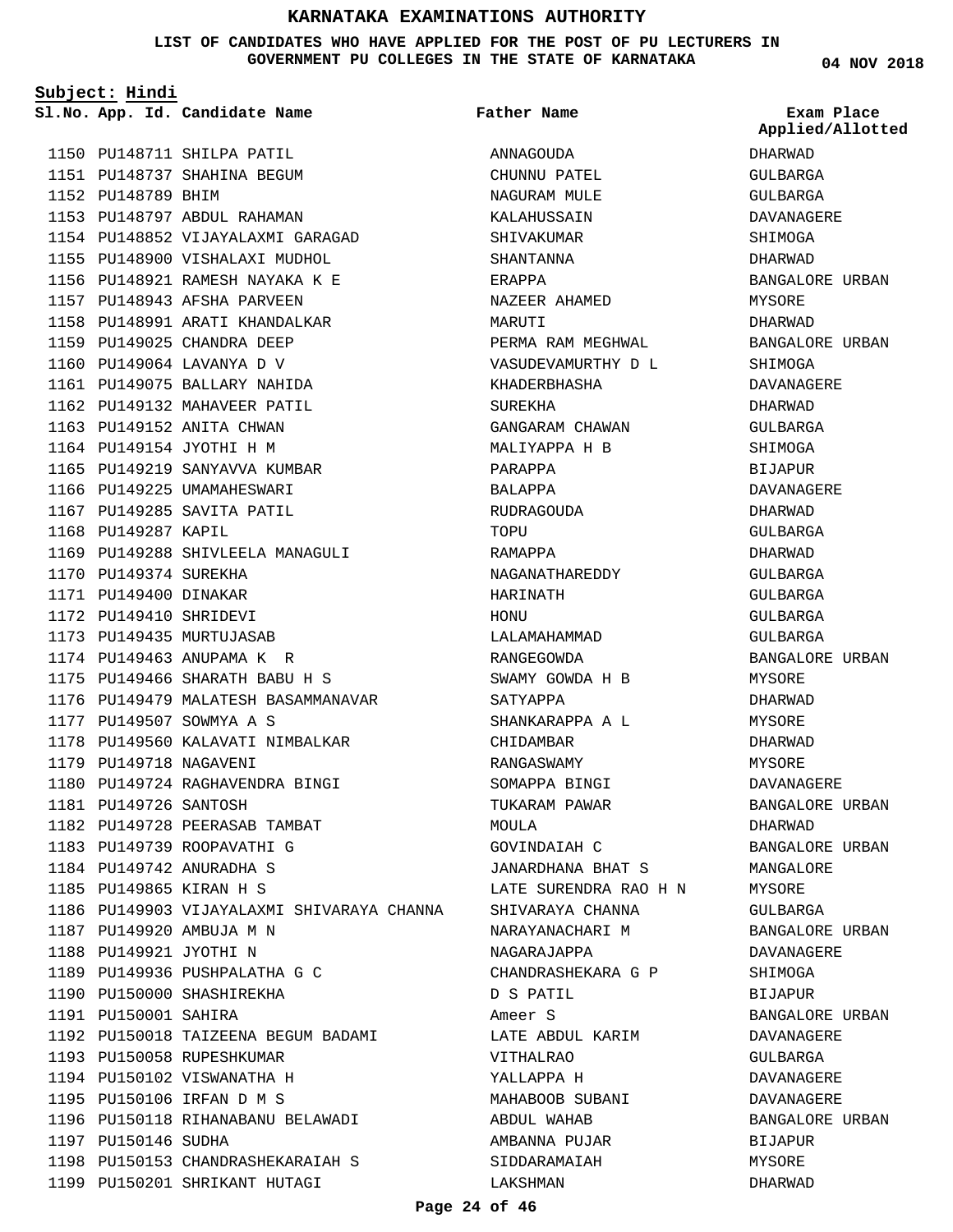**LIST OF CANDIDATES WHO HAVE APPLIED FOR THE POST OF PU LECTURERS IN GOVERNMENT PU COLLEGES IN THE STATE OF KARNATAKA**

CHANDRAPPA G S

**Father Name**

**Subject: Hindi**

1200 PU150230 SUNITHA G C 1201 PU150252 KISHORIBAI L 1202 PU150308 MAMATHA H C PU150425 BHAGYASHRI HAVARGI 1203 1204 PU150483 SUJATA NEMANNA PATIL PU150501 NAGARAJ HALABHAVI 1205 1206 PU150507 NOORAPPA NAIK PU150510 RUKKESH K G 1207 1208 PU150524 GAYATRI EKBOTE 1209 PU150550 SUNANDA HIREMATH 1210 PU150551 PAVITRA GAONKAR 1211 PU150592 JAYASHRI KAMAKAR 1212 PU150601 THAMMAIAH PU150605 SANGEETA 1213 1214 PU150608 SARA KHATOON PU150621 KASHIMALI JAMBAGI 1215 1216 PU150724 MAHAMMADYASEEN MAKANDAR 1217 PU150807 KRISHNAPPA KABBUR 1218 PU150821 RAJKUMAR NARAYANKAR PU150840 VARSHA V NAIK 1219 1220 PU150893 VANITA MANKALE 1221 PU150896 SUNITHA KUMARI 1222 PU150982 NAINA 1223 PU151013 MANJUNATHA ARALAGUPPI PU151074 SHAILASHREE ANKALAKOT 1224 PU151099 CHANDRAKALA H B 1225 1226 PU151109 PADMASHREE SURESH ROOGE 1227 PU151130 NAGARATHNA M B 1228 PU151145 PADMAVATHI HONNAKASTURI PU151168 BYRASETTY T 1229 1230 PU151210 JALAJAKSHI K M PU151265 SADANAND CHOUGULE 1231 PU151284 SANTOSH PATIL 1232 1233 PU151298 MANORAMA K PU151323 G BHAGAYALAKSHMI 1234 PU151344 SHALINI PINTO 1235 1236 PU151365 JYOTI KOLI 1237 PU151381 ARVIND 1238 PU151396 HUCHHAPPA PU151466 MUDDANNA S J 1239 1240 PU151500 PUSHPA T R 1241 PU151520 LAXMI JADAPPAGOL 1242 PU151584 NAJIYA PARAVEEN PU151623 JALAJA N 1243 PU151644 ROOPA K R 1244 PU151685 SHYLA G N 1245 PU151699 FAKRUSAHEB KARABUDDI 1246 1247 PU151738 SAVAN KUMAR PU151748 S CHANDANA 1248 PU151813 DEEPA KUMARI P M 1249

# LAKSHMANANAIK J V CHOWDAIAH S MALLAPPA NEMANNA HANAMANTAPPA LAKKAPPA GANGADHARAIAH M CHANNABASAPPA ISWARAYYA HIREMATH DINAKAR ASHOK NAGAPPA NAIK SHIVASHARANAPPA MUHAMMAD AHMAD KHAN HUSENSAB JAMBAGI IBRAHIM PUTTAPPA GURUSIDDA VASUDEVA H NAIK BASAVARAJ Narayana Poojary SRIPATHRAO KAMBLE ISHWARAPPA MALLAPPA BOMMAPPA H SURESH BASAVARAJAIAH M BASAVARAJ C K THIPPESWAMY K M KUMARA SWAMY MALLAPPA BABUGOUDA GOVINDARAJALU NAIDU K GOPAL S HENRY PINTO MARUTI KOLI BABURAO MALLAPPA KOLAR JUNJAIAH RAMAREDDY T MALLESHI BASHEER AHAMAD NAGENDRAN V RACHACHARY LATE NATARAJU G B ABDULGANISAHEB MOHAN RAO BALAMKAR DATTURAO SARODE

**04 NOV 2018**

**App. Id. Candidate Name Sl.No. Exam Place SHIMOGA** SHIMOGA MYSORE DHARWAD DHARWAD MYSORE DHARWAD BANGALORE URBAN DHARWAD BANGALORE URBAN BANGALORE URBAN DHARWAD MANGALORE GULBARGA DHARWAD BIJAPUR DHARWAD DAVANAGERE BIJAPUR MANGALORE DHARWAD MANGALORE GULBARGA DAVANAGERE BIJAPUR SHIMOGA DHARWAD DAVANAGERE MYSORE DAVANAGERE GULBARGA DHARWAD DHARWAD GULBARGA MYSORE **SHIMOGA** BIJAPUR GULBARGA BIJAPUR BANGALORE URBAN BANGALORE URBAN DHARWAD SHIMOGA **MYSORE** BANGALORE URBAN BANGALORE URBAN DHARWAD GULBARGA DAVANAGERE **Applied/Allotted**

BANGALORE URBAN

MUNIHOBALAIAH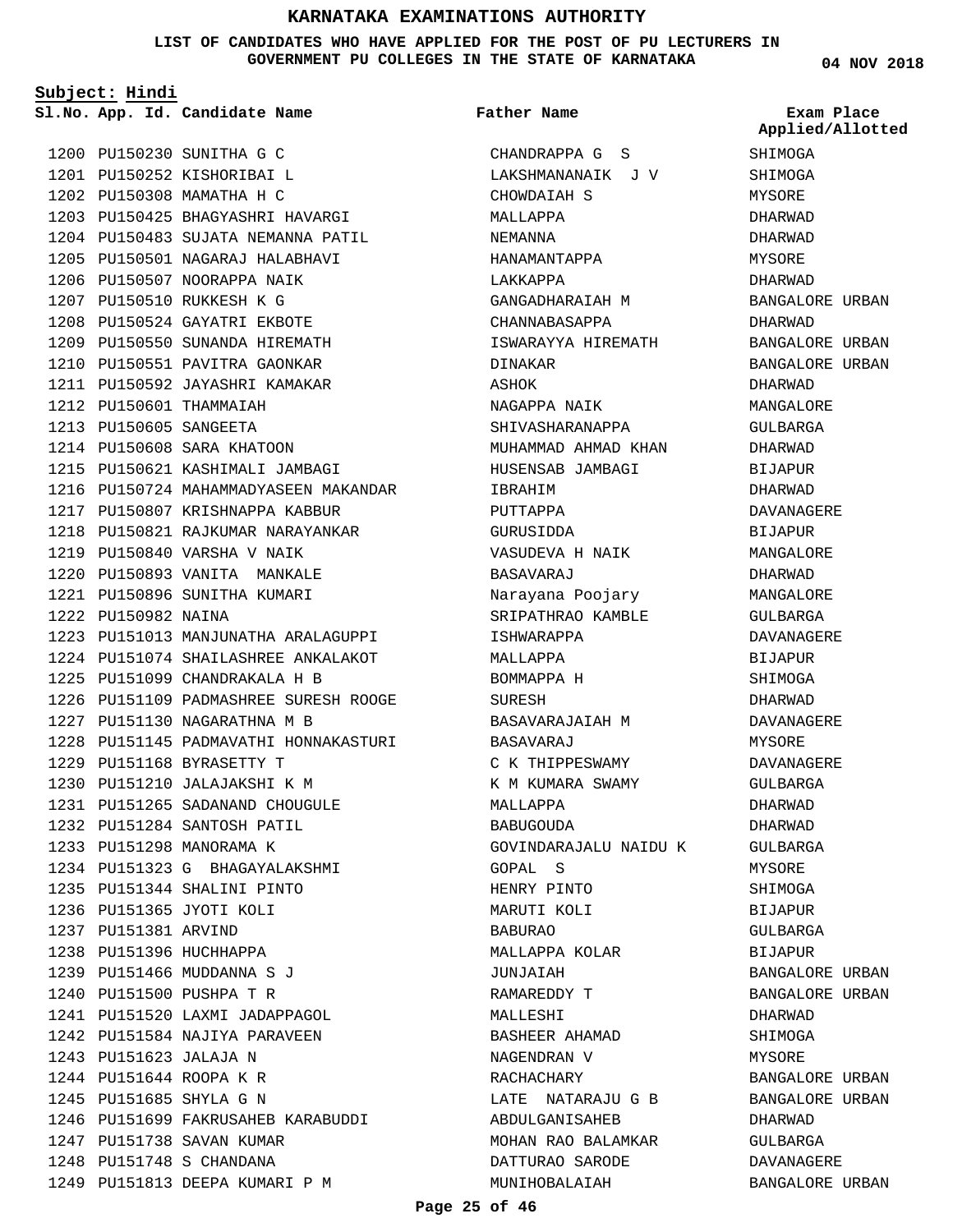#### **LIST OF CANDIDATES WHO HAVE APPLIED FOR THE POST OF PU LECTURERS IN GOVERNMENT PU COLLEGES IN THE STATE OF KARNATAKA**

**Subject: Hindi**

|                        | Sl.No. App. Id. Candidate Name            | Father Name          | Exam Place        |
|------------------------|-------------------------------------------|----------------------|-------------------|
|                        |                                           |                      | Applied/Allotted  |
|                        | 1250 PU151843 GANGADHAR                   | BASANNA              | GULBARGA          |
|                        | 1251 PU152028 UDOSHI ADIVEPPA             | SHINGANNA            | DHARWAD           |
|                        | 1252 PU152127 SHABEERSAB SOMAPUR          | KHADARASAB           | SHIMOGA           |
|                        | 1253 PU152134 VIJAYALAKSHMI S             | SHANKARAPPA          | <b>BIJAPUR</b>    |
|                        | 1254 PU152144 SHANKARAPPA CHAVAN          | HEMULU CHAVAN        | DHARWAD           |
|                        | 1255 PU152167 JYOTHI K R                  | RANGAPPA K R         | DAVANAGERE        |
|                        | 1256 PU152196 PUSHPALATHA P               | PUTTACHARI           | BANGALORE URBAN   |
| 1257 PU152204 ARUNA    |                                           | RAMAIAH              | BANGALORE URBAN   |
|                        | 1258 PU152302 GORIJAN GORINAIK            | IBRAHIM              | DHARWAD           |
|                        | 1259 PU152320 MEGHA NARAYANKAR            | DASHARATH            | BIJAPUR           |
|                        | 1260 PU152347 BALACHANDRA NEVAR           | MARUTEPPA            | DHARWAD           |
|                        | 1261 PU152355 SHAMSHAD BEGAM              | RAHIMAN SAHEB        | MANGALORE         |
|                        | 1262 PU152373 SARASWATI SURESH            | SURESH               | GULBARGA          |
|                        | 1263 PU152426 SWAROOPA D NARAYANAKAR      | DASHARATH            | BIJAPUR           |
| 1264 PU152432 KAVITA   |                                           | HANMANTH             | GULBARGA          |
|                        | 1265 PU152442 SANNAHANAMANTA              | BHEEMARAYA           | GULBARGA          |
|                        | 1266 PU152445 SANTOSHA BADIGER            | SHANTAPPA            | <b>DAVANAGERE</b> |
|                        | 1267 PU152577 SAMPADA PATIL               | GIRIGOUDA            | DHARWAD           |
|                        | 1268 PU152694 SUNITA PATIL                | SHIVAJI              | DHARWAD           |
|                        | 1269 PU152826 MANJI KRISHNA NAIK          | KRISHNA GIDDA NAIK   | DHARWAD           |
|                        | 1270 PU152828 ANURADHA PANCHAL            | SHREEDHAR            | DHARWAD           |
|                        | 1271 PU152849 SUNITHA H E                 | ESWARAPPA H V        | BANGALORE URBAN   |
|                        | 1272 PU152871 ROOPADEVI S C               | CHIDANANDA S         | SHIMOGA           |
|                        | 1273 PU152888 BASANAGOUDA DODDAGOUDAR     | CHANDRAGOUDA         | DAVANAGERE        |
|                        | 1274 PU152916 MAHMED IRAFAN               | ABDULGANI            | BIJAPUR           |
|                        | 1275 PU152942 LAKASHMIDEVI D              | DURGAPPA             | BIJAPUR           |
|                        | 1276 PU152985 NAIKWADI IMRAN              | YUSUF                | GULBARGA          |
| 1277 PU152999 SANDEEP  |                                           | VIJAYAKUMAR          | GULBARGA          |
|                        | 1278 PU153032 MOULAHUSEN                  | PEERASAB CHATNI      | <b>BIJAPUR</b>    |
|                        | 1279 PU153093 SAVITA MARADANNAVAR         | KALLAPPA             | MYSORE            |
|                        | 1280 PU153124 BHARATI KULKARNI            | HANAMANTHARAO        | BIJAPUR           |
|                        | 1281 PU153161 VANDANA GUPTA               |                      | BANGALORE URBAN   |
|                        | 1282 PU153168 AHAMEDI MUJEEBA             | Umesh Chandra Gupta  |                   |
|                        | 1283 PU153250 VISHWANATH GAYAKWADA        | BASHIR AHMED         | MYSORE<br>MYSORE  |
|                        | 1284 PU153301 JAYASHREE S                 | VITTHAL              |                   |
|                        |                                           | SWAMY                | MYSORE            |
| 1285 PU153411 GEETHA N |                                           | PUTHU NAIKA          | MANGALORE         |
|                        | 1286 PU153463 SUJATHA R                   | RAMACHANDRAPPA       | DAVANAGERE        |
|                        | 1287 PU153466 VIJAYALAXMI                 | SADANAND KALAL       | GULBARGA          |
|                        | 1288 PU153477 MAHAMADI S                  | SARDAR               | BANGALORE URBAN   |
|                        | 1289 PU153564 SAIFUDDINSHAHA BISTI        | ISMAILSAHEB BISTI    | BIJAPUR           |
| 1290 PU153629 ANITHA T |                                           | CHIKKAMANCHAIAH      | MYSORE            |
| 1291 PU153631 RAMESH   |                                           | DHANSING             | GULBARGA          |
|                        | 1292 PU153639 DEEPA C M M                 | NAGARAJ M            | GULBARGA          |
| 1293 PU153640 UMADEVI  |                                           | SIDRAMAYYASWAMY      | BANGALORE URBAN   |
|                        | 1294 PU153687 YASHODA K                   | KALAIAH              | MYSORE            |
|                        | 1295 PU153705 JAYASHREE                   | MAHANTAYYA MATHAPATI | BIJAPUR           |
| 1296 PU153710 NAVITA   |                                           | LIMBAJIRAO KHAMITKAR | GULBARGA          |
|                        | 1297 PU153750 DASHARATA                   | NARSING NAIK         | GULBARGA          |
|                        | 1298 PU153754 KADAGOND GIRAMALLA BHIMANNA | BHIMANNA             | DHARWAD           |
|                        | 1299 PU153785 CHANDRIKA G S               | SHIVANANDAPPA G H    | SHIMOGA           |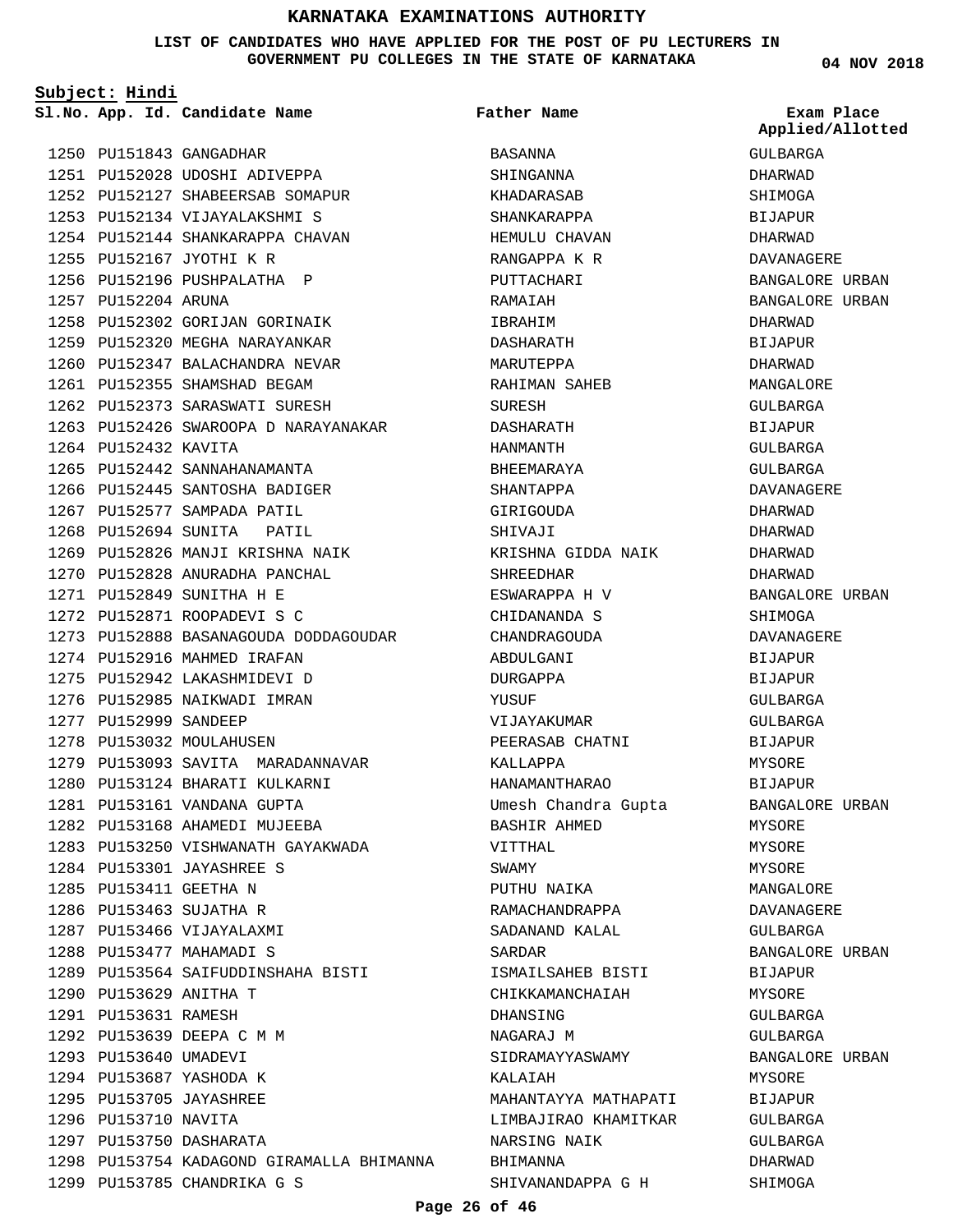**LIST OF CANDIDATES WHO HAVE APPLIED FOR THE POST OF PU LECTURERS IN GOVERNMENT PU COLLEGES IN THE STATE OF KARNATAKA**

**Subject: Hindi**

**App. Id. Candidate Name Sl.No. Exam Place**

1300 PU153815 PRATHIBHA H S PU153832 D SIDDESHWARA SWAMY 1301 1302 PU153891 MODIN KHAN PU154007 NARAYAN RAJ URS K T 1303 1304 PU154018 SHIVANANDA SWAMY K P M 1305 PU154026 D SIDDESHWARA SWAMY 1306 PU154043 SUMA R V PU154066 SHAINAJ 1307 1308 PU154080 HANUMESH 1309 PU154102 NIRMALA B 1310 PU154182 RASHMI BARATAKKE 1311 PU154221 JYOTI NAIK 1312 PU154259 SHANKARAPPA C 1313 PU154364 G VEERABHADRAPPA 1314 PU154389 BOMBLEKAR RENUKA PARSHURAM 1315 PU154436 SHANKER PU154448 SARVAMANGALA SIDDAPPA KAMATAGI SIDDAPPA 1316 1317 PU154451 PRAKASHA T S 1318 PU154466 SHOBHA NEELAWANI 1319 PU154497 ANKITHA RANI V PU154559 RAVI SHANKAR B S 1320 PU154619 BAPU NAIK 1321 PU154644 RAVI RATHOD 1322 1323 PU154649 PRASANNAMURTHY M 1324 PU154653 SHOBHA PU154661 JYOTI HADLI 1325 1326 PU154703 TRIVENI N 1327 PU154723 D G PADMASHREE 1328 PU154728 RENUKA 1329 PU154907 PADMAVATHI R M PU154936 RANESHWARI 1330 1331 PU154986 NUTAN LAXMAN TALPANKAR PU154990 SHILPA L 1332 1333 PU155080 CHINNAMMA M SANGOLLI PU155101 REKHA MUDDI 1334 PU155150 CHAITRA S 1335 1336 PU155168 SEEMADEVI 1337 PU155187 RAJKUMAR PU155188 BASAVARAJ D KULLUR 1338 PU155242 BIRAJDAR HANAMANT 1339 PU155245 SABEEN TAJ 1340 1341 PU155256 BHIMANAGOUDA KONNUR 1342 PU155322 LATHIF AHAMED B PU155364 ASHA H S 1343 1344 PU155415 SAMPOORNA P BORAKAR 1345 PU155426 ANISABI SHAIKH 1346 PU155489 RAMESH BELLATTI 1347 PU155500 ALI MOULANA 1348 PU155531 NAGARAJARAO D K 1349 PU155534 SHILPA MC

# **Father Name**

SURYAPRAKASHA P H DURUGAPPA SHAREEF KHAN THIMMAPPA RAJ URS KOTRAPPAIAH K P M DURUGAPPA VAMADEVA R DAVALASABA TUMBIGI BASANNA PATTED B HANUMANTHAPPA PRAKASH SADANAND CHOKKAPPA Giriyappa C PARSHURAM KASHIRAM SATHYANARAYANA T R VIRUPAXAPPA NEELAWANI VENKATESULU V Sathyanarayana B K RAMU BAASU MAHADEVAPPA NAGARAJ MALLAPPA NARAYANASWAMY M S D GOVINDARAJU SAIBANNA MALLIKARJUNAPPA UMAKANT RAO LAXMAN PAGI LOKAPPA K MALLESHAPPA MALATESH subramanya swamy AMBAJI DEWALA DURAGAPPA SHARANAPPA FAKRUDEEN SAB M DEVAPPA BASHEER AHAMED KS SHIVAPPA PARASHURAM BORAKAR IMAMSAB MURIGEPPA MAHABOOB ALI KESHAVARAO D R CHANDRA M

**04 NOV 2018**

**Applied/Allotted**

DAVANAGERE DAVANAGERE GULBARGA SHIMOGA DAVANAGERE BANGALORE URBAN DAVANAGERE GULBARGA DHARWAD DHARWAD DHARWAD BIJAPUR BANGALORE URBAN DAVANAGERE BIJAPUR GULBARGA DHARWAD **SHIMOGA** BIJAPUR DAVANAGERE BANGALORE URBAN BIJAPUR BIJAPUR MYSORE GULBARGA BIJAPUR **MYSORE** MYSORE GULBARGA BANGALORE URBAN GULBARGA DHARWAD SHIMOGA DHARWAD DAVANAGERE MYSORE GULBARGA GULBARGA DHARWAD GULBARGA BANGALORE URBAN BIJAPUR BANGALORE URBAN MYSORE DHARWAD GULBARGA DHARWAD GULBARGA SHIMOGA

SHIMOGA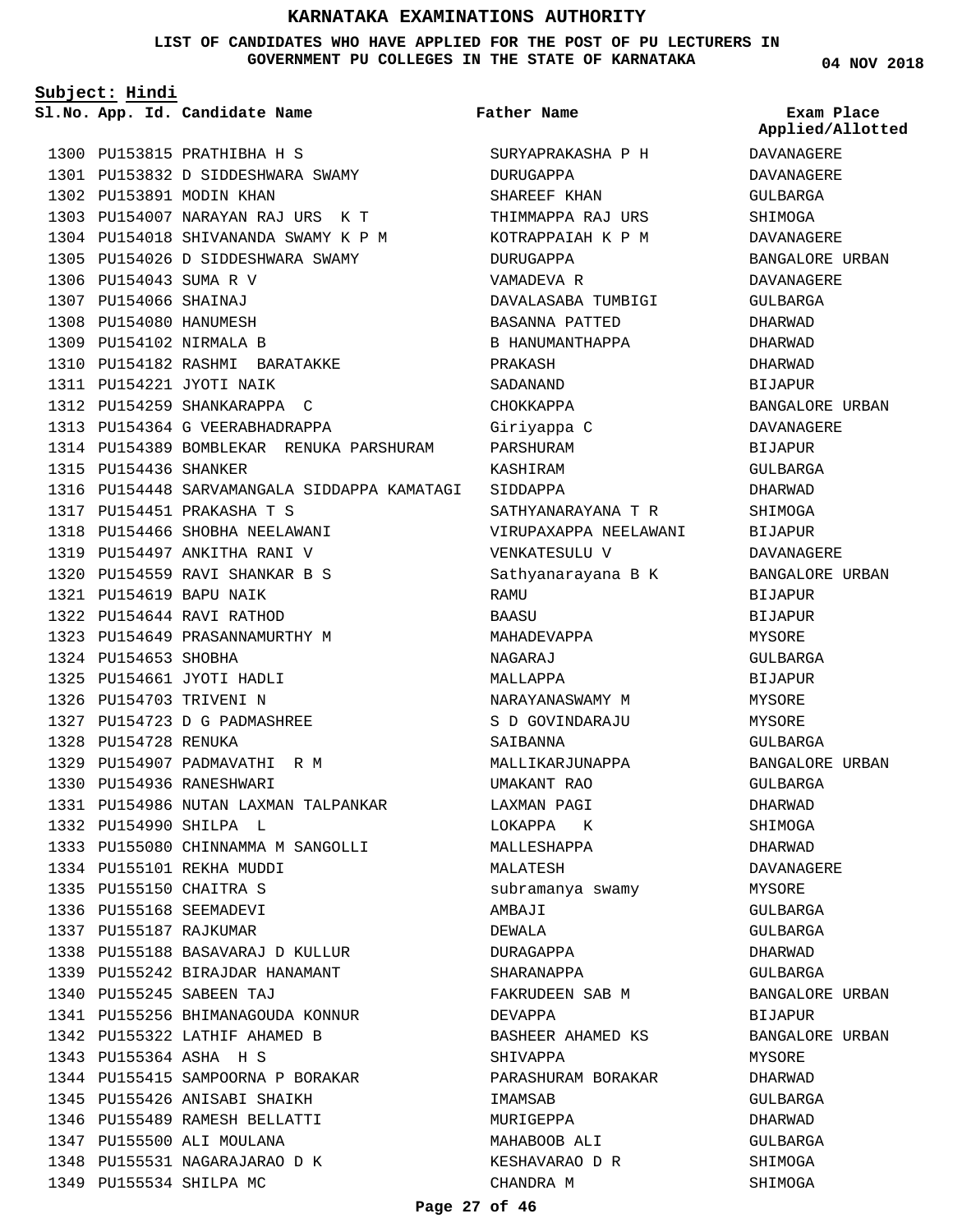**LIST OF CANDIDATES WHO HAVE APPLIED FOR THE POST OF PU LECTURERS IN GOVERNMENT PU COLLEGES IN THE STATE OF KARNATAKA**

**Subject: Hindi**

**App. Id. Candidate Name Sl.No. Exam Place**

1350 PU155538 SOWMYA VISHNU BALKUR 1351 PU155540 SANGHAMITRA 1352 PU155621 VISHWANATH DHUMAL 1353 PU155622 YAMANAPPA 1354 PU155632 SHREENIVASANAIK L 1355 PU155650 REKHA 1356 PU155651 MOUNESWARA S R 1357 PU155655 KUDURERA KOTEPPA PU155686 PRASHANT 1358 1359 PU155731 SATISHA B 1360 PU155757 SAVITHA B V 1361 PU155767 PANDRAVADA VENKATA RADHA RANI 1362 PU155783 LEELADHARA G 1363 PU155810 BHARATI JAMKHANDI 1364 PU155823 SUMITRA BHAGANAGARE 1365 PU155838 GAIKWAD POONAM PANDHARI 1366 PU155860 RAMESH 1367 PU155864 VILAS 1368 PU155873 RATNA NAIK 1369 PU155880 ANITHA LAKSHMI 1370 PU155881 RAJKUMAR 1371 PU155908 PAWAR UJJWALA CHANDRAKANT 1372 PU155926 NAGATHAN INDU CHANNAPPA 1373 PU155944 SOWBHAGYA M 1374 PU155961 GEETHA K P 1375 PU156007 VARALAKSHMI M V 1376 PU156017 NANDA PATTAR 1377 PU156033 MANJULA N 1378 PU156052 MOHANARADHYA M K 1379 PU156119 SUMA A 1380 PU156121 YALLAPPA BABU SINGAD 1381 PU156191 KANCHANA P 1382 PU156219 SAIYYAD MEHABUB 1383 PU156277 BIYAMA BALABATTI PU156285 MANJULA K S 1384 1385 PU156305 SUNILKUMAR KATHARI 1386 PU156319 PREMAVVA L 1387 PU156361 MAMATA 1388 PU156605 ANITHA B 1389 PU156633 HEMANGINI MITTU CHOUVHAN 1390 PU156723 YAKHABAL 1391 PU156733 DURGAVVA NAYAK 1392 PU156770 FAKKIRAPPA NAIKAR 1393 PU156782 GURURAJ 1394 PU156792 SHOBHAVATHI KL 1395 PU156805 JAYARAM 1396 PU156821 VIDYA KUMARI 1397 PU156950 CHAITRA U 1398 PU157097 MAMATHA D GUNJAL 1399 PU157140 VIJAYALAKSHMI H

VISHNU GANAPATHI KELASI NIVARTI RAO KEDARI DHUMAL MALLAPPA HOSALLI LACHANAIK CHANDRAYYA RUDRACHAR S KUDERERA KOTRESHA MANOHER BASAVARAJAPPA B VEEREGOWDA VENKATA KRISHNA RAO GOPALA SUVARNA GURUPADAPPA JANANESHWAR PANDHARI RAMAJI RATHOD AMBADAS SALUNKE SUBHASH Seebaiah G U SIDRAM CHANDRAKANT Channappa MANJAIAH C PARAMESWARACHARI K C VARADARAJU KALAPPPA NARASA SHETTY KUMARARADHYA M N ARAVINDA G BABU PUTTASWAMY C S SAIYYAD MASUD IMAMSAB SHREESHAILA MARUTISA RAMANAIKA SANGANNA RAJAPUR SUBHASCHANDRA SHETTY B MITTU J CHOUVHAN MAINODDIN SHIVAPPA BHEEMAPPA KISHANARAO LATE LAKSHMIPATAIAH H SURYANAYAK B NARAYANA POOJARY UMAPATHI M DANAPPA SUBBAYYA DEVADIGA **Father Name**

**04 NOV 2018**

**Applied/Allotted**

MANGALORE

GULBARGA DHARWAD DHARWAD SHIMOGA BIJAPUR DAVANAGERE DAVANAGERE GULBARGA SHIMOGA BANGALORE URBAN BANGALORE URBAN MANGALORE BIJAPUR BIJAPUR GULBARGA GULBARGA GULBARGA DHARWAD BANGALORE URBAN GULBARGA GULBARGA GULBARGA BANGALORE URBAN SHIMOGA MYSORE DHARWAD SHIMOGA MYSORE DAVANAGERE BIJAPUR BANGALORE URBAN BIJAPUR BIJAPUR BANGALORE URBAN BIJAPUR DAVANAGERE GULBARGA MANGALORE GULBARGA GULBARGA DAVANAGERE DHARWAD GULBARGA BANGALORE URBAN GULBARGA MANGALORE MYSORE DAVANAGERE MANGALORE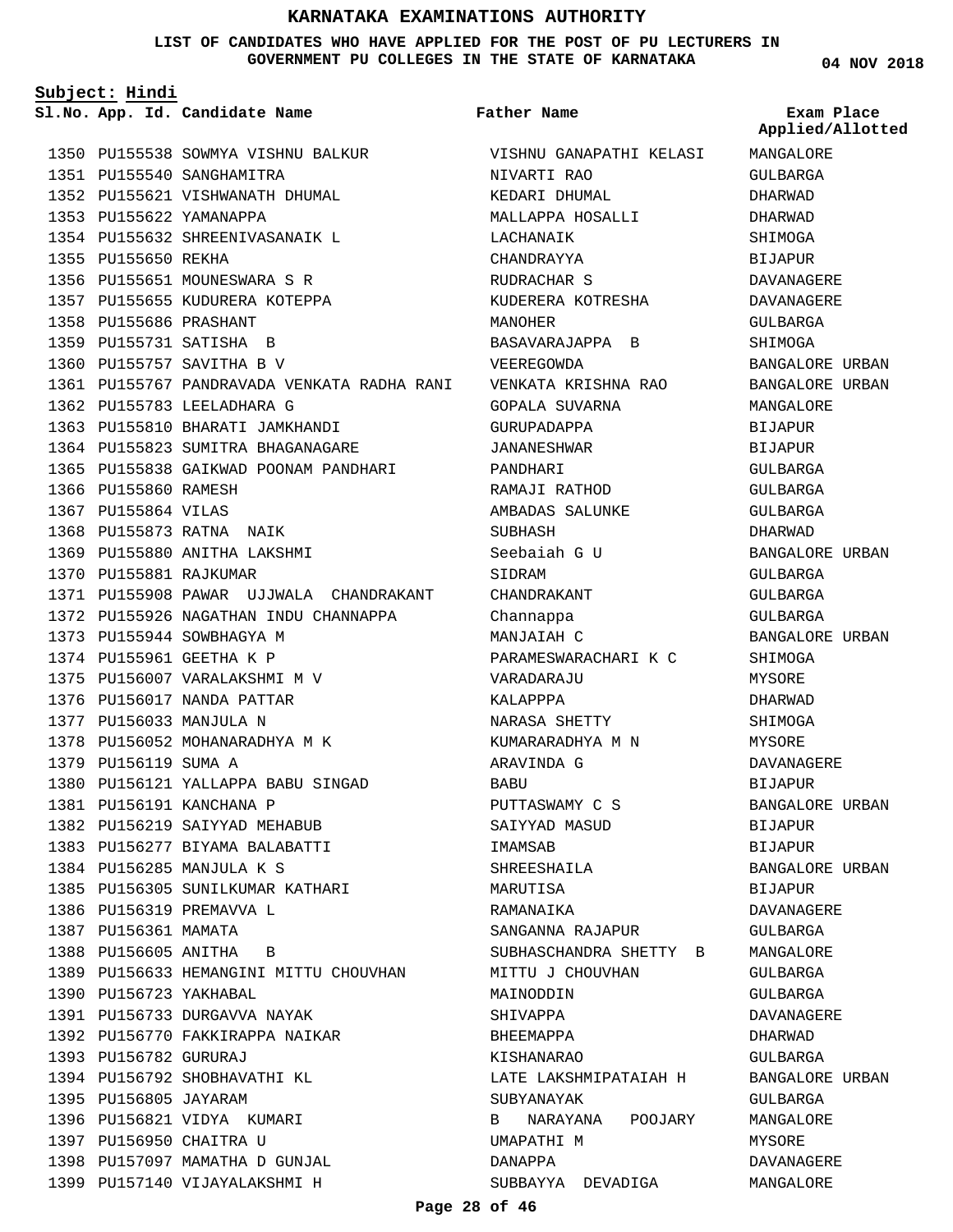**LIST OF CANDIDATES WHO HAVE APPLIED FOR THE POST OF PU LECTURERS IN GOVERNMENT PU COLLEGES IN THE STATE OF KARNATAKA**

**Subject: Hindi**

**App. Id. Candidate Name Sl.No. Exam Place**

1400 PU157149 YASHODAMMA T K 1401 PU157164 GEETA D REVANKAR 1402 PU157178 VINODA KUMAR S S 1403 PU157251 FAREEHA 1404 PU157267 KAVITHA H C 1405 PU157290 BHARATHI P K 1406 PU157316 USHA KUMARI M 1407 PU157359 SHOBHA 1408 PU157402 SUMA S N 1409 PU157407 ASHOK TUKARAM HUNASNALE 1410 PU157443 SOMASHEKHARA N 1411 PU157498 MAYA GANTHADE 1412 PU157519 SULAKSHANA PANDIT M 1413 PU157592 ROOPA GANAPATI PAWASKAR 1414 PU157675 SUMALATHA G P 1415 PU157698 BASAVARAJ RATHOD 1416 PU157711 KARIBASAMMA 1417 PU157778 BORAIAH S 1418 PU157796 BHANULATHA 1419 PU157809 JAGADESHCHANDRA PU157818 JABEEULLA A 1420 PU157877 DEVINDRA 1421 1422 PU157896 SYEDAKHURATULAIN 1423 PU157905 SHARADA 1424 PU158013 BABITA CHOUGULE 1425 PU158026 MAHESHA K M 1426 PU158031 RESHMA 1427 PU158048 SUMAN 1428 PU158065 MAMATARANI 1429 PU158120 ISHWARI KONAPUR 1430 PU158173 AHMED 1431 PU158174 SHAKUNTALA NAIK PU158261 VEERENDRA NAIK K C 1432 1433 PU158296 SUNITA ACHARI PU158324 KISHAN RAO MENGAJI 1434 1435 PU158328 MAHADEV CHANDAKI PU158334 RAMDAS BASAVANT LAD 1436 1437 PU158352 POORNIMA R 1438 PU158394 SATEESH KUMAR P 1439 PU158416 ASHOK G HADAPAD 1440 PU158436 BHARATI PALANKAR PU158449 SANGEETA BAI 1441 1442 PU158457 MANGALA 1443 PU158485 VIDYA R SALUNKE 1444 PU158517 PALLAVI 1445 PU158542 DHARMENDRA 1446 PU158554 SHABAANA AJMI 1447 PU158609 NARSING 1448 PU158659 SARASWATI KULGOD 1449 PU158673 SHAYADABANU TAKKE

**Page 29 of 46**

#### **Father Name**

KADURAPPA DIGAMBAR SHIVAJIRAO IBRAHIM SAHEB CHANDRASHEKHARAPPA KESHAVAREDDY P R SOORYANARAYANA BHAT MARUTI HIPPALAKAR NINGARAJAPPA TUKARAM NATRAJA NAIK MARUTI NARAYANA PANDIT M GANAPATI H PAWASKAR PARAMESHAPPA G SHEKAPPA RATHOD HANUMANTHAPPA B H SHIVAMURTHY JAYA BELCHADA BASAPPA HANAMANAL AKBAR SAHEB D LAXMAN SYEDJAMEELAHMAD NEMAKALLAPPA KOLAKAR PARASHRAM LATE MAHADEVAPPA Tulsiram BHARAT VIJAYAKUMARA KRISHNAPPA GOUS MOHUDDIN KINNI PANDURANGA NAIK CHANDRA NAIK PRAKASH ACHARI JAWAHAR LAL BHARAMAPPA CHANDAKI BASAVANT LAD KASHINATHA R Prabhakar Murthy R K GURURAJ LAVA VITABAI ACHUTHA ACHAR SRI RAMESH T SALUNKHE SIKANDAR SHANKARRAO KALE HANIF SAB DIGAMBARRAO MANING SHILEMANSA

**04 NOV 2018**

**Applied/Allotted**

MANGALORE SHIMOGA DAVANAGERE MANGALORE DHARWAD BANGALORE URBAN GULBARGA MANGALORE DHARWAD MANGALORE MYSORE BANGALORE URBAN BIJAPUR DAVANAGERE DAVANAGERE MANGALORE BIJAPUR DAVANAGERE GULBARGA DAVANAGERE DHARWAD DHARWAD MYSORE GULBARGA GULBARGA BANGALORE URBAN DHARWAD GULBARGA MANGALORE BANGALORE URBAN DHARWAD GULBARGA DHARWAD DHARWAD DAVANAGERE BANGALORE URBAN BIJAPUR DHARWAD GULBARGA MANGALORE DHARWAD GULBARGA GULBARGA DAVANAGERE GULBARGA DHARWAD BIJAPUR

# DAVANAGERE SHIMOGA MANGALORE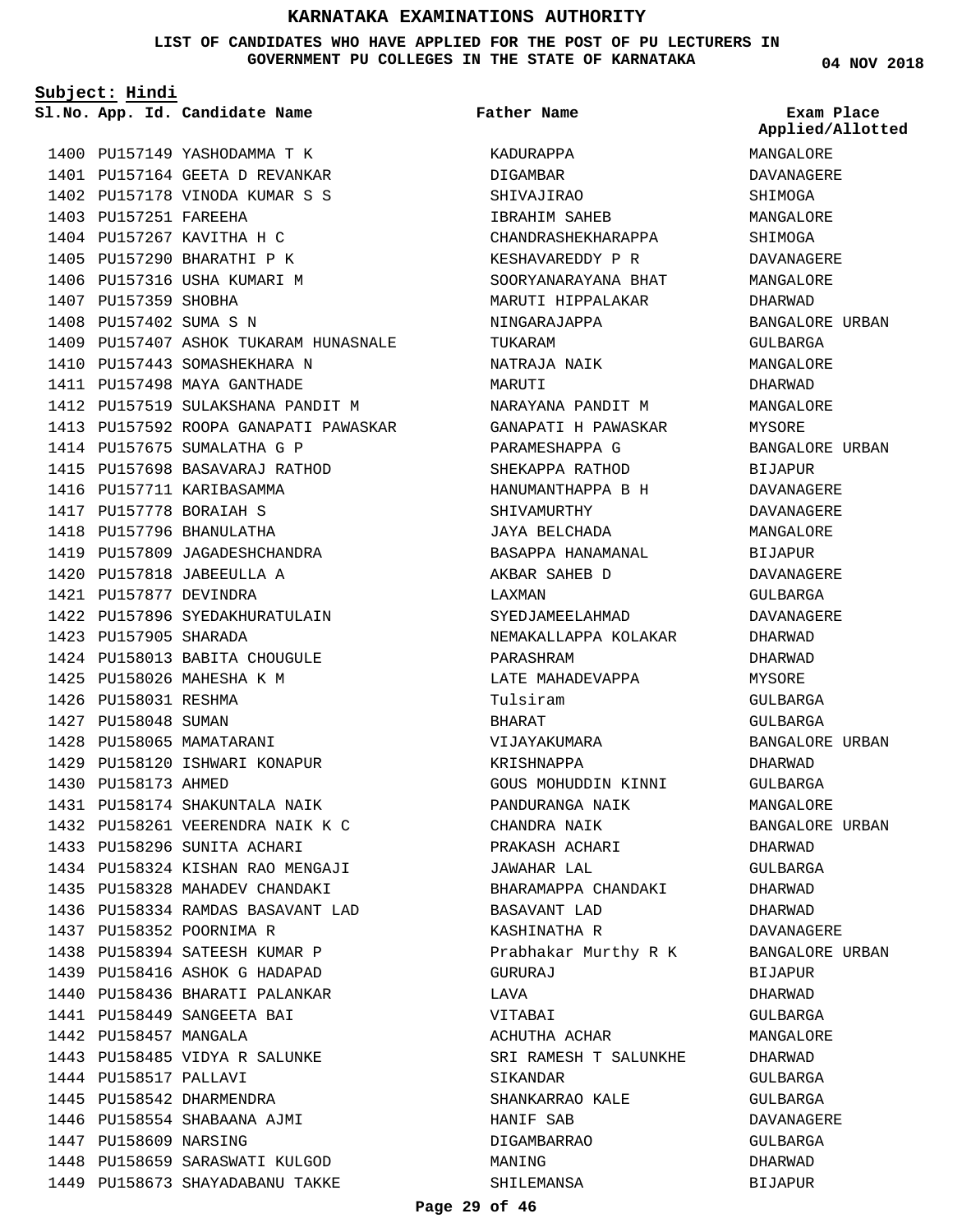#### **LIST OF CANDIDATES WHO HAVE APPLIED FOR THE POST OF PU LECTURERS IN GOVERNMENT PU COLLEGES IN THE STATE OF KARNATAKA**

**Subject: Hindi**

**App. Id. Candidate Name Sl.No. Exam Place**

**Father Name**

TUKARAM APPAJI K T

**04 NOV 2018** BIJAPUR MYSORE DHARWAD BANGALORE URBAN DHARWAD MYSORE DHARWAD MYSORE DHARWAD BIJAPUR GULBARGA BIJAPUR DAVANAGERE MYSORE **BIJAPUR** DAVANAGERE GULBARGA GULBARGA SHIMOGA GULBARGA GULBARGA GULBARGA DHARWAD DHARWAD BIJAPUR MANGALORE BANGALORE URBAN DHARWAD DHARWAD GULBARGA BIJAPUR **Applied/Allotted**

1450 PU158675 ARCHANA MANDROLI 1451 PU158699 SHEELAKUMARI K A 1452 PU158752 APPANNA BIJAPUR 1453 PU158767 USHANANDINI K 1454 PU158792 GURURAJ PRABHU 1455 PU158803 MALA R 1456 PU158829 YASHMIN SHABHASHKHAN 1457 PU158843 HALAPPA NAYAK 1458 PU158889 NAYANA POL 1459 PU158895 DEVENDRAGOUDA MALIPATIL 1460 PU158908 MEENAKUMARI 1461 PU158980 KAMBAR RAMJAN IBRAHIM 1462 PU158999 SAVITHA N S 1463 PU159057 MAHABUBE BHASHA M 1464 PU159063 SUNANDA 1465 PU159086 PINJAR ROJABI 1466 PU159137 AMBIKA 1467 PU159157 SAYYED AFREEN BEGUM 1468 PU159187 KAVITHA S Y 1469 PU159272 ASHABI M 1470 PU159276 SANGEETA 1471 PU159328 NANDKUMAR 1472 PU159337 SHIVAJI HAMPALKAR 1473 PU159395 GANGAMMA ARAKAL 1474 PU159409 HANAMAT 1475 PU159490 YASHODHA M 1476 PU159501 JAYALAXMI 1477 PU159579 MALLAPPA PATIL 1478 PU159587 MANJULA BARIGAL 1479 PU159600 DEEPA 1480 PU159674 JAINABBI 1481 PU159748 ANWARBADASHA 1482 PU159820 BHARATI 1483 PU159833 SHEETHAL J 1484 PU159860 VINODKUMAR 1485 PU159892 BASAVARAJA D N 1486 PU159913 RENUKA M 1487 PU159977 SANJU 1488 PU160013 SANJEEVINI KARABASHETTAR 1489 PU160108 RAJAKASABA 1490 PU160145 TULASIRAM 1491 PU160146 PRAKASH 1492 PU160167 GIRIJA 1493 PU160189 PANKAJA P G 1494 PU160203 ARUNA 1495 PU160249 VIJAYA MAHANTESH 1496 PU160313 TEJASHRI JADHAV 1497 PU160335 SATISH 1498 PU160340 MANJULA 1499 PU160346 SHRIDEVI

SHRISHAILAPPA KOTHANDAN V P SURESH RAJENDRA R ABDULHAMWEED JYOTEPPA ANAND BASANAGOUDA GANPATRAO IBRAHIM NARAYANA RAO S P HUSEN SAB M HANUMANTAPPA MYADINERI HONNURSAB R SANTOSH KUMAR SAYED ABDU L RAHIM YALLAPPA K MAHAMMAD KHALEEL SIDDARAM KISHAN RAO BHARAMANNA RAMANNA SANGAPPA BHAJANTRI MOHAN SINGH LAMANI RAMAMAESTRY NINGAPPA YALLAPPA MERU SYED HUSAINSAB DADESAB MOMIN BHEEMASHA SNGE Jaibir SITARAM P NINGAPPA MALLIKARJUN N MADHAVRAO SHEKHAR NABISAB GUDADARI MOTILAL **MANIT** VEERANNA S Govindaiha ANNADANA SWAMY ANNADANA SWAMY SAMBAJI SADASHIV GANGADHARA JYOTI AMAGOND

BIJAPUR GULBARGA BANGALORE URBAN GULBARGA SHIMOGA BANGALORE URBAN GULBARGA DHARWAD BIJAPUR GULBARGA GULBARGA DHARWAD MYSORE GULBARGA GULBARGA DHARWAD GULBARGA DHARWAD BIJAPUR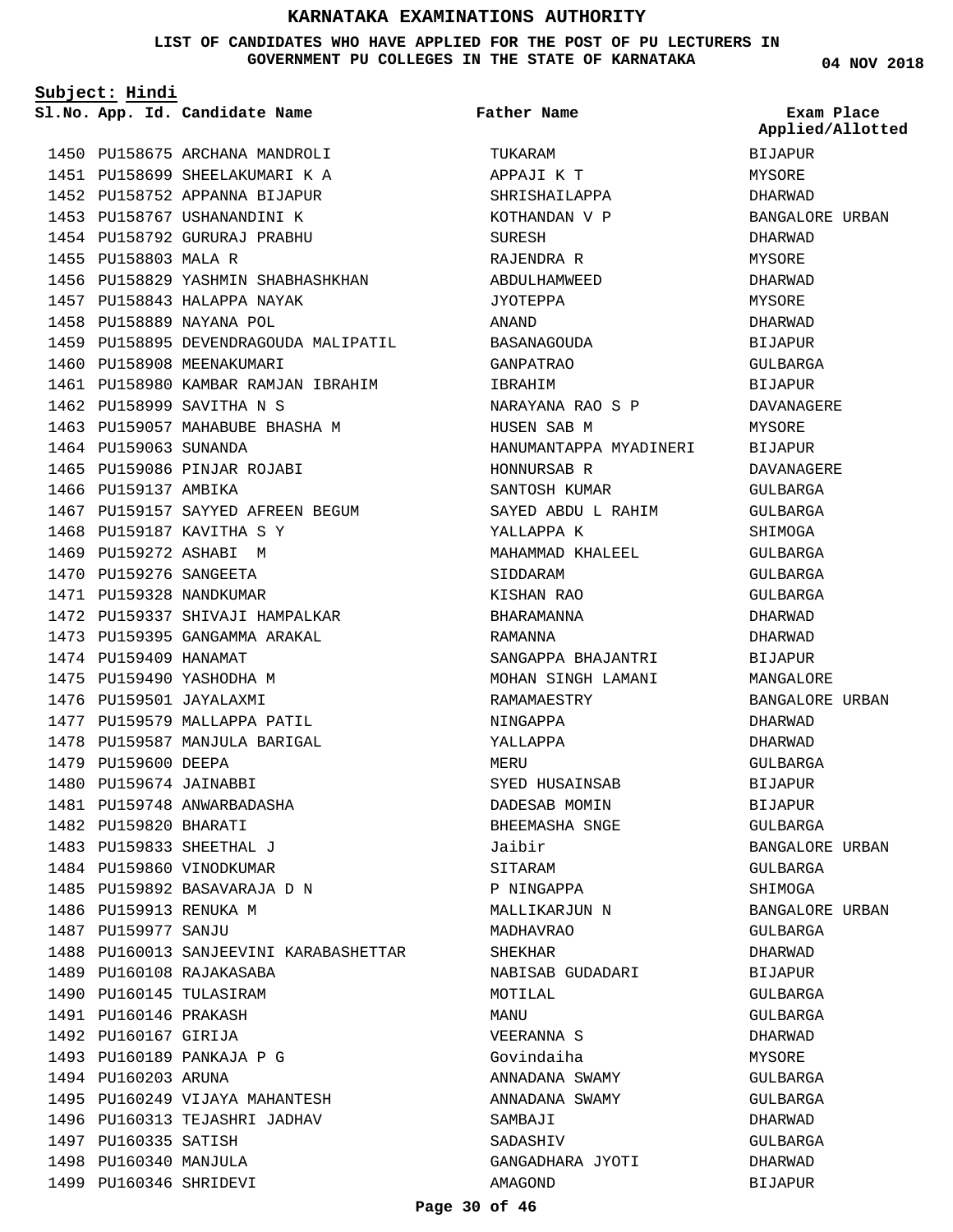#### **LIST OF CANDIDATES WHO HAVE APPLIED FOR THE POST OF PU LECTURERS IN GOVERNMENT PU COLLEGES IN THE STATE OF KARNATAKA**

| Subject: Hindi |                        |                                                          |                                        |                                |
|----------------|------------------------|----------------------------------------------------------|----------------------------------------|--------------------------------|
|                |                        | Sl.No. App. Id. Candidate Name                           | <b>Father Name</b>                     | Exam Place<br>Applied/Allotted |
|                |                        | 1500 PU160373 NARASU KOLI                                | PUNDALIK                               | DHARWAD                        |
|                |                        | 1501 PU160403 DONGRISAB WALIKAR                          | S B WALIKAR                            | <b>DAVANAGERE</b>              |
|                |                        | 1502 PU160433 GAJENDRA BABU S R                          | RAMACHANDRAPPA S                       | DAVANAGERE                     |
|                | 1503 PU160436 SHOBHA G |                                                          | GUJJARAPPA                             | DHARWAD                        |
|                |                        | 1504 PU160451 NADEEM ABDUL HAQ SHAIKH ABDUL HAQ SHAIKH   |                                        | MANGALORE                      |
|                |                        | 1505 PU160504 NIKAHAT ABUTAHIR GANIHAR                   | ABUTAHIR                               | BIJAPUR                        |
|                |                        | 1506 PU160549 NIRMALA N                                  | NARAYANAPPA                            | BANGALORE URBAN                |
|                |                        | 1507 PU160570 RESHMA MANIYAR                             | BASIRSAB MANIYAR                       | DAVANAGERE                     |
|                |                        | 1508 PU160636 RAJASHREE GOVINDRAO DESHBHANDARI GOVINDRAO |                                        | DHARWAD                        |
|                |                        | 1509 PU160648 VANITA SUBHAS JADHAV                       | SUBHASH JADHAV                         | GULBARGA                       |
|                |                        | 1510 PU160651 SUNIL PRADHANI SUTAR                       | PRADHANI                               | DHARWAD                        |
|                |                        | 1511 PU160660 KUMARI ARCHANA                             | SHAILENDRA KUMAR                       | BANGALORE URBAN                |
|                |                        | 1512 PU160701 MANGALAGOURAMMA                            | MALLIKARJUNAIAH M P M                  | DHARWAD                        |
|                |                        | 1513 PU160707 NANDA AKKI                                 | CHENNABASAPPA                          | DHARWAD                        |
|                |                        | 1514 PU160726 HAJIRA KOUSAR SHAIKH                       | ABDUL WAJID                            | DHARWAD                        |
|                |                        | 1515 PU160751 SHARANAMMA KESHAPUR                        | SIDDAPPA KESHAPUR                      | BIJAPUR                        |
|                |                        | 1516 PU160754 SHASHIPRIYA                                | BHIMAPPA                               | GULBARGA                       |
|                |                        | 1517 PU160824 RAVIKUMAR CHAUGALA                         | LAXMAN                                 | DHARWAD                        |
|                |                        | 1518 PU160906 M N RAJYALAKSHMI                           | Narasimhamurthy M S                    | DAVANAGERE                     |
|                |                        | 1519 PU160920 AISHABEGAM GOKAK                           | ABDULAGANI                             | DHARWAD                        |
|                |                        | 1520 PU160939 KUSUMAVATI SOMAPUR                         | LAXMAN SOMAPUR                         | BIJAPUR                        |
|                |                        | 1521 PU160963 SRINIWAS KUMAR                             | K V VARADA KRISHNA                     | BANGALORE URBAN                |
|                |                        | 1522 PU160982 NAGARATHNA H N                             | NARAYANA N                             | SHIMOGA                        |
|                |                        | 1523 PU161017 ARUNA BAI M                                | MOHAN RAO                              | DAVANAGERE                     |
|                |                        | 1524 PU161054 SHIRAJAHAMMED                              | abdulgani                              | DHARWAD                        |
|                |                        | 1525 PU161111 CHANDRAKALA B R                            | BASAVARAJU B R                         | BANGALORE URBAN                |
|                | 1526 PU161131 MALLAMMA |                                                          | MALLAPPA                               | <b>BIJAPUR</b>                 |
|                |                        | 1527 PU161151 NARMADA N I                                | NADAKATLE AYYANAGOUDRA<br>DODDABASAPPA | DHARWAD                        |
|                |                        | 1528 PU161179 PRASHANT F MADANNAVAR                      | FAKKIRGOUDA                            | DHARWAD                        |
|                |                        | 1529 PU161272 VEENA A                                    | ANJANAPPA M                            | <b>BANGALORE URBAN</b>         |
|                |                        | 1530 PU161370 HANUMAVVA                                  | BASAPPA                                | <b>BIJAPUR</b>                 |
|                |                        | 1531 PU161442 JAMBANNA                                   | LINGAPPA                               | BIJAPUR                        |
|                |                        | 1532 PU161517 VENKATPRASAD                               | NAGENDRA                               | GULBARGA                       |
|                |                        | 1533 PU161541 NARAYAN KULKARNI                           | RAGHAVENDRA                            | BIJAPUR                        |
|                |                        | 1534 PU161604 SUMALATHA H S                              | SHANKARA                               | MYSORE                         |
|                |                        | 1535 PU161630 SUHASHINI                                  | RAMESH                                 | GULBARGA                       |
|                |                        | 1536 PU161679 MASARATH BEGUM                             | IMAM PATEL                             | GULBARGA                       |
|                |                        | 1537 PU161734 GAYATRI BALAVANT KABBUR                    | BALAVANT                               | DHARWAD                        |
|                |                        | 1538 PU161736 GEETA SALIMATH                             | GURUNANJAIAH                           | DAVANAGERE                     |
|                |                        | 1539 PU161743 RABIYA BEGUM                               | ABDUR RAWOF                            | BIJAPUR                        |
|                | 1540 PU161753 ANANDA   |                                                          | SHANKAR JADHAV                         | GULBARGA                       |
|                |                        | 1541 PU161766 SHIVALEELA S                               | shivalingappa                          | BANGALORE URBAN                |
|                |                        | 1542 PU161778 SEEMA GIRIBHATTANAVAR                      | SHESHAGIRI                             | DHARWAD                        |
|                |                        | 1543 PU161801 TANUJA K B                                 | P BASAVARAJU                           | MYSORE                         |
|                | 1544 PU161819 SHANTA M |                                                          | MANJAPPA MARAPPA                       | BANGALORE URBAN                |
|                |                        | 1545 PU161822 VIJAYAKUMAR                                | TUKARAM CHILLAL                        | BIJAPUR                        |
|                |                        | 1546 PU161825 MUDIYAPPA PUJER                            | HANAMANT                               | BIJAPUR                        |
|                |                        | 1547 PU161863 AMRIN M B                                  | BABAJAN SAB M                          | MYSORE                         |
|                |                        | 1548 PU161884 RAJENDRA DEVARADDI                         | YALLAPPA DEVARADDI                     | BIJAPUR                        |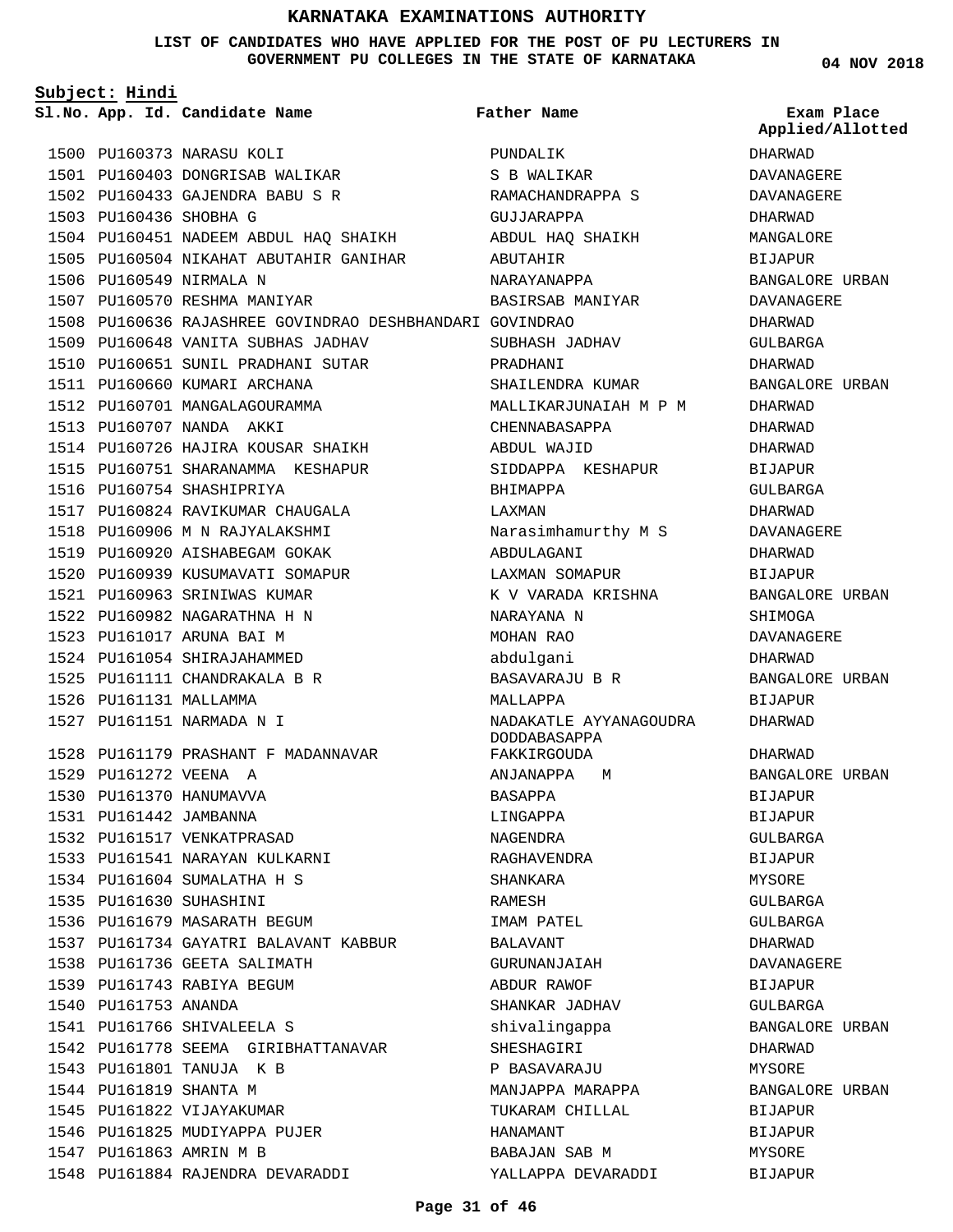#### **LIST OF CANDIDATES WHO HAVE APPLIED FOR THE POST OF PU LECTURERS IN GOVERNMENT PU COLLEGES IN THE STATE OF KARNATAKA**

**Subject: Hindi**

1549 PU161900 ANAND POLICEPATIL 1550 PU161909 MANJULA K PU161935 SHEELA HUBBALLI 1551 1552 PU161983 SAVITRI 1553 PU162048 MARUTI PU162102 ROOPA SHREE 1554 1555 PU162103 LATA 1556 PU162166 SHASHIKALA S 1557 PU162178 MAHAMHADAIKBAL TEGGINAMANI PU162199 CHANDRASHEKARA B P 1558 1559 PU162212 SATISHKUMAR 1560 PU162218 MAHESHKUMARA PU162226 RASHMI B J 1561 1562 PU162229 VANISHREE KAMAGOUDAR 1563 PU162290 MAHADEV KAMATE 1564 PU162331 RAJESHWARI 1565 PU162371 SHASHIKALA B 1566 PU162470 SAVITA NAMADAR 1567 PU162486 RADHAMANI S 1568 PU162529 SUBANI MARIHAL 1569 PU162533 PARVATHAMMA H S 1570 PU162555 SHRINIVAS 1571 PU162576 RAMACHANDRA P 1572 PU162676 VENKAT NAIK 1573 PU162720 BOLAHAMMAD JAHAGIRADAR 1574 PU162727 RAMANAGOUDA SHIVANAGOUDRA 1575 PU162736 AMMANULLA KILLEDAR 1576 PU162749 DHANRAJ 1577 PU162764 BASAPPA KITTURE 1578 PU162864 USHA SARASWATHI B K PU163054 DILDAR BANU 1579 1580 PU163102 JYOTI S KARJAGI 1581 PU163255 MOHD BILAL AHMED 1582 PU163333 LALITHA B N 1583 PU163362 SANTOSH ASHOK RATHOD 1584 PU163401 SAMBHAJI KRISHNA GHOSARWADE 1585 PU163415 SARFARAJ JAHAGIRDAR 1586 PU163462 SREENATH B K 1587 PU163502 M PREETI 1588 PU163667 GOKHALE JYOTI 1589 PU163731 VIJAYAKUMARI A 1590 PU163778 ARATI ALKUNTE 1591 PU163802 GEETA LAMANI 1592 PU163818 LEELABAI G 1593 PU163819 NOOR SEEMA 1594 PU163894 SHIVAKUMARI M PU163934 MINAXI JAMAKHANDI 1595 1596 PU164128 GEETHA M 1597 PU164131 KOWSHALYA R 1598 PU164189 SUJATA KULKARNI

**App. Id. Candidate Name Sl.No. Exam Place** SHIVARAY VENKANNA K SHIVAPUTRAPPA BABURAO MOHAN RAGHAVENDRA RAO PANDURANG RODKAR SOMAIAH K NOORAJAHAN PARAMESHWARAIAH MARUTIRAO KRISHNARAO JAYAPPA H B MAHAVIR KAMAGOUDAR ISHWAR KAMATE NARSING RAO BASAVE GOWDA B D GUUBAL SHREENIVASA CHAR ISMAIL SHEKARAPPA H AMBADAS VENKATESHA D P NURYA NAIK SHAMASHUDDIN VEERANAGOUDA KADIR MACHANDER RAYAPPA KITTURE KRISHNA BHAT B N F MOHAMMED HUSSAIN SANNAPPA LAL MOHAMMED Nanjundaiah M ASHOK KRISHNA SHAVAKATALI KRISHNA MURTY B A M HANUMAPPA VISHWANATH Arumugam BALAKRISHNA HEERAPPA LAMANI RAMACHANDRA NAIK G ABDUL BASITH MAHADEVA GOPAL MADAIAH RAJAKUMAR NAIK PRAKASH **Father Name**

**04 NOV 2018**

**Applied/Allotted**

BIJAPUR **BIJAPUR** DHARWAD GULBARGA GULBARGA DAVANAGERE BIJAPUR MYSORE BIJAPUR MYSORE GULBARGA GULBARGA MYSORE BIJAPUR DHARWAD GULBARGA MANGALORE DHARWAD MYSORE DHARWAD DAVANAGERE GULBARGA DAVANAGERE GULBARGA DHARWAD DAVANAGERE BIJAPUR GULBARGA BIJAPUR MANGALORE SHIMOGA DHARWAD GULBARGA BANGALORE URBAN BIJAPUR DHARWAD BIJAPUR BANGALORE URBAN BIJAPUR GULBARGA BANGALORE URBAN DHARWAD BIJAPUR BANGALORE URBAN **MYSORE** BANGALORE URBAN DHARWAD MYSORE DAVANAGERE BIJAPUR

#### **Page 32 of 46**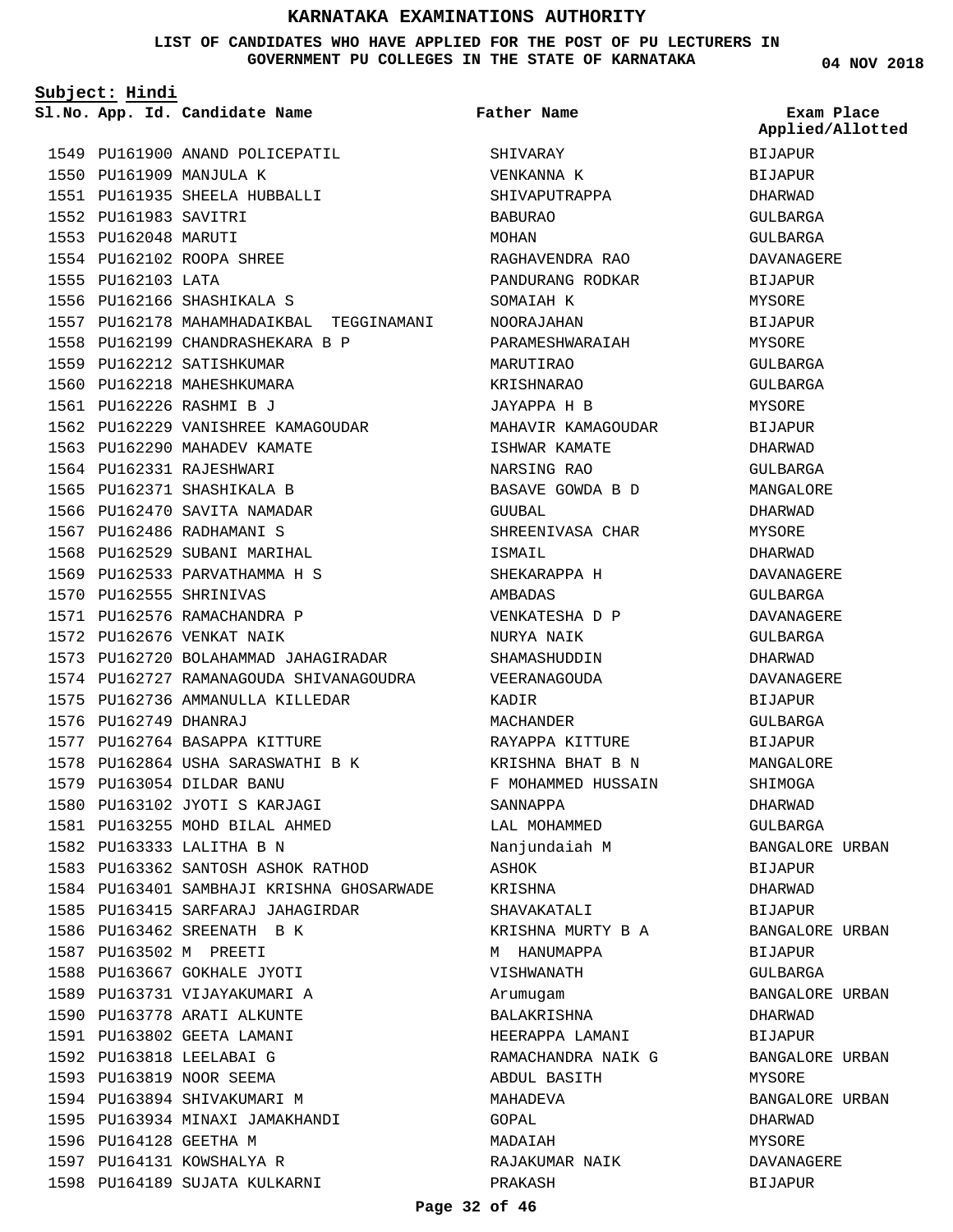#### **LIST OF CANDIDATES WHO HAVE APPLIED FOR THE POST OF PU LECTURERS IN GOVERNMENT PU COLLEGES IN THE STATE OF KARNATAKA**

**Subject: Hindi**

**App. Id. Candidate Name Sl.No. Exam Place**

**Father Name**

|                        |                                                                |                  | Applied/Allotted |
|------------------------|----------------------------------------------------------------|------------------|------------------|
|                        | 1599 PU200022 ROMILLA P                                        | ESUDAS           | MANGALORE        |
|                        | 1600 PU200041 SAYAD AFTAB                                      | NURODDIN         | GULBARGA         |
|                        | 1601 PU200119 NAVEEN N M                                       | MARILAKKAIAH N M | MYSORE           |
|                        | 1602 PU200161 CHANDRAKANT S INAMADAR                           | SHRINIVAS        | DHARWAD          |
|                        | 1603 PU200192 RAVI BASANAIK                                    | JAIPAL           | BIJAPUR          |
|                        | 1604 PU200197 MERLIN J MICHAEL                                 | MICHAEL          | MANGALORE        |
| 1605 PU200263 LAXMIBAI |                                                                | <b>BABURAO</b>   | <b>GULBARGA</b>  |
|                        | 1606 PU200325 RAJESHWARI                                       | LAXMAN           | GULBARGA         |
|                        | 1607 PU200335 SIDDAPPA WASTARI                                 | BHUTAPPA         | BIJAPUR          |
|                        | 1608 PU200354 RANJINI N                                        | Nagendra Rao N   | MYSORE           |
| 1609 PU200379 RESHMA   |                                                                | K DATTURAO       | DHARWAD          |
| 1610 PU200415 RENUKA   |                                                                | CHANNABASAPPA    | SHIMOGA          |
|                        | 1611 PU200429 MAKTUMHUSEN MULLA                                | GUDUSAB          | DHARWAD          |
|                        | 1612 PU200479 SHASHIKANTH M B                                  | BASAVARAJU N     | MYSORE           |
|                        | 1613 PU200631 CHANDRASHEKHAR TALAWAR           BASAPPA TALAWAR |                  | <b>BIJAPUR</b>   |
|                        | 1614 PU200766 HANUMANTAPPA                                     | BASAPPA          | DHARWAD          |
| 1615 PU200769 PRAKASH  |                                                                | SHIVARAM         | GULBARGA         |
|                        | 1616 PU200777 SHEKHARAPPA V                                    | KOTRAPPA         | DHARWAD          |
|                        | 1617 PU200857 SHIVASHARNAPPA                                   | MALLAPPA         | GULBARGA         |
|                        | 1618 PU200894 JADHAV ANAND HIRALAL                             | HIRALAL          | GULBARGA         |
| 1619 PU200936 RANJEET  |                                                                | BALABHEEM        | GULBARGA         |
| 1620 PU200945 RAJESH   |                                                                | SHANKAR          | GULBARGA         |
|                        | 1621 PU200953 THANUJA K S                                      | SWAMI M R        | MYSORE           |
|                        | 1622 PU201010 PAVITHRA G                                       | GNANAMURTHY      | MYSORE           |
|                        | 1623 PU201030 MAHESHWARI HIREMATH                              | MALLIKARJUNAYYA  | DHARWAD          |
|                        | 1624 PU201111 GUNGAMBHIRE PRATIBHA GANPATRAO GANAPATRAO        |                  | GULBARGA         |
|                        | 1625 PU201225 SHINDE DATTATRAY GOVINDRAO GOVINDRAO             |                  | GULBARGA         |
|                        | 1626 PU201228 SAVITHA S                                        | K V SRINIVASAPPA | BANGALORE URBAN  |
|                        | 1627 PU201272 UMASHIVAPPA HONNALI                              | SHIVAPPA HONNALI | DAVANAGERE       |
| 1628 PU201310 SHIVDAS  |                                                                | KABIRDAS         | GULBARGA         |
| 1629 PU201330 NARENDRA |                                                                | ROHIDAS SINDE    | GULBARGA         |
|                        | 1630 PU201380 MANJUNATH ANGADI                                 | KOTRAPPA         | DHARWAD          |
|                        | 1631 PU201395 FATEEMA BOODIHAL                                 | KUTUBSAB         | DHARWAD          |
|                        | 1632 PU201440 DASTAGEER SAB JATIGAR                            | IMAMSAB          | MANGALORE        |
| 1633 PU201504 REKHA    |                                                                | AMRUTH TRIMUKHE  | GULBARGA         |
|                        | 1634 PU201538 KAVITA DESAI                                     | GUDADAPPA        | DHARWAD          |
|                        | 1635 PU201545 RAJAPUT PREETI                                   | MAHESHWARSINGH   | BIJAPUR          |
|                        | 1636 PU201604 RAMU PUKALE                                      | NAMADEV          | BIJAPUR          |
|                        | 1637 PU201794 SHIVANAND SANGALI                                | PARAGOND         | <b>BIJAPUR</b>   |
|                        | 1638 PU201939 RAVINDRANATH                                     | SURESH BONDADE   | DHARWAD          |
| 1639 PU201974 NANDA    |                                                                | BABU RAO         | GULBARGA         |
| 1640 PU202064 SURESH   |                                                                | CHANDRAKANT      | GULBARGA         |
|                        | 1641 PU202065 MAHANTAPPA                                       | VITTAL           | GULBARGA         |
|                        | 1642 PU202138 RAVI KUMAR B                                     | Katti B R        | BANGALORE URBAN  |
|                        | 1643 PU202194 MD JAMEERMIYA                                    | MD YOUSUF        | GULBARGA         |
|                        | 1644 PU202249 PRAVIN KADAM                                     | VASANT           | BIJAPUR          |
|                        | 1645 PU202279 GAJAKOSH KAVERI VITTHAL                          | VITTHAL          | BIJAPUR          |
| 1646 PU202301 SHAM     |                                                                | VINAYAK RAO      | GULBARGA         |
|                        | 1647 PU202317 RUBINA SOUDAGAR                                  | SIKANDAR         | BIJAPUR          |
|                        | 1648 PU202327 SARASWATI HARIJAN                                | RAYAPPA          | BIJAPUR          |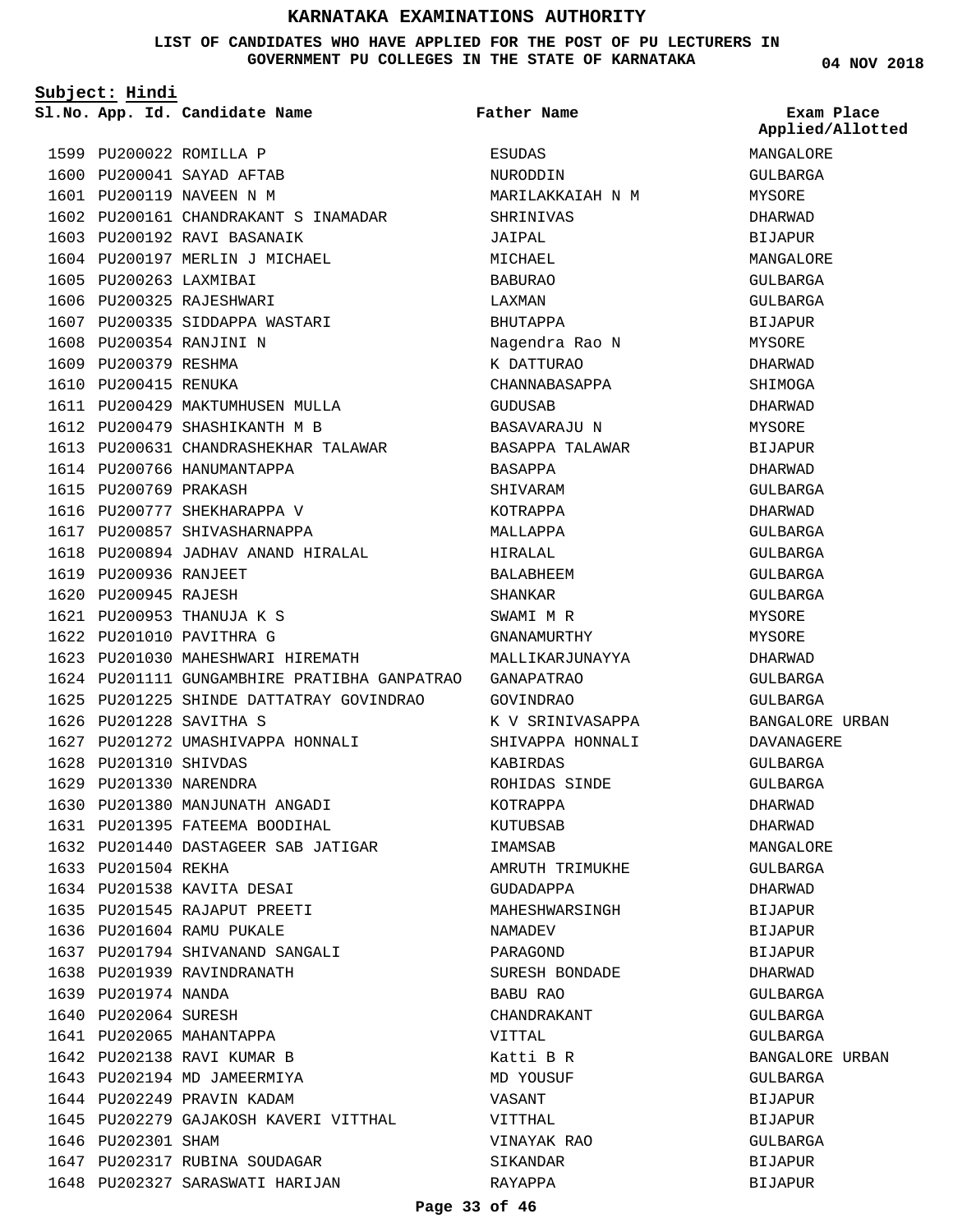#### **LIST OF CANDIDATES WHO HAVE APPLIED FOR THE POST OF PU LECTURERS IN GOVERNMENT PU COLLEGES IN THE STATE OF KARNATAKA**

**Subject: Hindi**

1693 PU204868 C PUSPHALATA 1694 PU204898 MAHENDRAKUMAR 1695 PU205049 BHARATI SOREBAN

1698 PU205418 NARAYAN BAGALI

1696 PU205103 UMESH O 1697 PU205363 SIDDALING

1680 1681

1649 PU202335 SHRINATH TALAWAR 1650 PU202424 DASTAGIRASA URANAMANI 1651 PU202428 MANJUNATHA K V 1652 PU202488 OMKAR 1653 PU202556 PRAKASH GODI 1654 PU202740 SUNITA RAVASAHEB HUNNARAGI 1655 PU202802 KALKERI PARVEEN BANU 1656 PU202817 VIDYARANI G 1657 PU202846 AMBAVVA 1658 PU202849 RAJKUMAR 1659 PU203053 CHIDANANDA V HIREMATHA 1660 PU203074 MANJUNATH MELINAMANI 1661 PU203131 VEERESHA WADDAR 1662 PU203152 SIDDAGANGAMMA M R 1663 PU203208 SANTOSH 1664 PU203239 BASAVARAJ 1665 PU203258 RAJESH 1666 PU203269 JAIPRAKASH 1667 PU203288 ASHOK 1668 PU203398 BIRADAR SURESH DHARMRAJ 1669 PU203419 VEENA TASILDAR 1670 PU203426 ASHA SHEKANAGOUDA DODDAGOUDAR SHEKANAGOUDA 1671 PU203445 RENUKA 1672 PU203770 SIRINBANU SALEEMKHAN PATHAN 1673 PU203792 HUSENSAHA 1674 PU203980 SIDDARAJU K 1675 PU203983 DEEPIKA 1676 PU204047 DHONDIBA 1677 PU204078 ASHIYA KOUSAR 1678 PU204095 VEENA K N 1679 PU204097 MOHAMMED IQBAL PU204222 PU204312 1682 PU204366 JYOTI 1683 PU204447 SANTOSH KUMAR 1684 PU204505 VAISHALIDEVI 1685 PU204550 SYED JAFAR HUSEN 1686 PU204568 AYESHA NADAF 1687 PU204589 THRIVENI K 1688 PU204668 RENUKA 1689 PU204673 SARIKA BUWA 1690 PU204707 KUMARA D 1691 PU204717 RAMESH M 1692 PU204803 SONTAKKE SATYAWAN GOROBA THAVARAPPA CHAVAN NAGARAJA K

**App. Id. Candidate Name Sl.No. Exam Place** VIRUPAKSHI HUSENSA VISHNUMURTHY K P MARUTIRAO SHARANABASAPPA RAVASAHEB SAYEDSAB GOVINDAIAH D Vithoba Pawar GANAPAT RAO VEERAIAH G HIREMATHA HANAMAPPA SHANKAREPPA WADDAR RAJANNA VISWANATH SANGAPPA SUDHAKAR DHNAVE PUNDALIK HARISHCHANDRA DHARMRAJ ASHOK BASAPPA SALEEMKHAN SHABEERALISHA KUSANNA PANDURANG ZATTINGRAO RAGHU RAHAMAN SHAREEF LINGAJAYAPPA K N ABDUL RAZZAQUE LALAPPA BHIMAPPA K SHARANAPPA RAMU VENKATRAO SYED ABDUL AZIZ MAHIBUB KRISHNA MURTHY NAIDU L K BASAPPA BASAVARAJ DURGAIAH LATE MYLARAPPA CHAR G GOROBA CD DAMODHARA DEVARAYALU BAKKAPPA PAROOTAYYA ONKARANAIKA Gangu **Father Name**

**04 NOV 2018**

DHARWAD GULBARGA SHIMOGA GULBARGA DHARWAD DHARWAD DHARWAD MYSORE GULBARGA GULBARGA DAVANAGERE DHARWAD GULBARGA MYSORE GULBARGA GULBARGA GULBARGA  $CITIRARGA$ GULBARGA BIJAPUR GULBARGA DHARWAD GULBARGA DHARWAD GULBARGA MYSORE GULBARGA GULBARGA GULBARGA DAVANAGERE BIJAPUR BIJAPUR DAVANAGERE GULBARGA GULBARGA GULBARGA GULBARGA BIJAPUR DAVANAGERE GULBARGA DHARWAD BANGALORE URBAN BANGALORE URBAN GULBARGA BANGALORE URBAN GULBARGA BIJAPUR MYSORE GULBARGA BIJAPUR **Applied/Allotted**

GURUSIDDA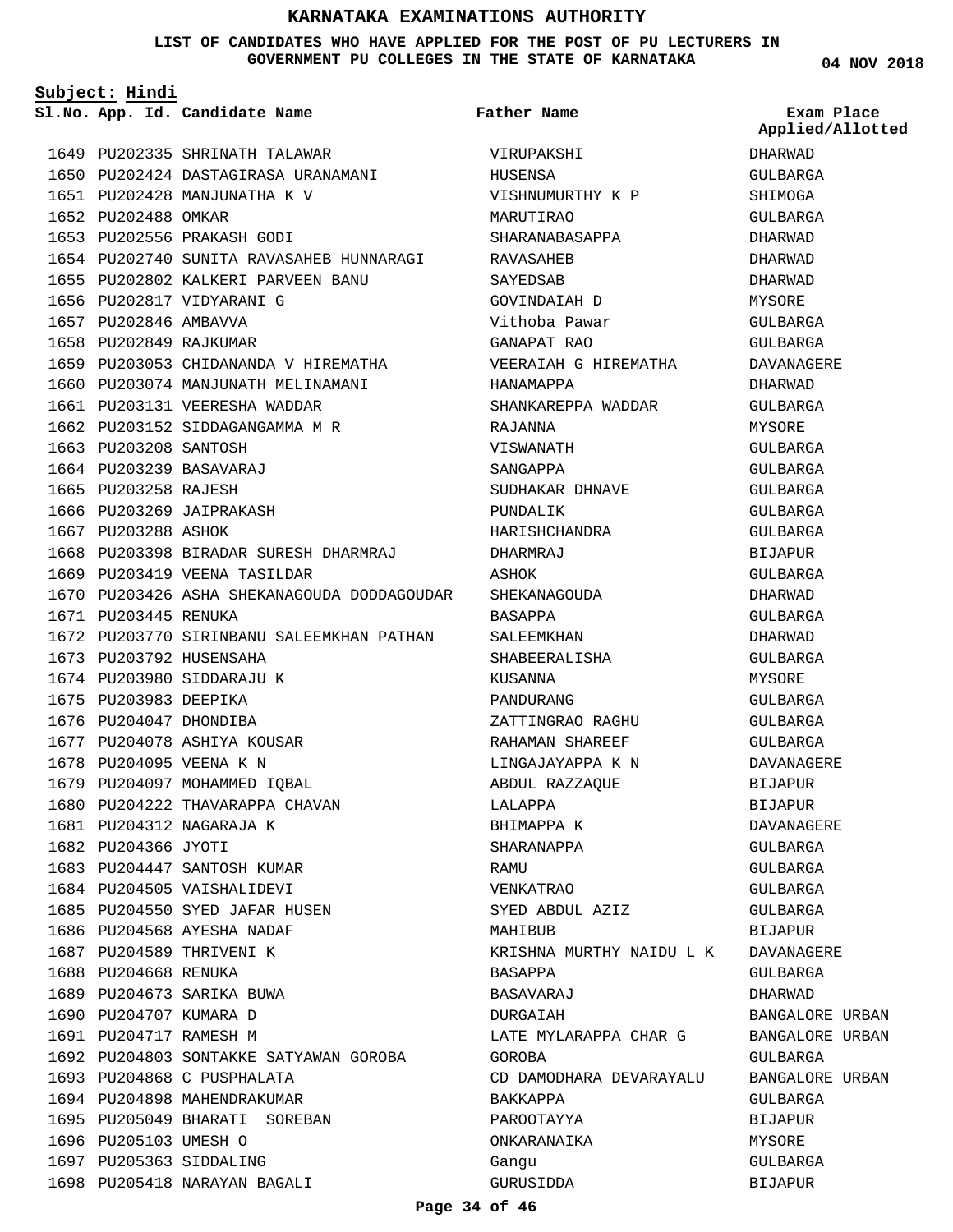#### **LIST OF CANDIDATES WHO HAVE APPLIED FOR THE POST OF PU LECTURERS IN GOVERNMENT PU COLLEGES IN THE STATE OF KARNATAKA**

**Subject: Hindi**

1699 PU205447 HIREMATH KALPANA BASAYYA BASAYYA R HIREMATH 1700 PU205491 KAVERI RAJASHEKHAR 1701 PU205562 KAMBLE PRAKASH 1702 PU205600 NARAYAN 1703 PU205645 JAYPRAKASH SUDARSHAN YADAV 1704 PU205670 MOSIN BOKHARE 1705 PU205675 PARASURAM 1706 PU205706 YAMANAPPA 1707 PU205753 GOPALA M 1708 PU205823 MANJUNATH GOUDAPPA AVARADI 1709 PU205828 ASHOK HIREGOWDAR 1710 PU205871 SUMANGALA S SHASHIMATH 1711 PU205872 NINGAPPA MYNALLI 1712 PU205911 UMESH 1713 PU206012 JAYASHREE WALIKAR 1714 PU206064 HANAMANTAPPA LAMANI 1715 PU206128 SYED TAJAMMUL 1716 PU206195 SHANTA 1717 PU206213 NAGESHA J 1718 PU206272 KASHEEBAYI KUMBAR 1719 PU206333 LALITHA H T 1720 PU206394 MOHAN LAMANI 1721 PU206417 SOWMYA B PU206506 ABDUL SAB 1722 1723 PU206596 BHIMRAO 1724 PU206616 SHARANAPPA GOUDA POLICE PATIL 1725 PU206648 MANJUNATH IRAPPA KAMMAR 1726 PU206663 MAYA SHINDE 1727 PU206675 PUSHAPAVATI 1728 PU206707 RAHUL 1729 PU206711 RAJU 1730 PU206822 SAIYAD HUSSAIN PU206854 VANITA NAIK 1731 1732 PU206947 SANMATHI H N 1733 PU206962 RUPASHRI GONDAKAR 1734 PU207025 ROOPA 1735 PU207068 RAVIKUMARA C H 1736 PU207082 IMAMSAB NADAF 1737 PU207108 ASHAMA NADAF 1738 PU207220 VIDYALATA NAYAK 1739 PU207241 SAVITA CHAVAN 1740 PU207257 DHARMANAIK 1741 PU207270 SEEMA V 1742 PU207339 SEEMA KURANDVAD 1743 PU207383 MANJULA 1744 PU207402 RAESHVARI PATIL 1745 PU207437 BHAGAWANTARAYA 1746 PU207450 KAVERI LOKHANDE 1747 PU207544 RAMANAIK U 1748 PU207571 KAVITA

**App. Id. Candidate Name Sl.No. Exam Place** RAJASHEKHAR KAMBLE DIGAMBER SOMLANAIK SUDARSHAN SIKANDAR BOKHARE GANU NAYAK HUCHAYYASHAMI HARIJAN MIDARA M GOUDAPPA DEVENDRAPPA SHIVAMURTAYYA SHASHIMATH BIJAPUR DEVENDRAPPA M Yankya HULAGAPPA GURAPPA SYED MATHIN PEERAJI JADIYAPPA MAHADEV THIMMAPPA H MANASING SEETHARAMA MANAI HUSSAIN SAB SHIVAJI BHEEMANAGOUDA IRAPPA DATTA SHIVASHARANAPPA BALCHANDRA AMOGI JEWARGI SHAFILSAB PANDURANGA NAIK NAGARAJ H S PUNDALIKAPPA GONDAKAR SIDDALINGASWAMY HANUMANTHAPPA T DAVALASAB SHAHAJAN MUKUND vithal TULESE NAIK VEERABHADRAPPA UMESH BABU JALALPURE VIRUPAXAGOUD KALLAPPA BIRADAR SHABANNA LOKHANDE UMAPATHINAIK CHANNABASAYYA **Father Name** MYSORE GULBARGA GULBARGA GULBARGA BIJAPUR BANGALORE URBAN GULBARGA DHARWAD MANGALORE DHARWAD BANGALORE URBAN DHARWAD GULBARGA **BIJAPUR** DHARWAD MYSORE GULBARGA SHIMOGA BIJAPUR BANGALORE URBAN DHARWAD MANGALORE GULBARGA GULBARGA DHARWAD DHARWAD DHARWAD GULBARGA GULBARGA GULBARGA GULBARGA MANGALORE DAVANAGERE DHARWAD DHARWAD MYSORE BIJAPUR DHARWAD DAVANAGERE BANGALORE URBAN BANGALORE URBAN SHIMOGA MYSORE DHARWAD DHARWAD GULBARGA DHARWAD DAVANAGERE GULBARGA **Applied/Allotted**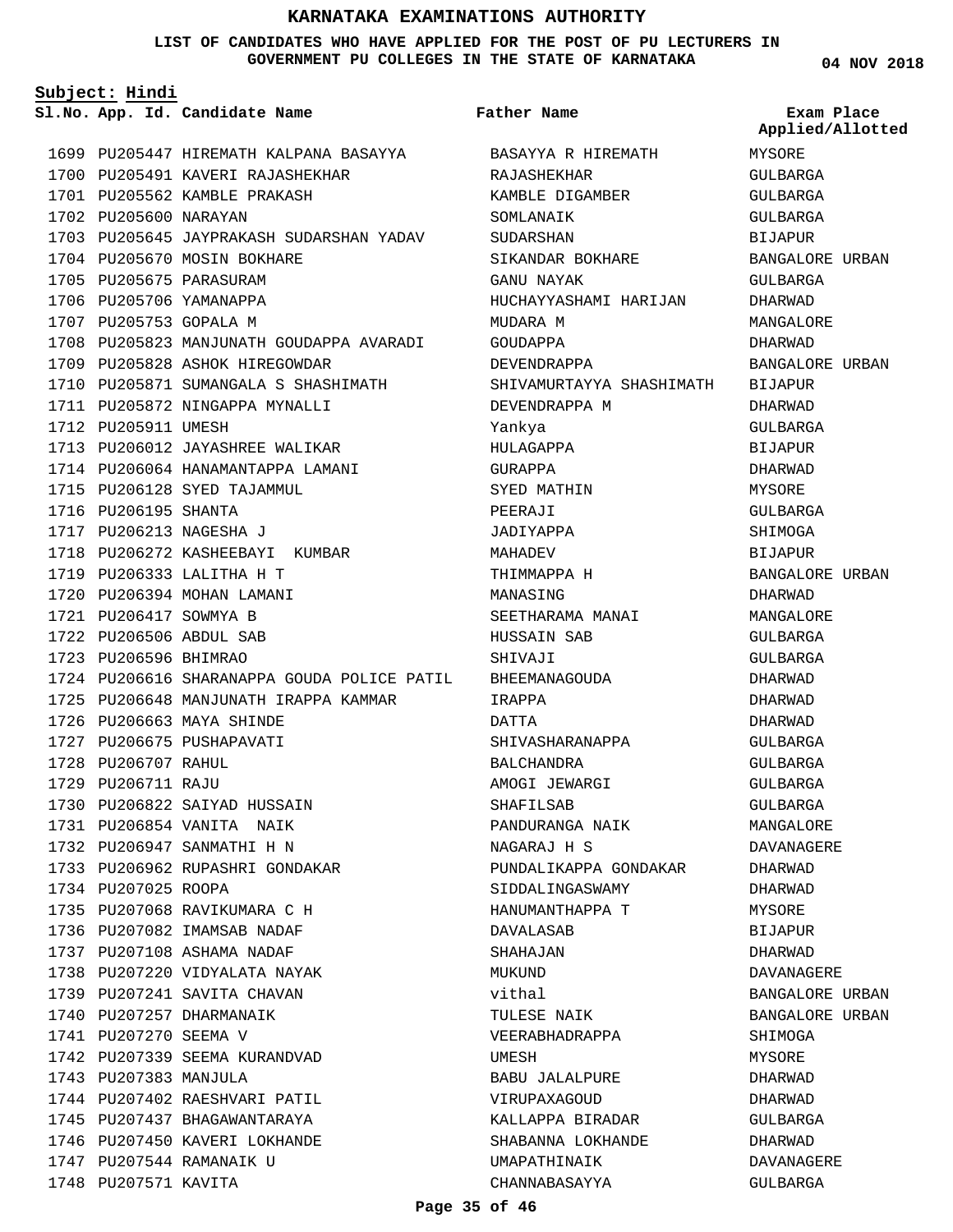#### **LIST OF CANDIDATES WHO HAVE APPLIED FOR THE POST OF PU LECTURERS IN GOVERNMENT PU COLLEGES IN THE STATE OF KARNATAKA**

**Subject: Hindi**

**App. Id. Candidate Name Sl.No. Exam Place**

1749 PU207637 PRABHU NANDYAL

**Father Name**

SIDRAMAPPA

KUTUBUDDIN SHEKHARAPPA

HANUMANTHAPPA T

**04 NOV 2018** BIJAPUR MYSORE DHARWAD DHARWAD GULBARGA MANGALORE DHARWAD GULBARGA DHARWAD BIJAPUR MYSORE DHARWAD DHARWAD GULBARGA DHARWAD DAVANAGERE MANGALORE BIJAPUR DAVANAGERE MANGALORE GULBARGA MYSORE GULBARGA DAVANAGERE DHARWAD DHARWAD DHARWAD SHIMOGA SHIMOGA GULBARGA SHIMOGA BANGALORE URBAN BANGALORE URBAN DHARWAD GULBARGA GULBARGA GULBARGA DAVANAGERE DHARWAD GULBARGA GULBARGA GULBARGA SHIMOGA GULBARGA **Applied/Allotted**

GULBARGA

BIJAPUR BIJAPUR

BANGALORE URBAN BANGALORE URBAN BANGALORE URBAN

1750 PU207638 RAVIKUMARA CH 1751 PU207653 TOUSIFAHMAD KUTUBUDDIN 1752 PU207676 ASHOK BINNAL 1753 PU207743 NEETA 1754 PU207760 SHEELA T S 1755 PU207782 GOPAL RATHOD 1756 PU207877 LALITA 1757 PU207885 PRASHANT YALLAPPA KABARALLI 1758 PU207891 KAVITA PAWAR 1759 PU207958 LATHA V 1760 PU207963 RUDRAMMA 1761 PU207975 SUNNU RATHOD 1762 PU208004 HAFIZPASHA 1763 PU208157 SHABANA MULTANI 1764 PU208197 ANANTHA NAIK T 1765 PU208334 ANITA 1766 PU208348 AMEENA ABDULRAJAK PATTEWALE 1767 PU208358 SOWMYA SRI E T 1768 PU208362 PRARTHANA B 1769 PU208469 BASAVARAJ 1770 PU208565 HASEENA KHATOON 1771 PU208626 VINODKUMAR 1772 PU208646 BABURAJENDRA N 1773 PU208699 YALLAPPA LAMANI 1774 PU208704 SHAKIRA BEGAM 1775 PU208706 ANAND RAYAMANE 1776 PU208730 GIRISH K N PU208747 ABDUL RAHEEM AKBARSAB 1777 1778 PU208816 MINAXI 1779 PU208849 CHANDRAKALA B S 1780 PU208865 JAGADISHA D 1781 PU208877 JAGADISHA D 1782 PU208927 SUJATA KURATTI PU208944 BASWARAJ 1783 1784 PU208961 SHAKEELA BAI 1785 PU208986 MANIKRADDY 1786 PU209088 AZHARUDDIN A 1787 PU209102 ASHWINI NAIK 1788 PU209136 VINOD 1789 PU209145 VIJAYLAXMI 1790 PU209155 JYOTI 1791 PU209233 ASHA P 1792 PU209241 SYED AKRAM 1793 PU209272 NAGESH 1794 PU209280 SRIMANT MAHADEV GEND 1795 PU209316 SHWETHA H C 1796 PU209317 MANEGARA JAGANJYOTHI 1797 PU209398 SURESH 1798 PU209411 DYAMU LAMBANI

RAJENDRA SWAMY GOWDA T J RAMACHANDRA VITHALRAO YALLAPPA **BABUT** VEERESHAIAH BASAPPAAMBIGA **BABU** LATE MAHAMMED YOUSUF LALASAB TAKARA NAIK ASHOK BALGI ABDULRAJAK SOMANA GOUDA E T BALAKRISHNA B EKANATH MOHAMED ZAHEER SITARAM HANUMANTHAPPA N TUKKAPPA BABUSAB MAHADEV NANJUNDAIAH K AKBARSAB DEVICHAND RATHOD P SHIVAPPA NAIKA DENYA NAIK S DENYA NAIK S KRISHNA KURATTI BAKKAPPA SHANKREPPA VENKATREDDY ABDUL REHAMAN NATU NAIK RAMACHANDRA SHIVARAJ GIRIRAJ PARAMESHWARAIAH SYED ASLAM SANGAPPA MAHADEV GEND Chandrappa H MANEGARA SANNAVEERAPPA BIKKAPPA LAMANI MAHADEVA

**Page 36 of 46**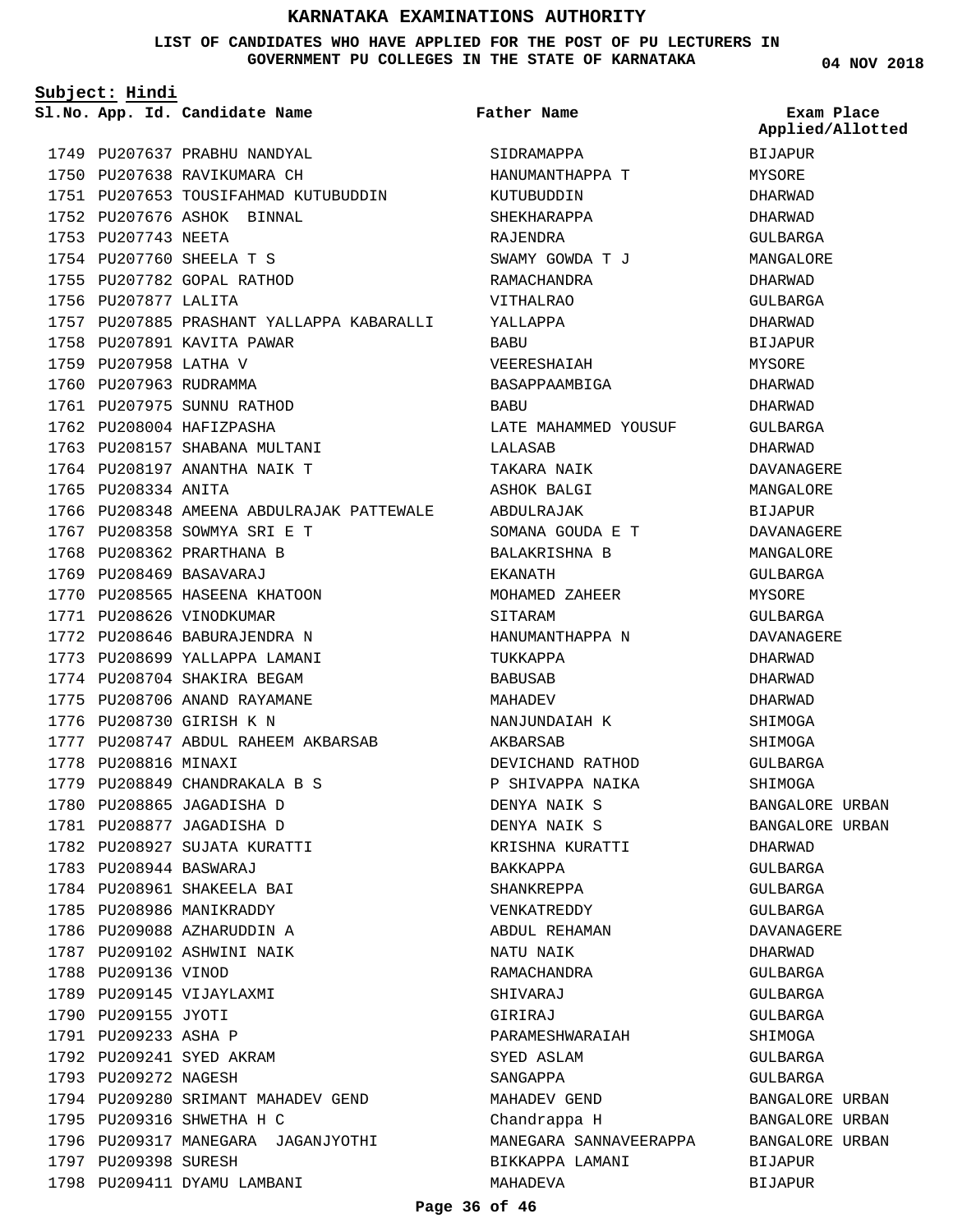#### **LIST OF CANDIDATES WHO HAVE APPLIED FOR THE POST OF PU LECTURERS IN GOVERNMENT PU COLLEGES IN THE STATE OF KARNATAKA**

**04 NOV 2018**

| Subject: Hindi         |                                          |                                    |                                |
|------------------------|------------------------------------------|------------------------------------|--------------------------------|
|                        | Sl.No. App. Id. Candidate Name           | Father Name                        | Exam Place<br>Applied/Allotted |
|                        | 1799 PU209535 DELMA VEERA CASTELINO      | ERIC CASTELINO                     | MANGALORE                      |
|                        | 1800 PU209586 NASHIRSAB HUSAINSAB MULLA  | HUSAINSAB                          | <b>BIJAPUR</b>                 |
|                        | 1801 PU209595 RATHOD LATA                | LALSINGA                           | <b>BIJAPUR</b>                 |
|                        | 1802 PU209619 AFREENBANU                 |                                    |                                |
|                        | 1803 PU209671 SANGAMESH KOTYAL           | MADARSAB                           | GULBARGA                       |
|                        | 1804 PU209678 SHREEDEVI SHREEMANT BAGALI | ISHWAR                             | <b>BIJAPUR</b>                 |
|                        | 1805 PU209687 LEPAKSHI I D               | SHREEMANT BAGALI<br>DHANANJAYA I M | <b>BIJAPUR</b>                 |
| 1806 PU209731 RAMESH   |                                          | NARAYAN                            | MYSORE<br>GULBARGA             |
| 1807 PU209733 RAMESH   |                                          |                                    |                                |
| 1808 PU209815 JYOTI    |                                          | BHIMSING                           | GULBARGA                       |
|                        | 1809 PU209843 BHIMASHANKAR               | Gunderaya<br>MALKAPPA              | GULBARGA                       |
|                        | 1810 PU209907 DEVAKI BAI K R             | LATE RAMANAIK                      | GULBARGA                       |
|                        | 1811 PU209931 VISHWANATH                 | MANSING                            | MYSORE<br>GULBARGA             |
| 1812 PU210019 GEETA    |                                          |                                    |                                |
|                        | 1813 PU210034 NOORUNNISA BEGUM           | ARJUN RAO<br>KHURSHID PATEL        | BIJAPUR                        |
|                        |                                          |                                    | GULBARGA                       |
|                        | 1814 PU210050 SALIMA PATHAN              | MAHAMADGOUS                        | GULBARGA                       |
|                        | 1815 PU210077 SHRIDEVI HATTIKAR          | MARUTI                             | DHARWAD                        |
|                        | 1816 PU210078 SANTOSHKUMAR PATIL         | LAXMAN                             | DHARWAD                        |
|                        | 1817 PU210085 SHILA ANI                  | MAHADEV ANI                        | BANGALORE URBAN                |
|                        | 1818 PU210144 MAYUR BHAGAPPA KALAL       | BHAGAPPA KALAL                     | <b>BIJAPUR</b>                 |
|                        | 1819 PU210172 KOUSAR JAHAN F A           | FAYAZ AHMED SHARIFF                | MYSORE                         |
|                        | 1820 PU210208 PREMA KALAL                | IMMANNA KALAL                      | DHARWAD                        |
|                        | 1821 PU210213 MANJUNATH LAMANI           | MANTRAPPA                          | DHARWAD                        |
| 1822 PU210242 SEVU     |                                          | Jagannath                          | GULBARGA                       |
| 1823 PU210306 GOPAL    |                                          | RAJU                               | GULBARGA                       |
|                        | 1824 PU210368 MAHALAKSHMI MG             | GOVINDAPPA M                       | DAVANAGERE                     |
|                        | 1825 PU210398 AMITKUMAR                  | BABU                               | GULBARGA                       |
| 1826 PU210431 SANGEETA |                                          | GANAPAT                            | GULBARGA                       |
|                        | 1827 PU210455 HARISHA G S                | SHETTYNAIK L                       | DAVANAGERE                     |
|                        | 1828 PU210497 JAGANNATH                  | DESU RATHOD                        | GULBARGA                       |
|                        | 1829 PU210548 GANGADHARA H N             | NARASIMHE GOWDA H N                | MYSORE                         |
|                        | 1830 PU210620 SAMEENA BEGUM              | MAOBOOL PASHA                      | MYSORE                         |
| 1831 PU210666 POOJA    |                                          | AYODYAPRASAD                       | GULBARGA                       |
|                        | 1832 PU210676 JYOTI SHARMA               | BANKATALAL SHARMA                  | DHARWAD                        |
|                        | 1833 PU210695 SHWETHA U                  | BALACHANDRA BHAT                   | BANGALORE URBAN                |
|                        | 1834 PU210804 JENIFER AGNES D SILVA      | ABUNDIES D SILVA                   | MANGALORE                      |
|                        | 1835 PU210846 MURALI DESHBHANDARI        | MADHAVA                            | DHARWAD                        |
|                        | 1836 PU210857 SANTOSHKUMAR JADI          | ASHOK JADI                         | DHARWAD                        |
|                        | 1837 PU210871 GANESH SHETTY              | GURURAJ                            | DHARWAD                        |
|                        | 1838 PU210872 SARASWATHI S S             | SHIVASHANKAR V C                   | BANGALORE URBAN                |
| 1839 PU210929 VANI R   |                                          | RANGAPPA                           | DAVANAGERE                     |
|                        | 1840 PU210951 NAIKWADI IMRAN             | YUSUF                              | GULBARGA                       |
|                        | 1841 PU210957 MULLA SHABBIR NURUDDIN     | NURUDDIN                           | GULBARGA                       |
| 1842 PU211014 MD KHAJA |                                          | KAREEM SAB                         | GULBARGA                       |
| 1843 PU211038 ROHIDAS  |                                          | SHIVAPPA NAIK                      | DHARWAD                        |
|                        | 1844 PU211053 SHIVASHANKAR               | MANOHAR                            | GULBARGA                       |
| 1845 PU211164 JANAKI   |                                          | Suresh                             | GULBARGA                       |
|                        | 1846 PU211239 GULFAN SHIGLI              | HAJARESAB                          | DHARWAD                        |
|                        | 1847 PU211247 ANJUM FATIMA A KOLHAR      | AKBARALI                           | BIJAPUR                        |
| 1848 PU211260 SAPNA    |                                          | BALAJI DHANGE                      | GULBARGA                       |

**Page 37 of 46**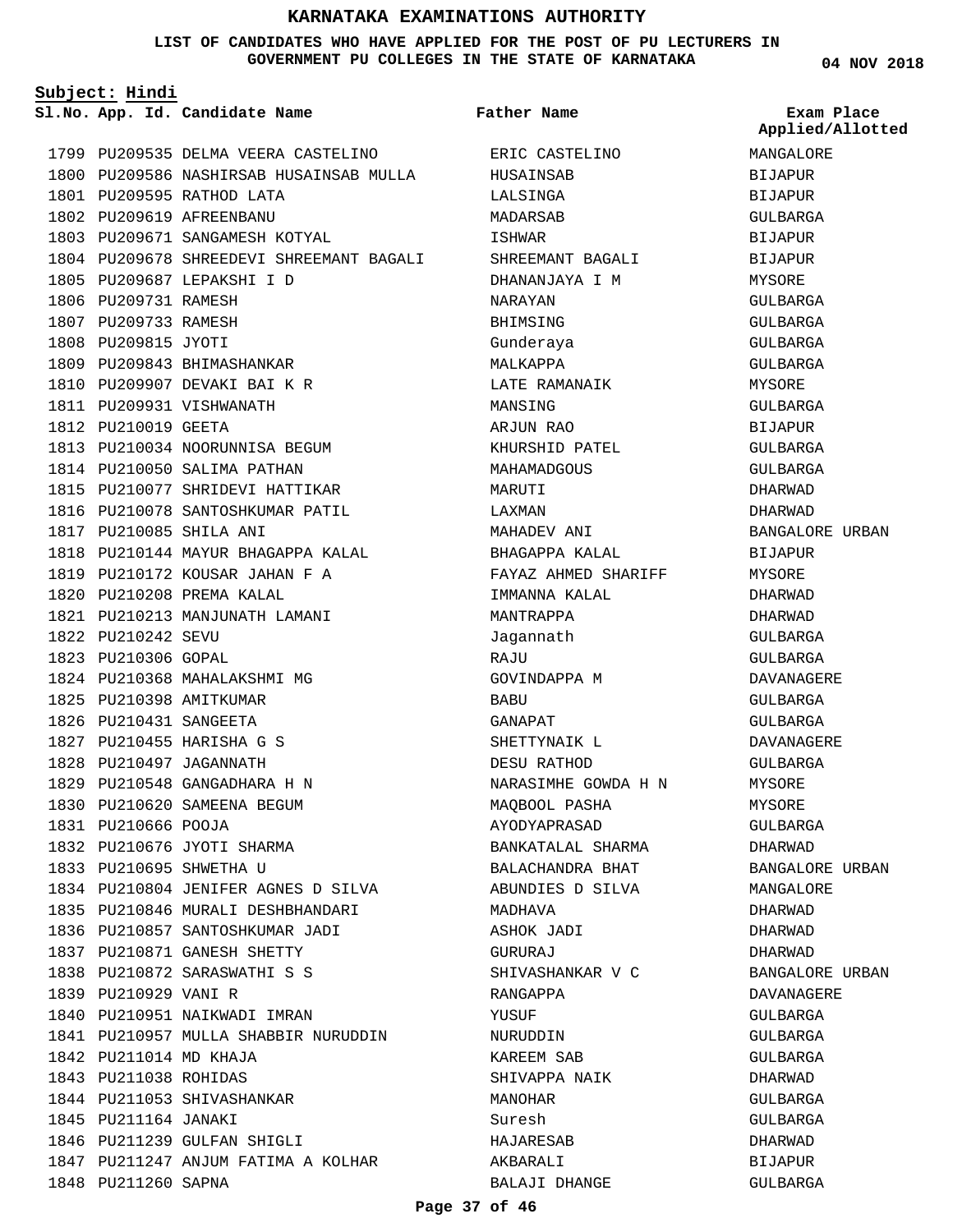**LIST OF CANDIDATES WHO HAVE APPLIED FOR THE POST OF PU LECTURERS IN GOVERNMENT PU COLLEGES IN THE STATE OF KARNATAKA**

**Subject: Hindi**

**App. Id. Candidate Name Sl.No. Exam Place**

1856 PU211690 PRITI MAHESHWARI

1859 PU211884 MANJANA GOUDA HYATI 1860 PU211892 LIYAKAT BEDREKAR

1849 PU211273 AMBADAS 1850 PU211387 JAYANNA D P 1851 PU211410 NARAYANA SWAMI 1852 PU211439 SALMA MULLA 1853 PU211451 BEBIREKHA S M 1854 PU211477 PRATIKSHA 1855 PU211659 BHEEMRAO

1857 PU211725 RATNA B 1858 PU211785 ANUJA

1861 PU211929 MANGALA M 1862 PU212013 BHIMARAYA 1863 PU212075 SANJAY

1864 PU212271 DEEPA AMBALI 1865 PU212307 BASHIRODDIN 1866 PU212402 SHAMRAO

1867 PU212407 RIBIKA JERRY 1868 PU212534 PUSHPA HEGDE

1871 PU212591 LATA ARJUN TALAVAR 1872 PU212664 ALMAS PARVEEN C K

1878 PU212847 VINODA GUDDAPURMATH

1880 PU212982 SHRINATH SHIRAGUR

1884 PU213104 BASAVARAJ GADAD 1885 PU213115 PRAKASH HIRODAGI

1888 PU213174 SAKKUBAI VIDHATE

1896 PU213421 RUKSANA SULTANA K 1897 PU213454 MAHESH BIRADAR 1898 PU213498 AKKAMMA VANAHALLI

1869 PU212543 SHILPA 1870 PU212564 VIJAYKUMAR

1873 PU212777 VIMALA K 1874 PU212797 THRIVENI K R

1875 PU212814 NAGAMMA 1876 PU212817 SHILPA BABU 1877 PU212829 RUKSANA

1879 PU212858 GULAB

1881 PU212983 THARA E 1882 PU213026 ARPITHA B C

1883 PU213046 SHILPA

1886 PU213117 KISHKINDA 1887 PU213144 RAVI N

1889 PU213233 ASHWINI B 1890 PU213298 VIDYAVATI 1891 PU213308 FARZANA BEGUM 1892 PU213337 SAVITRI NANDARAGI 1893 PU213348 RANJANA CHOUGALA

1894 PU213399 AMBIKA 1895 PU213403 LATA GOUDA **Father Name**

GUNDAPPA

KRISHNA IBRAHIM MANJANAIK SHAMARAO SIDRAM

GANESHILAL BEERAPPA **AMRITT** 

MARUTHI HANAMANTA PANDU SHEKHAR PYARUSAB VAIJINATH LAXMAN JERRY GOPALKRISHNA SHANTAKUMAR SUBHASH

PUTTASWAMYNAIK D R

NANDINA GOUDA HYATI MAHIBUB BEDREKAR

ARJUN TALAVAR ABDUL KHUDDUS C VAMAN NAIKA H RAMEGOWDA K PRAKASH KHOMBIN T HIRIYANNA ABDUL RAZAK SAB CHANDRASHEKHARAYYA VITHAL NAIKWAD

CHANDRASHEKAR GOLLA B SHANKRAPPA BADIGER PARSHWANATH

B SURESHA PAI RAMALING DHANAGAR KHASIMSAHEB

MARUTHIRAO INGALE HULIYAPPA GOUDA

MAHADEV LATE ERAIAH

BALAPPA KESHAVRAO NAGA NAIK HANAMANTA

BASAPPA ANNASAHEB

BABASAB

MALLIKARJUN YALLAPPA

GULBARGA MYSORE GULBARGA DHARWAD SHIMOGA GULBARGA GULBARGA DHARWAD DHARWAD GULBARGA DHARWAD BIJAPUR DHARWAD GULBARGA GULBARGA BIJAPUR GULBARGA GULBARGA DHARWAD BANGALORE URBAN GULBARGA GULBARGA BIJAPUR DAVANAGERE MANGALORE MYSORE GULBARGA BANGALORE URBAN DAVANAGERE DHARWAD GULBARGA BIJAPUR BIJAPUR MANGALORE DHARWAD DHARWAD BIJAPUR GULBARGA SHIMOGA BIJAPUR MANGALORE GULBARGA DHARWAD DAVANAGERE BIJAPUR GULBARGA MANGALORE **Applied/Allotted**

DHARWAD BIJAPUR BIJAPUR

**Page 38 of 46**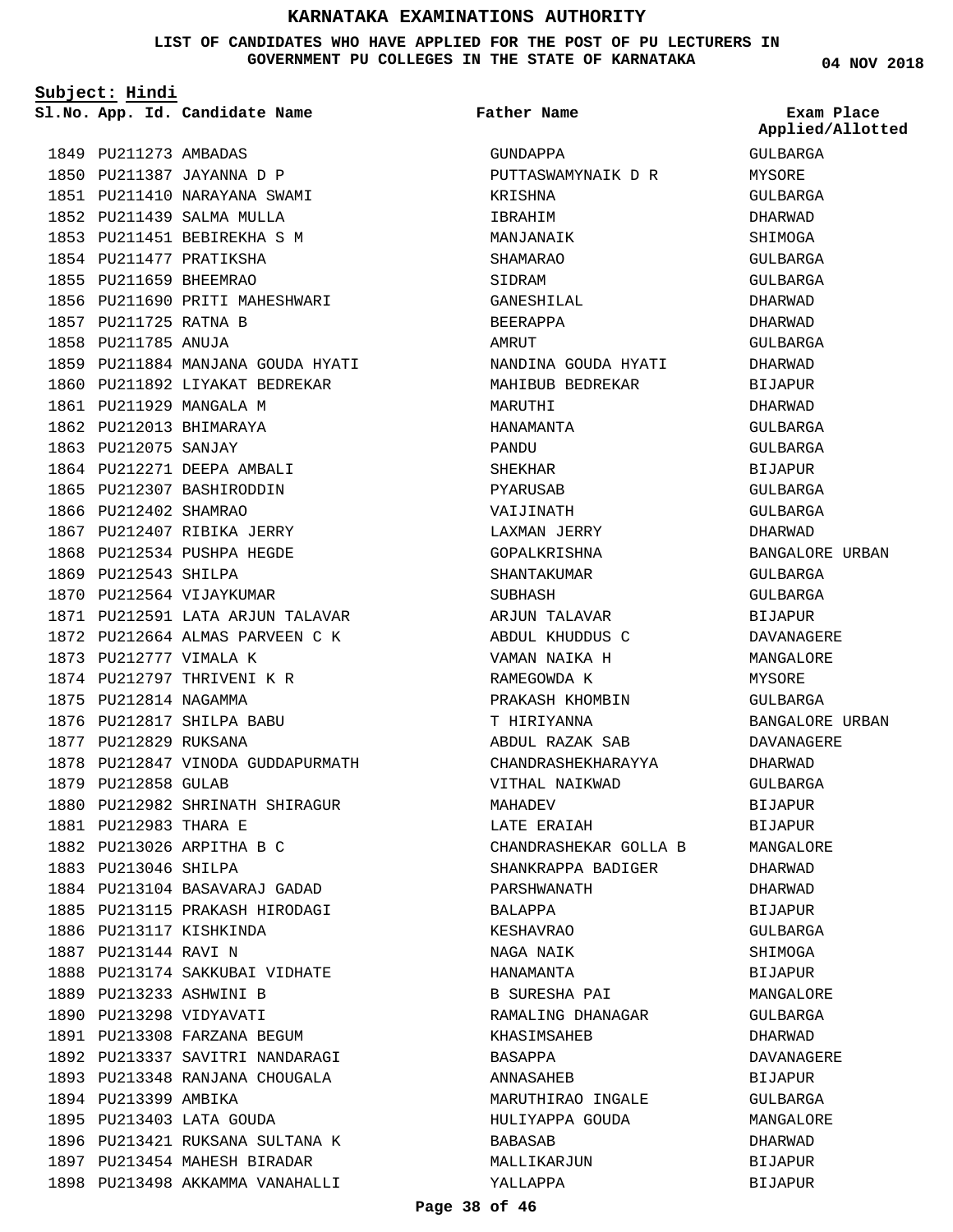**LIST OF CANDIDATES WHO HAVE APPLIED FOR THE POST OF PU LECTURERS IN GOVERNMENT PU COLLEGES IN THE STATE OF KARNATAKA**

| Subject: Hindi         |                                                           |                     |                                |
|------------------------|-----------------------------------------------------------|---------------------|--------------------------------|
|                        | Sl.No. App. Id. Candidate Name                            | <b>Father Name</b>  | Exam Place<br>Applied/Allotted |
|                        | 1899 PU213558 SURENDRAREDDY G K                           | KRISHNAREDDY G N    | BANGALORE URBAN                |
|                        | 1900 PU213617 SANGHAMITRA                                 | SHAMRAO             | GULBARGA                       |
|                        | 1901 PU213626 RAJESHVARI PATIL                            | VIRUPAXAGOUD        | DHARWAD                        |
| 1902 PU213636 SAREEKA  |                                                           | DASHARATHA          | GULBARGA                       |
| 1903 PU213657 NABI     |                                                           | CHANDSAB            | GULBARGA                       |
|                        | 1904 PU213814 KASHINATH MISKIN                            | DAYANANDSAA         | DHARWAD                        |
|                        | 1905 PU213823 BANUMATI NAIK                               | SHANKRAPPA          | DHARWAD                        |
|                        | 1906 PU213859 RAJESHWARI TALAWAR                          | MANOHAR             | GULBARGA                       |
| 1907 PU213890 PRAKASH  |                                                           | LAXMAN              | GULBARGA                       |
|                        | 1908 PU213901 RASHMI B V                                  | VENKOBAPPA B        | MANGALORE                      |
|                        | 1909 PU213917 SHAKHAPURE PRABHAVATI SHARANAPPA SHARANAPPA |                     | DHARWAD                        |
| 1910 PU213937 RESHMA   |                                                           | LATE ASHOK GAIKWAD  | GULBARGA                       |
|                        | 1911 PU213947 NARASIMHA                                   | KRISHNEGOWDA        | BANGALORE URBAN                |
|                        | 1912 PU213984 SHASHIKANT                                  | SHIVASHARANAPPA     | GULBARGA                       |
| 1913 PU214078 VANI H K |                                                           | KRISHNAPPA          | MYSORE                         |
|                        | 1914 PU214092 PARASHURAMAPPA P H                          | HEMAPPA P           | <b>DAVANAGERE</b>              |
|                        | 1915 PU214112 KAVITHA L                                   | LAKKAPPA N          | BANGALORE URBAN                |
|                        | 1916 PU214119 SHAZIYABANU                                 | KALEELAHAMAD        | MYSORE                         |
| 1917 PU214158 SANGEETA |                                                           | CHANDRAPPA          | GULBARGA                       |
|                        | 1918 PU214170 SHIVAKUMAR MUSANDI                          | GANAPATI MUSANDI    | MANGALORE                      |
|                        | 1919 PU214188 AYISHA FIRDOSE                              | MOHAMED DASTAGIR    | MYSORE                         |
| 1920 PU214192 ASHWINI  |                                                           | SHANKAR RAO         | GULBARGA                       |
|                        | 1921 PU214212 VEENA A R                                   | RUDRAMUNI SWAMY B N | SHIMOGA                        |
|                        | 1922 PU214258 SUMANAPPA GIRANIWADDAR                      | BALAPPA             | <b>BIJAPUR</b>                 |
|                        | 1923 PU214282 IRFANSAB HANAKANAHALLI                      | GUDUSAB             | DHARWAD                        |
|                        | 1924 PU214283 SOUMYA VIBHUTI                              | SHIVAPUTRAPPA       | DHARWAD                        |
|                        | 1925 PU214356 JAMUNA BAI R S                              | LATE SHYAM SINGH    | MYSORE                         |
|                        | 1926 PU214411 MANJUNATHA N S                              | SIDDAPPA N K        | BANGALORE URBAN                |
|                        | 1927 PU214436 SARVARSAHEB PATEL                           | SARDARPASHA         | GULBARGA                       |
|                        | 1928 PU214441 SARTAJ P H                                  | MIR HAJAT ALI       | MYSORE                         |
|                        | 1929 PU214453 NIVEDITHA B M                               | MURIGAPPA BADAMI    | DAVANAGERE                     |
|                        | 1930 PU214472 MAIRUN BAGALI                               | MABUSAB             | DHARWAD                        |
|                        | 1931 PU214551 SHIVAKUMAR KADEMANI                         | MARIYAPPA           | DAVANAGERE                     |
|                        | 1932 PU214571 SUNANDAMMA N G                              | GANGANNA            | BANGALORE URBAN                |
|                        | 1933 PU214633 MALAPPA JAMADAR                             | BHIMASHA            | GULBARGA                       |
|                        | 1934 PU214672 SHILPA D G                                  | GANAPATI D          | SHIMOGA                        |
|                        | 1935 PU214727 NAMADEV TEJAPPA PAMMAR                      | TEJAPPA             | DHARWAD                        |
|                        | 1936 PU214846 ANAND HULLUR                                | FAKKIRAPPA          | DHARWAD                        |
|                        | 1937 PU214899 MOHAMED PASHA                               | AMEER JAN A S       | MYSORE                         |
| 1938 PU214901 VIMALA P |                                                           | PUTTABASAVAIAH      | MYSORE                         |
|                        | 1939 PU214981 KAVITABAI                                   | PANDITARAO          | GULBARGA                       |
|                        | 1940 PU215092 RASHMI M P                                  | MAGULU PONNAPPA     | MYSORE                         |
|                        | 1941 PU215153 CHANDABI SOPPI                              | MOULASAB            | DHARWAD                        |
|                        | 1942 PU215167 SANDHYA GANGADHAR RAIKAR                    | GANGADHAR V RAIKAR  | DHARWAD                        |
|                        | 1943 PU215183 SHAILASHREE ALUR                            | SHANMUKHAPPA        | BIJAPUR                        |
| 1944 PU215234 MAHEBOOB |                                                           | KHUTBUDDIN          | GULBARGA                       |
|                        | 1945 PU215235 SHASHIKALA                                  | SHIVARUDRAPPA       | MYSORE                         |
|                        | 1946 PU215342 RANDIVE NACHIKET PRAKASH                    | PRAKASH             | <b>BIJAPUR</b>                 |
|                        | 1947 PU215368 ANNAPURNA BHOSALE                           | NAMDEV              | BIJAPUR                        |
|                        | 1948 PU215386 BASAVARAJAIAH C M                           | PARAMESHWARAIAH     | DHARWAD                        |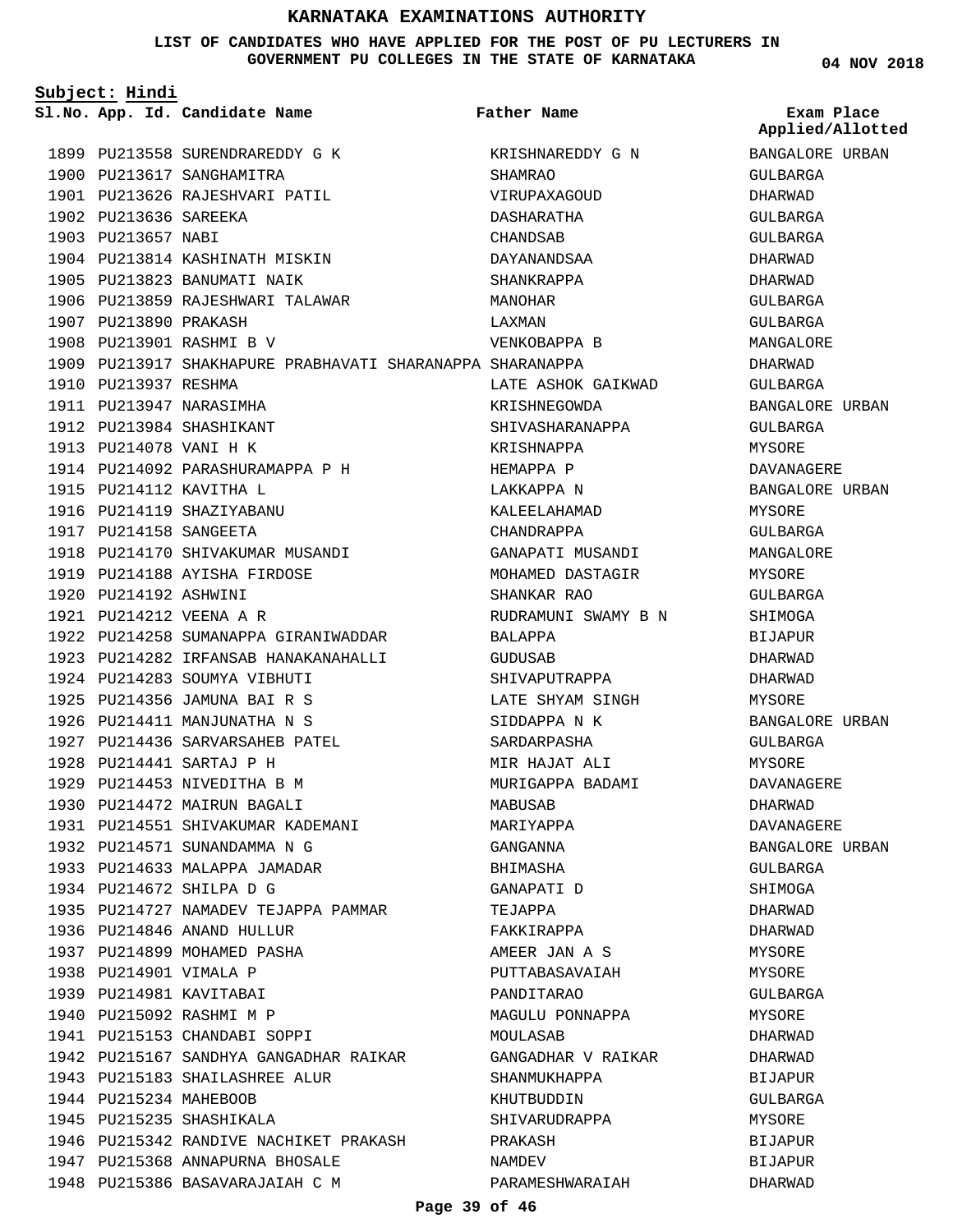#### **LIST OF CANDIDATES WHO HAVE APPLIED FOR THE POST OF PU LECTURERS IN GOVERNMENT PU COLLEGES IN THE STATE OF KARNATAKA**

**Subject: Hindi**

1998 PU217365 ABDUL KHADEER

1949 PU215395 SAGAR RAJENDRA SHRIMANT 1950 PU215458 SUDHA BERUDAGI 1951 PU215459 RAUFMIYA 1952 PU215476 RAHUL 1953 PU215497 SAROJANI WAGHAMORE 1954 PU215667 SHAFILABEGUM A 1955 PU215698 GOVINDANAYKA N 1956 PU215705 RENUKA TILAJARAMA UPPARA 1957 PU215711 JYOTHI LAKSHMI 1958 PU215806 JYOTI 1959 PU215849 JAGADEESHA M 1960 PU215859 DHAMAPRIYA 1961 PU215873 ERAMMA R 1962 PU215907 JAFARSAB 1963 PU215962 VENKATESHAPPA K M 1964 PU215994 ROHIDAS 1965 PU215996 SAROJA 1966 PU216023 ROHIDAS 1967 PU216053 GANGAMMA 1968 PU216079 AMMAJAN PINJAR 1969 PU216118 MANJUNATHA 1970 PU216186 GEETHA KEMBOGI 1971 PU216194 JYOTI LAXMI 1972 PU216338 MAHESHA 1973 PU216433 JAYANTHI H S 1974 PU216450 MOTHILAL NAIK T 1975 PU216484 NAGAYYA HIREMATH 1976 PU216521 REKHA G K 1977 PU216554 GURUPADAPPA KHANDALE PU216559 JNYANESHWARI SHIRAHATTIMATH BASAVARAJ 1978 1979 PU216575 AMARESHA 1980 PU216663 SARVAMANGALAMMA M L 1981 PU216671 BHAGYASHRI 1982 PU216730 GIRIVAL SHIVANNA NAYAKARA LALITHASHIVANNA NAIK L M 1983 PU216744 LALITHA 1984 PU216786 B R MANJULABHAVANI 1985 PU216794 SHIVAJI RATHOD 1986 PU216795 NARSING 1987 PU216811 FHAMIDHA BEGUM R H 1988 PU216925 SANJOTA CHAWAN 1989 PU216953 SAVITA 1990 PU217015 DINESH PATGAR 1991 PU217017 SAYABANNA TALAWAR 1992 PU217024 SHIRAJODDIN 1993 PU217078 MUKTHA K V 1994 PU217165 VIGENDRA 1995 PU217173 SHAMAPARVEEN BEGUM 1996 PU217202 SAVITHA 1997 PU217363 MEENAKSHI MANGALAPPA HULLUR **App. Id. Candidate Name Sl.No. Exam Place** SHRIMANT D SAGAR MALLESHAPPA SULEMAN MANSINGH narayan ANWAR BASHA NARAYANANAYKA TULAJARAMA **RANGAIAH** VISHWANATH RAO MUNIYAPPA VISHWAMBHAR SHINDE HATTIRAMANAIK HUSSAIN BHASHA V MUNIVENKATAPPA DHONDIBA METRE VISHWANATHA PATKAR KASHINATH KAMANNA MALIKASAB PINJAR SHEKHARAGOUDA SHIVALINGAPPA KEMBOGI RATANSINGH THAKUR BORAIAH SHIVALINGAIAH H B THIMMANAIKA M R GANGAYYA KRISHNA MURTHY G HANAMANT DYAMANNAJALIHALA BAILARAKA SALI L N IRANNA MARISWAMY B R RAMALINGAPPA RAMACHANDRA SHANKARRAO HUSENPEER R B HARI CHAWAN HARI CHAVAN TIMMAPPA PATGAR MAHADEV MAINODDIN VENKATESHAPPA NEELU CHAVAN SHABBEER HUSAIN BASANNA MANGALAPPA HULLUR **Father Name**

**04 NOV 2018**

GULBARGA DHARWAD GULBARGA GULBARGA BANGALORE URBAN SHIMOGA BANGALORE URBAN BIJAPUR MYSORE GULBARGA BANGALORE URBAN GULBARGA DAVANAGERE GULBARGA BANGALORE URBAN GULBARGA MANGALORE GULBARGA GULBARGA DAVANAGERE GULBARGA BIJAPUR GULBARGA MYSORE GULBARGA BANGALORE URBAN DHARWAD SHIMOGA BIJAPUR BIJAPUR DHARWAD DAVANAGERE GULBARGA DAVANAGERE MYSORE BANGALORE URBAN GULBARGA GULBARGA DAVANAGERE GULBARGA GULBARGA DHARWAD BIJAPUR GULBARGA **SHIMOGA** GULBARGA GULBARGA GULBARGA BIJAPUR GULBARGA **Applied/Allotted**

#### **Page 40 of 46**

HAJEE KAREEM QURESHI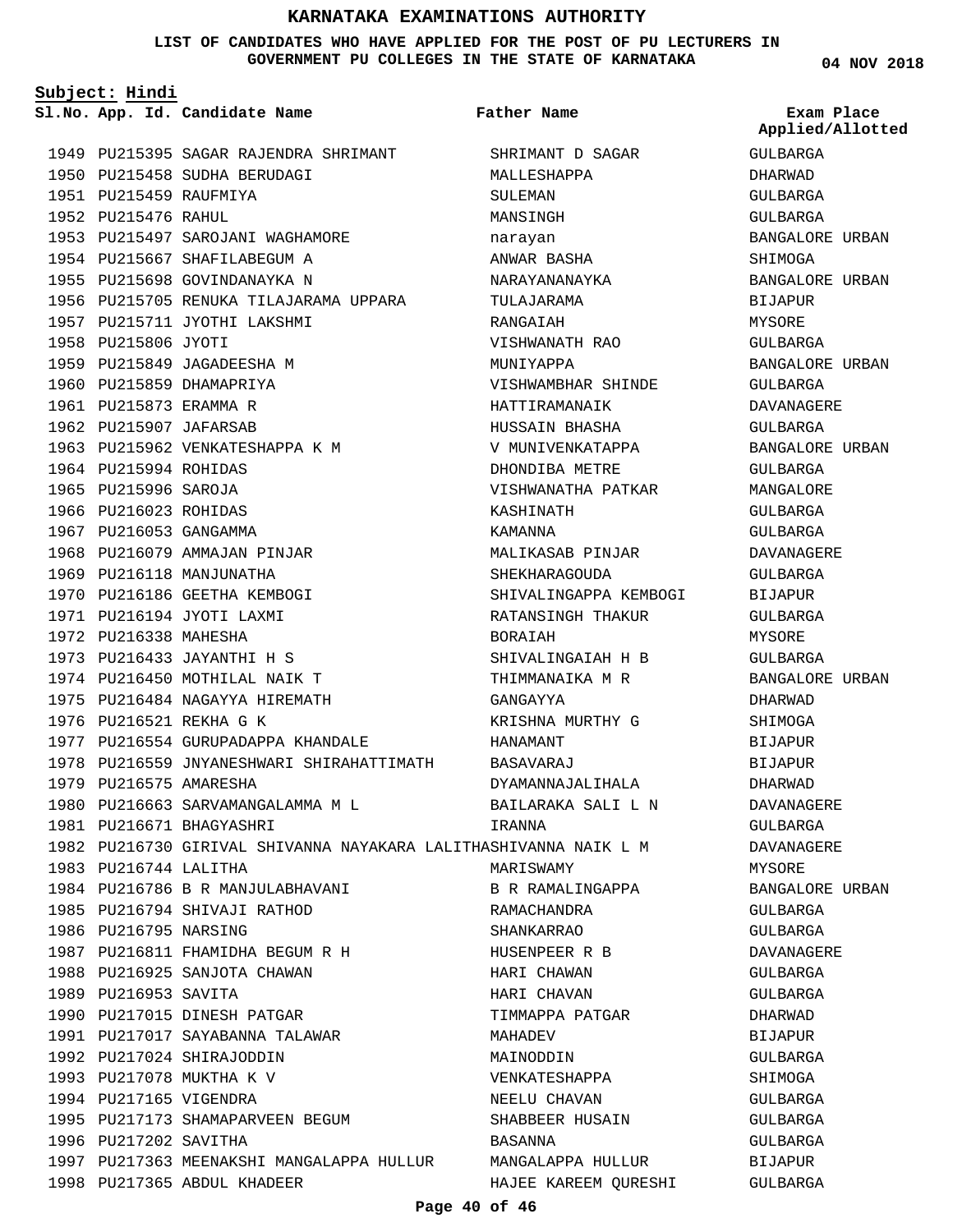#### **LIST OF CANDIDATES WHO HAVE APPLIED FOR THE POST OF PU LECTURERS IN GOVERNMENT PU COLLEGES IN THE STATE OF KARNATAKA**

**Subject: Hindi**

**App. Id. Candidate Name Sl.No. Exam Place**

2000 PU217403 LALUNAIKA M 2001 PU217453 MOUNESH PU217475 SOWMYA B L 2002 2003 PU217588 SANTOSH 2004 PU217608 DEVINDRAPPA

2005 PU217642 USHA 2006 PU217681 OMKAR

1999 PU217388 RIYAZ AHMED DESAI

2007 PU217706 RAMESH MALOTTAR 2008 PU217734 JAGADISHA D 2009 PU217741 KASHIMALI PU217769 SUJATHA B G 2010

PU217853 BASAVARAJ 2014 2015 PU217900 ESTERA

2019 PU218019 MANOJ

2025 PU218286 MAHADEV

2016 PU217919 VARADA AGASAR

2018 PU218001 SEEMA MULLANAVAR

2020 PU218063 SHAILANI BHASHA PU218103 MANJUNATHA N 2021 2022 PU218105 RAJESHWARI K PU218139 MAHANANDA 2023 PU218198 M NAGARATHNA 2024

PU218298 KASHEEMSAB NADAF 2026

2028 PU218317 SUREKHA KAMBALE 2029 PU218338 ANUPAMA KODABAGI PU218382 KRUSHNAJI LAMANI 2030 PU218425 SUNITA SINGH 2031

PU218454 KRUSHNAMURTHY J C 2032

2039 PU218590 BOLAHAMMAD JAHAGIRADAR

2048 PU218770 PRIYANKA RUDRAPPA KOLHAR

PU218624 BIBI ASMA SHAIKH 2042 PU218636 FAREEDA BANU 2043

2044 PU218683 SAVITRI KATTIMANI

2046 PU218713 MANGALA RONAD PU218766 THARA S V 2047

2033 PU218455 MEENAKSHI 2034 PU218524 KRUPA

2040 PU218606 SHRIKANT 2041 PU218623 SHOUKATALI

2045 PU218687 ASHWINI

2035 PU218573 SHARADCHENDRA PU218577 SURESHA T J 2036 2037 PU218582 PEERANNA PU218585 SIDDESHA H R 2038

PU217770 BALAJI R CHITTAMPALLE 2011 2012 PU217797 RAGHAVENDRA V MISKIN PU217828 SRAVAN D KUMBHARE 2013

2017 PU217977 VANDANA JAGANNATH GUNAGA

**Father Name**

2027 PU218315 YASHODA URF PUSHPANJALI GANIGER MOHAN DASTAGEERSAB MADHUNAIKA V Siddanna LAKSHMIPATHY NAIDU B Y RAMESH SHARANAPPA MANIK ANNARAO SOMAPPA DENYA NAIK S RAHAMANASAB GURUMURTHY RAVAN CHITTAMPALLE VENKOASA DATTU KUMBHARE GAVISIDDAPPA KOPPAL SUNDAR SHIVAJI JAGANNATH J GUNAGA MABUSAB BHAGANNA SONN NOULASAB VALIKAR NARAYANA KUTTY KEMPAIAH MALLIKARJUN C MUNISHAMAIAH DIGAMBAR RAO CHANDSAB APPASAHEB CHANDRASHEKHAR SAKARAPPA TULAJARAM CHALLURAPPA J SAMYANAIK VENKATESH KHARVI PUNDLIK RAO LATE VEERABHADRAPPA T J BABUSAB KASAI RAMAIAH H V SHAMASHUDDIN JAHAGIRADAR SUBHASCHANDRA CHANDAKAWATE GULBARGA LALESAB NALATWAD ABDUL RAWOOF SHAIKH DAWALBI GURAPPA BHAVANISHANKAR M DEVAPPA Venkataramaiah S V RUDRAPPA KOLHAR

**04 NOV 2018**

DHARWAD MYSORE GULBARGA BANGALORE URBAN GULBARGA GULBARGA GULBARGA GULBARGA DHARWAD BANGALORE URBAN BANGALORE URBAN DAVANAGERE GULBARGA DHARWAD GULBARGA DHARWAD GULBARGA DHARWAD MANGALORE DHARWAD GULBARGA DHARWAD MANGALORE MYSORE GULBARGA BANGALORE URBAN CIILBARGA BIJAPUR DHARWAD BIJAPUR BIJAPUR BIJAPUR GULBARGA BANGALORE URBAN MYSORE MANGALORE GULBARGA BANGALORE URBAN GULBARGA MYSORE DHARWAD BIJAPUR DHARWAD DHARWAD BIJAPUR DHARWAD DHARWAD BANGALORE URBAN BIJAPUR **Applied/Allotted**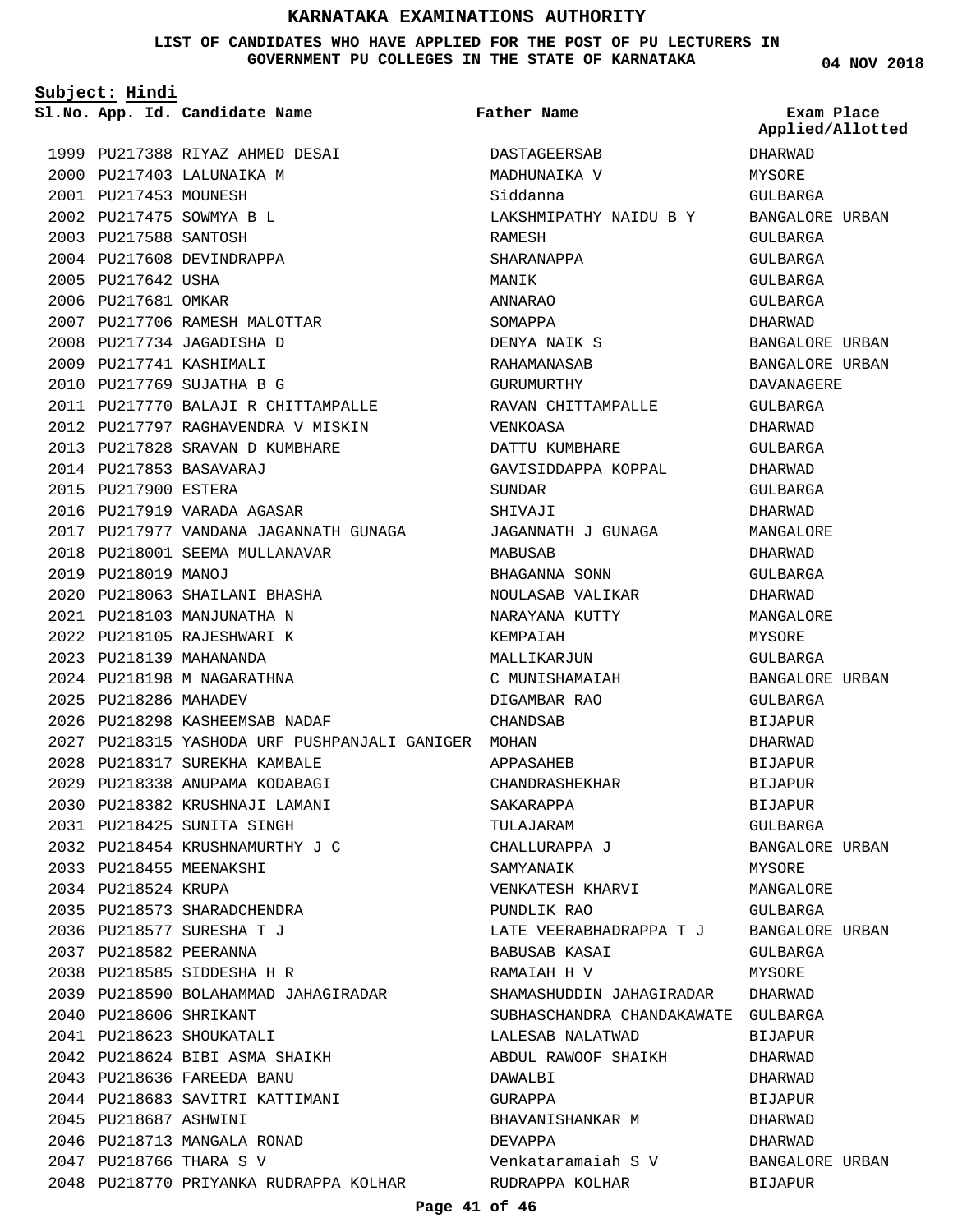#### **LIST OF CANDIDATES WHO HAVE APPLIED FOR THE POST OF PU LECTURERS IN GOVERNMENT PU COLLEGES IN THE STATE OF KARNATAKA**

**Father Name**

**Subject: Hindi**

**App. Id. Candidate Name Sl.No. Exam Place**

**04 NOV 2018**

**Applied/Allotted**

|      |                        | 2049 PU218875 MUJAHIDANAZ KHATEEB       |
|------|------------------------|-----------------------------------------|
|      |                        | 2050 PU218883 ASHWINI HONNUSA MALAJI    |
|      |                        | 2051 PU218890 MEENAKSHI                 |
|      |                        | 2052 PU218894 BASALINGAPPA              |
|      |                        | 2053 PU218911 DEEPA BAGEWADI            |
|      | 2054 PU219025 SUVARNA  |                                         |
|      | 2055 PU219051 RADHIKA  |                                         |
|      |                        | 2056 PU219068 ANJUM MODEENSAB BHATTI    |
|      |                        | 2057 PU219070 SONALI MANDAVAKAR         |
| 2058 | PU219100 BHARATI       |                                         |
|      |                        | 2059 PU219116 BHEEMABAI                 |
|      | 2060 PU219152 SHABANA  |                                         |
|      |                        | 2061 PU219197 SHAILASHREE L             |
|      |                        | 2062 PU219343 SARIKA MOHAN KHABADE      |
|      | 2063 PU219405 HINDI    |                                         |
|      |                        | 2064 PU219424 VIJAYALAKSHMI R           |
|      |                        | 2065 PU219442 MAHESH RACHANNAVAR        |
|      | 2066 PU219459 SANJU    |                                         |
|      |                        | 2067 PU219511 SHAMMEER AHMAD            |
|      |                        | 2068 PU219563 KARUNA NAYAK              |
|      |                        | 2069 PU219641 SATHEESHA K J             |
|      |                        | 2070 PU219682 DATTATRYA                 |
|      |                        | 2071 PU219710 ANNAPPA S M               |
|      |                        | 2072 PU219723 LATA MANGADE              |
|      |                        | 2073 PU219767 SAVITABAI                 |
|      |                        | 2074 PU219800 SHIVAGANGA RANJANAGI      |
| 2075 | PU219801 UJUMA P       |                                         |
|      |                        | 2076 PU219870 GAYATRI KULAKARNI         |
|      | 2077 PU219980 BISMILLA |                                         |
|      |                        | 2078 PU219994 YASEEN KHAN B H           |
|      |                        | 2079 PU219997 SHEELAVATHI H N           |
|      | 2080 PU220016 GAJANAND |                                         |
|      |                        | 2081 PU220092 ASMA TAJ Z                |
|      | 2082 PU220134 RAJSHRI  |                                         |
|      |                        | 2083 PU220151 TUKARAM PUJAR             |
|      |                        | 2084 PU220166 SHRUTI PATIL              |
|      |                        | 2085 PU220211 RUKIYA BEGUM              |
|      | 2086 PU220220 VIVEKA M |                                         |
|      | 2087 PU220294 AJMAT    |                                         |
|      |                        | 2088 PU220314 PREMA DASHAVANT           |
|      |                        | 2089 PU220319 ASHOK RATHOD              |
|      |                        | 2090 PU220327 SATHISHA M                |
|      |                        | 2091 PU220338 AKKAMAHADEVI P MADAGUNAKI |
|      |                        | 2092 PU220340 MARDANAPPA                |
|      | 2093 PU220404 MOTIRAM  |                                         |
|      |                        | 2094 PU220421 SHARANABASAPPA BAILAPPA   |
|      |                        | 2095 PU220429 KRISHNANAIK               |
|      |                        | 2096 PU220503 THIPPESHA NAIK S          |
|      |                        | 2097 PU220528 MANJUNATH JOTENNANAVAR    |
|      |                        | 2098 PU220529 SOWMYA N N                |

| ABDUL JABBAR           |
|------------------------|
| HONNUSA                |
| MOHANRAO               |
| <b>HANAMANTH</b>       |
| <b>SUBHASH</b>         |
| <b>BABUREDDY</b>       |
| DEELIPRAO              |
| MODEENSAB              |
| DHONDIRAM              |
| MANJUNATH MADIVAL      |
| REVANSIDDAPPA          |
| AHAMED HUSSAIN MANIYAR |
| Lokeshappa H           |
| MOHAN                  |
| RAJASAB                |
| REVANNA K              |
| <b>RAMACHANDRA</b>     |
| MADHAVRAO NELGE        |
| HUSENSAB SARKAUS       |
| <b>BIRANNA</b>         |
|                        |
| K H JAVAREGOWDA        |
| <b>SUBHASH</b>         |
| MANJAPPA               |
| SUBHANUBA              |
| MASANNA                |
| CHANNAPPA RANJANAGI    |
| HAJARATHALI P          |
| RAMAKRISHNA            |
| LAL AHAMAD             |
| HUSSAIN KHAN           |
| NAGESHI P              |
| VISHWAMBAR             |
| KHUSNUDA BANU          |
| <b>UDHAVRAO</b>        |
| TIPPANNA               |
| <b>SANGANNA</b>        |
| MAHAMAD KASIM ALI      |
| MAHADEVASETTY          |
| Lateef Miyan           |
| BABU                   |
| THAKARU                |
| NARAYANA NAYAK         |
| PANDAPPA MADAGUNAKI    |
| MARIYAPPA SANDIMANI    |
| NARSING                |
| BAILAPPA               |
| LACHAMANAIK            |
| SWAMI NAIK             |
|                        |
| FAKKIRAPPA             |

DAVANAGERE DHARWAD GULBARGA GULBARGA DHARWAD GULBARGA GULBARGA DHARWAD BIJAPUR SHIMOGA GULBARGA SHIMOGA DAVANAGERE DHARWAD BIJAPUR DAVANAGERE DHARWAD GULBARGA BIJAPUR DHARWAD MYSORE GULBARGA SHIMOGA BIJAPUR GULBARGA BIJAPUR DAVANAGERE DHARWAD GULBARGA BANGALORE URBAN DAVANAGERE GULBARGA DAVANAGERE GULBARGA DHARWAD BIJAPUR GULBARGA MYSORE GULBARGA BIJAPUR BIJAPUR MANGALORE DHARWAD DHARWAD GULBARGA GULBARGA BANGALORE URBAN BANGALORE URBAN SHIMOGA SHIMOGA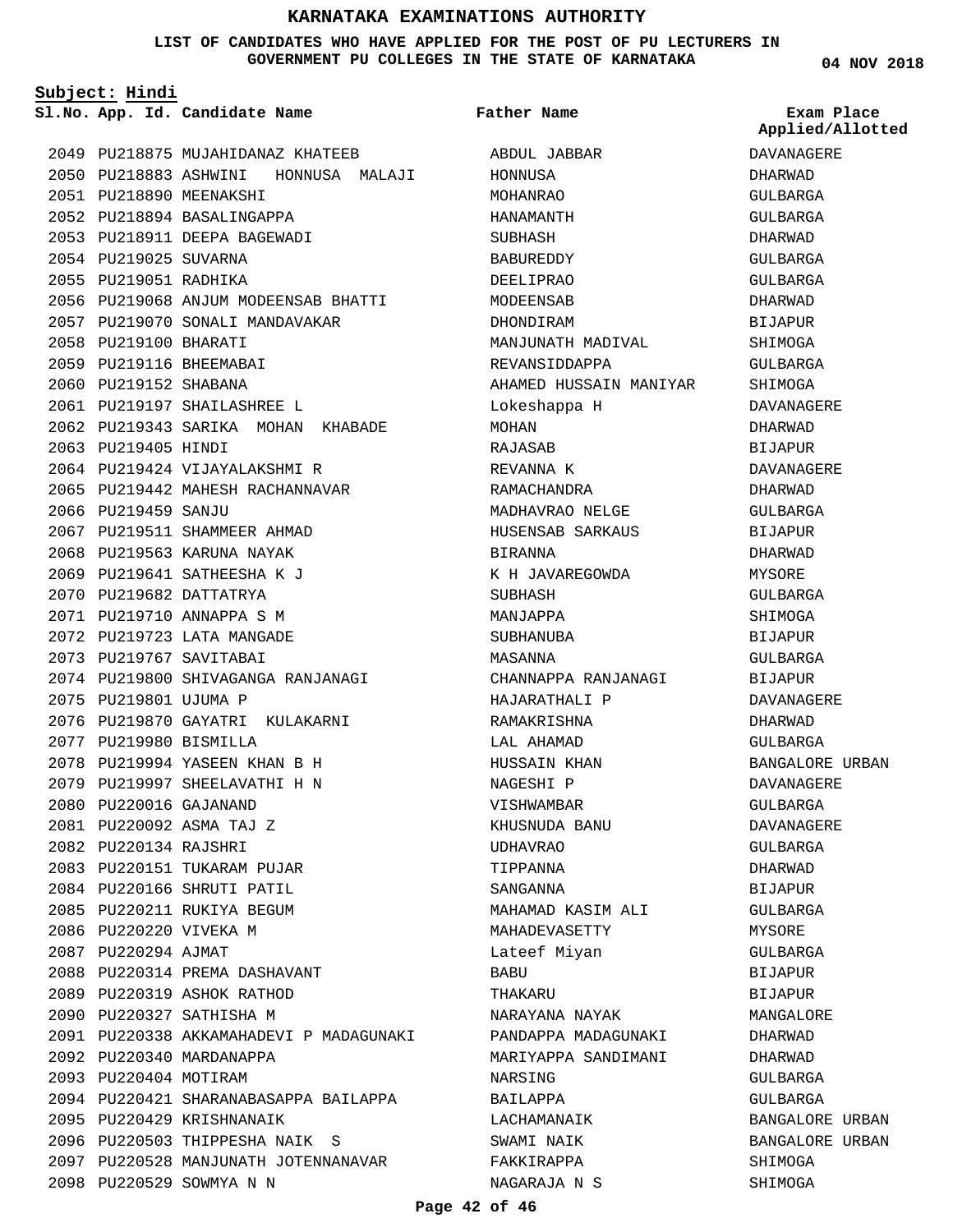#### **LIST OF CANDIDATES WHO HAVE APPLIED FOR THE POST OF PU LECTURERS IN GOVERNMENT PU COLLEGES IN THE STATE OF KARNATAKA**

**Father Name**

**Subject: Hindi**

**App. Id. Candidate Name Sl.No. Exam Place**

2099 PU220588 PARVATI ADIVER 2100 PU220591 SHIVALINGAYYA GUDDAPURMATH 2101 PU220592 REHANA BEGAUM 2102 PU220626 VIDYASHREE A P 2103 PU220633 SAMPATHU S 2104 PU220713 KANCHANA NAIK PU220731 SUJATHA S 2105 2106 PU220735 GAJANAN SIDRAM KAMBLE 2107 PU220738 RAMPRASAD NAYAK 2108 PU220790 CHANDRAKALA C 2109 PU220802 RUQSANA BEGUM MIRJI PU220833 VASANTHA B S 2110 2111 PU220836 SAVITA 2112 PU220866 VANI B C 2113 PU220969 NADAF KUTUBASHAHI PEERPASHA 2114 PU220994 SUREKHA 2115 PU221106 MAHESHA K S 2116 PU221131 KAVITA 2117 PU221175 SHASHIKALA 2118 PU221239 MANJUNATH 2119 PU221333 SHOBHA 2120 PU221349 PUSHPAVATI B K PU221435 ASHARANI 2121 2122 PU221440 RAJU MELINAMANI 2123 PU221454 SHIVANNA TATTI PU221459 NAGARAJ PUJAR 2124 2125 PU221466 YOGESH N 2126 PU221483 PHILOMINA C B 2127 PU221585 USHA UDATE 2128 PU221586 SURYAKANTH 2129 PU221633 MAHAMMADA RAFI 2130 PU221635 MAHAMMAD ISMAIL 2131 PU221757 UMADEVI MURUDI 2132 PU221758 GURANATH 2133 PU221804 SWAPNA MARA PU221832 SHILPA L 2134 2135 PU221839 MANJUNATH RATHOD 2136 PU221900 NAVEEN KUMAR T V 2137 PU221917 DEVACHAND PATIL 2138 PU221998 UTTAM KAMBALE PU222019 JYOTHI A V 2139 2140 PU222044 MALLIKARJUN 2141 PU222071 MOHITE RAMESH MARUTI PU222074 RAJASHREE 2142 2143 PU222109 AVINASH 2144 PU222202 RAJKUMAR 2145 PU222255 CHITRASHEKHAR 2146 PU222279 PRAKASHA SETTY H 2147 PU222287 ANNAPPA 2148 PU222313 KUBERAPPA KUMBAR

AJJAPPA CHANDRASHEKHARAYYA MOHAMMAD HUSSAIN N PARASAPPA SIDDAIAH HANUMANT NAIK SHAMANNA A SIDRAM RAVEENDRA NAYAK CHOWDAPPA HUSAINSAHEB MIRJI SHIVANNA V VITHAL RAO CHANDAIAH T B PEERPASHA BAKKAPPA SURAIAH P K MOHAN Sheena Devendrappa VASNTRAO PANDIT B K VIRUPAKSHAPPA YESHWANT PARASAPPA MELINAMANI GURAPPA DESHAPPA NAGAPPA N BASTHU DSOUZA CHANDRU GIREPPA KHAJESAB LATE AFISULLA REHAMAN YELLAPPA MURUDI KANTEPPA Mahadevappa RAMANAIK L LAXMAN VASAPPAREDDY WALACHAND ARJUNRAO KUMAR A V BASAPPA KADAMGERI MARUTI MOHITE BASAVARAJ DUTTARAGAVI TIIK AR AM KISHANRAO KAMBLE HANAMANTH SUDHAKAR SETTY H DEVENDRA SHANKAREPPA

**04 NOV 2018**

**Applied/Allotted**

# DAVANAGERE DHARWAD GULBARGA SHIMOGA MYSORE DHARWAD BANGALORE URBAN DHARWAD MANGALORE BANGALORE URBAN BIJAPUR BANGALORE URBAN BIJAPUR SHIMOGA BIJAPUR GULBARGA BANGALORE URBAN GULBARGA MANGALORE BANGALORE URBAN GULBARGA GULBARGA GULBARGA GULBARGA DHARWAD BANGALORE URBAN DAVANAGERE SHIMOGA DHARWAD GULBARGA BIJAPUR DHARWAD DHARWAD GULBARGA BANGALORE URBAN DAVANAGERE BANGALORE URBAN DAVANAGERE DAVANAGERE GULBARGA SHIMOGA GULBARGA DHARWAD **BIJAPUR** GULBARGA GULBARGA GULBARGA DHARWAD GULBARGA

BIJAPUR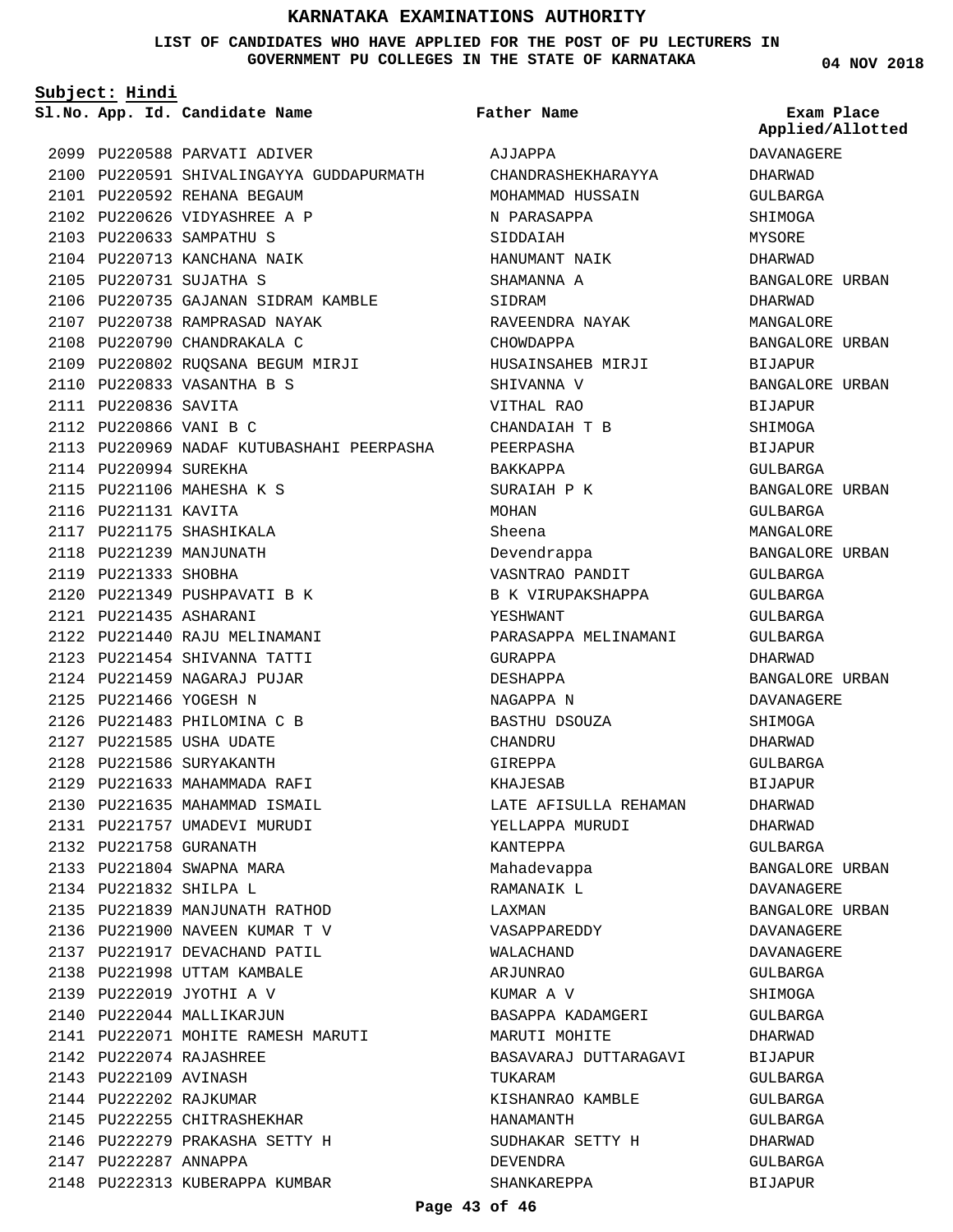**Subject: Hindi**

**LIST OF CANDIDATES WHO HAVE APPLIED FOR THE POST OF PU LECTURERS IN GOVERNMENT PU COLLEGES IN THE STATE OF KARNATAKA**

|                       | Sl.No. App. Id. Candidate Name                           | Father Name              | Exam Place       |
|-----------------------|----------------------------------------------------------|--------------------------|------------------|
|                       |                                                          |                          | Applied/Allotted |
|                       | 2149 PU222323 SUNITHA V                                  | THIMMANNA V              | DAVANAGERE       |
|                       | 2150 PU222363 KHAJAMAINODDIN                             | KHAJAMIYA                | GULBARGA         |
|                       | 2151 PU222380 MUBARAK KANNUR                             | APPASAHEB                | BIJAPUR          |
|                       | 2152 PU222385 SANGEETA                                   | ARJUN RAO                | GULBARGA         |
|                       | 2153 PU222410 SRIKANTAMURTHY                             | SHIVANNACHAR             | MYSORE           |
|                       | 2154 PU222443 CHANDRA NAIK L                             | RUPLA NAIK               | DAVANAGERE       |
|                       | 2155 PU222465 NAIMUNNISA H                               | HONNURAVALI H            | DHARWAD          |
|                       | 2156 PU222481 SHAMALATHA M S                             | SREENIVASAN M V          | MYSORE           |
|                       | 2157 PU222504 FATIMA SHAIKH                              | Abdul Rafiq              | DHARWAD          |
|                       | 2158 PU222530 DEEPIKA T                                  | THULLA NAIK              | MYSORE           |
|                       | 2159 PU222563 VENKATESHA A                               | ANANTHAPADMANABHAIAH M   | BANGALORE URBAN  |
|                       | 2160 PU222601 EEKANTHAPPA S                              | MUGAPPA S                | SHIMOGA          |
|                       | 2161 PU222625 POORNIMA                                   | NAGARAJAIAH H            | MYSORE           |
|                       | 2162 PU222628 BABULALA                                   | GUNDAPPA VAGGE           | GULBARGA         |
| 2163 PU222703 SAHADEV |                                                          | SHESHARAO                | GULBARGA         |
| 2164 PU222716 SUBHASH |                                                          | RAMAJI                   | GULBARGA         |
|                       | 2165 PU222740 MEHANAZBEGUM DAVALASAB SARKHAVAS DAVALASAB |                          | DHARWAD          |
|                       | 2166 PU222835 MANJUNATHA S                               | SIDDASETTY               | MYSORE           |
|                       | 2167 PU222843 SUNANDA CHIKKALAKIMATH                     | PARUTAYYA                | BIJAPUR          |
|                       | 2168 PU222860 RANJITA NADAGER                            | NAGARAJ                  | DAVANAGERE       |
|                       | 2169 PU222884 SHANTAGOUDA HULLUR                         | SHANMUKHAGOUDA           | DHARWAD          |
|                       | 2170 PU222901 MAHADEV SAMBAJI                            | YELLAPPA                 | DHARWAD          |
|                       | 2171 PU222936 PUSHPALATHA BAI D K                        | KHIRYA NAIK              | BANGALORE URBAN  |
|                       | 2172 PU222947 BHARATHI C                                 | CHANNAIAH                | BANGALORE URBAN  |
|                       | 2173 PU222951 YAMUNA C                                   | CHIKKANNA A V            | DAVANAGERE       |
| 2174 PU222968 MAHIBUB |                                                          | SHAHEBLAL                | GULBARGA         |
|                       | 2175 PU222969 JAGADISH TURAMARI                          | BASALINGAPPA             | DHARWAD          |
|                       | 2176 PU222971 MAHABOOB BHASHA M                          | MASOOM VALI              | GULBARGA         |
|                       | 2177 PU223029 LAXMI GALLE                                | BHARAT                   | DHARWAD          |
|                       | 2178 PU223076 VANI KAVIRAJ GOWDAR                        | KAVIRAJ GOWDAR           | SHIMOGA          |
|                       | 2179 PU223083 SHRINIVAS                                  | RAGHUNATH                | GULBARGA         |
|                       | 2180 PU223086 SUMALATHA G                                | GURUSWAMY                | MYSORE           |
|                       | 2181 PU223105 ABDUL KALAM K                              | MAHABOOB KM              | GULBARGA         |
| 2182 PU223125 JYOTI   |                                                          | TUKARAM                  | GULBARGA         |
|                       | 2183 PU223132 RAVIKUMAR                                  | ROOPSING                 | GULBARGA         |
|                       | 2184 PU223142 VEERABHADRAPPA G E                         | ERAPPA                   | BANGALORE URBAN  |
| 2185 PU223169 SABANNA |                                                          | MALLIKARJUN              | GULBARGA         |
|                       | 2186 PU223175 INDUDHARA GORANTLI                         | VENKATESH G              | DHARWAD          |
|                       | 2187 PU223232 VASANT NAIK                                | SHIVAKANT                | BIJAPUR          |
|                       | 2188 PU223253 JAYANNA A                                  | LATE KOTHANARASIMHAPPA   | MANGALORE        |
|                       | 2189 PU223358 BALAJI NAIK L                              | LACHMA NAIK              | BANGALORE URBAN  |
|                       | 2190 PU223359 ROICY REKHA BRAGGS                         | RAPHAEL BRAGGS           | MANGALORE        |
|                       | 2191 PU223378 MUTHU BAI                                  | Dunda Nayaka             | BANGALORE URBAN  |
|                       | 2192 PU223417 GURUDEVI C M                               | PARAMESWARAIH C          | MYSORE           |
|                       | 2193 PU223449 SHEETAL KANJARBHAT                         | SANNI                    | DHARWAD          |
|                       | 2194 PU223469 SHIVALINGAPPA                              | SHIVAPUTRAPPA KALASHETTY | GULBARGA         |
|                       | 2195 PU223515 CHANNAVVA R SHINGADI                       | RUDRAPPA                 | BANGALORE URBAN  |
|                       | 2196 PU223527 THIRUMALESHA K R                           | RAMA NAIK                | BANGALORE URBAN  |
|                       | 2197 PU223584 SRIDHARA K S                               | SHILPACHAR K             | MYSORE           |
|                       | 2198 PU223595 CHIKKABASAVANNA R                          | RACHAIAH                 | MYSORE           |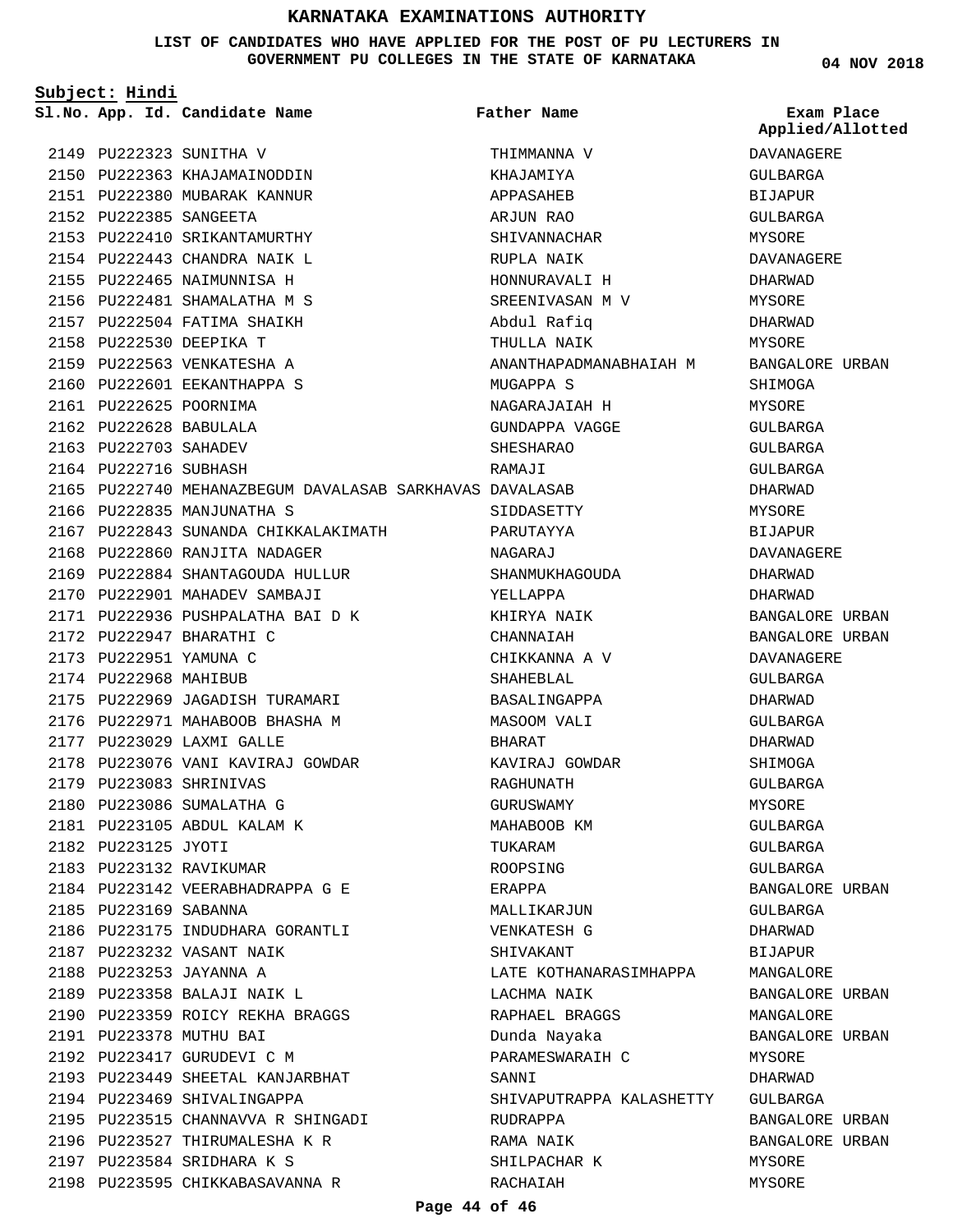#### **LIST OF CANDIDATES WHO HAVE APPLIED FOR THE POST OF PU LECTURERS IN GOVERNMENT PU COLLEGES IN THE STATE OF KARNATAKA**

**Subject: Hindi**

|                       | Sl.No. App. Id. Candidate Name                                        | Father Name              | Exam Place<br>Applied/Allotted |
|-----------------------|-----------------------------------------------------------------------|--------------------------|--------------------------------|
|                       | 2199 PU223596 SHRIHARI                                                | CHANDRAKANT              | GULBARGA                       |
|                       | 2200 PU223617 MANJULA MIRAJAKAR                                       | YALLAPPA                 | DHARWAD                        |
|                       | 2201 PU223623 TUKRAM CHAVAN                                           | LAXMAN CHAVAN            | DHARWAD                        |
|                       | 2202 PU223629 MEENAXI MIRAJAKAR                                       | YALLAPPA                 | DHARWAD                        |
|                       | 2203 PU223733 SAROJINI TOTAD                                          | SHIDRAMAPPA              | BIJAPUR                        |
|                       | 2204 PU223792 MADHUKUMAR B                                            | BASAVARAJU TK            | BANGALORE URBAN                |
|                       | 2205 PU223840 LALITA GAJAKOSH                                         | SHRIKANT                 | BIJAPUR                        |
|                       | 2206 PU223844 JYOTHI S                                                | SHIVASHENKARAPPA B M     | MYSORE                         |
| 2207 PU223893 LATHA S |                                                                       | HALASIDDAPPA             | BANGALORE URBAN                |
|                       | 2208 PU223899 SULAVAI RAJASAB                                         | SULAVAI SHEK SAB         | DHARWAD                        |
| 2209 PU223929 SARITHA |                                                                       | RAMESH                   | MANGALORE                      |
| 2210 PU223931 ANUPAMA |                                                                       | Devdas Jogi              | MANGALORE                      |
|                       | 2211 PU223969 SUNITHA D                                               | DEVAIAH K P              | MYSORE                         |
|                       | 2212 PU224003 MALAKAMMA                                               | MALLIKARJUN              | GULBARGA                       |
|                       | 2213 PU224032 ROHINI M                                                | MALIGAIAH B              | MYSORE                         |
|                       | 2214 PU224048 KALPANA LAXMANA YALAVIGI     LAXMANA YALAVIGI           |                          | DHARWAD                        |
|                       | 2215 PU224064 KAMAKSHI R SOMA                                         | RAMANNA SOMA             | GULBARGA                       |
|                       | 2216 PU224129 MANJUNATH                                               | SHRIMANT                 | GULBARGA                       |
|                       | 2217 PU224154 SAMEER BADEMIYA                                         | MUSHTAK                  | DHARWAD                        |
|                       | 2218 PU224170 RENUKA HARANAL                                          | YAMANAPPA HARANAL        | DHARWAD                        |
|                       | 2219 PU224249 RAVI GULED                                              | CHANNANNA                | BIJAPUR                        |
|                       | 2220 PU224254 SHOBA PARASAPPA KORAMA                                  | PARASAPPA                | <b>BIJAPUR</b>                 |
|                       | 2221 PU224324 IRSHADSAB HULGUR                                        | HAJARESAB                | BANGALORE URBAN                |
|                       | 2222 PU224325 RATHOD BHARATI BABURAO                                  | BABURAO                  | DHARWAD                        |
|                       | 2223 PU224371 GANESHSHINGH                                            | HANUMANSINGH             | GULBARGA                       |
| 2224 PU224422 SWETA   |                                                                       | Late Mohan Prasad Tiwari | GULBARGA                       |
|                       | 2225 PU224443 MILINDAKUMAR                                            | DADARAO                  | GULBARGA                       |
|                       | 2226 PU224534 RAVI RATHOD                                             | BAASU                    | BIJAPUR                        |
|                       | 2227 PU224593 MOHAMMED SOFI BABA                                      | ABDUL GAFOOR SOUDAGAR    | GULBARGA                       |
|                       | 2228 PU224629 ERA NAIK P R                                            | RATHNA NAIK              | BANGALORE URBAN                |
|                       | 2229 PU224630 SUNNASAB SHIROOR                                        | BASHYASAHEB              | MYSORE                         |
|                       | 2230 PU224638 NAGARATNA PARAMESHWAR KAINAKATTI PARAMESHWAR KAINAKATTI |                          | DHARWAD                        |
|                       | 2231 PU224641 RENUKA HANJAGI                                          | PARASHURAM               | BANGALORE URBAN                |
| 2232 PU224646 VINAYAK |                                                                       | APPASAB SANADI           | BIJAPUR                        |
|                       | 2233 PU224651 PREETHI NAYANA SEQUEIRA               CHARLES SEQUEIRA  |                          | MANGALORE                      |
|                       | 2234 PU224683 DHANYA ML                                               | LAVA MP                  | MYSORE                         |
|                       | 2235 PU224767 VIJAYALAXMI MENASAGI                                    | SOMASHEKHARAPPA          | DHARWAD                        |
|                       | 2236 PU224774 MAHIBOOBPATEL BIRADAR                                   | RATANPATEL               | BIJAPUR                        |
|                       | 2237 PU224782 MOHAMMED JAFARULLA                                      | MOHAMMAED JABIULLA       | DAVANAGERE                     |
|                       | 2238 PU224786 CHANDRAKANT BIRADAR BALBHIM                             | BALBHIM                  | GULBARGA                       |
|                       | 2239 PU224854 TEJASHWINI AKKOL                                        | APPASAB                  | BIJAPUR                        |
| 2240 PU224862 RUPALI  |                                                                       | BALRAM                   | GULBARGA                       |
|                       | 2241 PU224864 SHIVAKUMAR                                              | VENKATRAO                | BANGALORE URBAN                |
|                       | 2242 PU224911 SAMPADA ANGADI                                          | MALAKAJAPPA              | BIJAPUR                        |
|                       | 2243 PU225017 ANURADHA N                                              | NARASIMIAH D             | DAVANAGERE                     |
|                       | 2244 PU225028 M PREETI                                                | M HANUMAPPA              | DHARWAD                        |
|                       | 2245 PU225084 SHREEKANT RATHOD                                        | UMESH                    | DHARWAD                        |
|                       | 2246 PU225144 SEEMA HIREMATH                                          | MAHESHWAR                | BIJAPUR                        |
|                       | 2247 PU225181 RAMESH CHAUHAN                                          | NARSING CHAUHAN          | GULBARGA                       |
|                       | 2248 PU225260 MAMATHA T C                                             | CHANDRASHKARACHAR T C    | SHIMOGA                        |